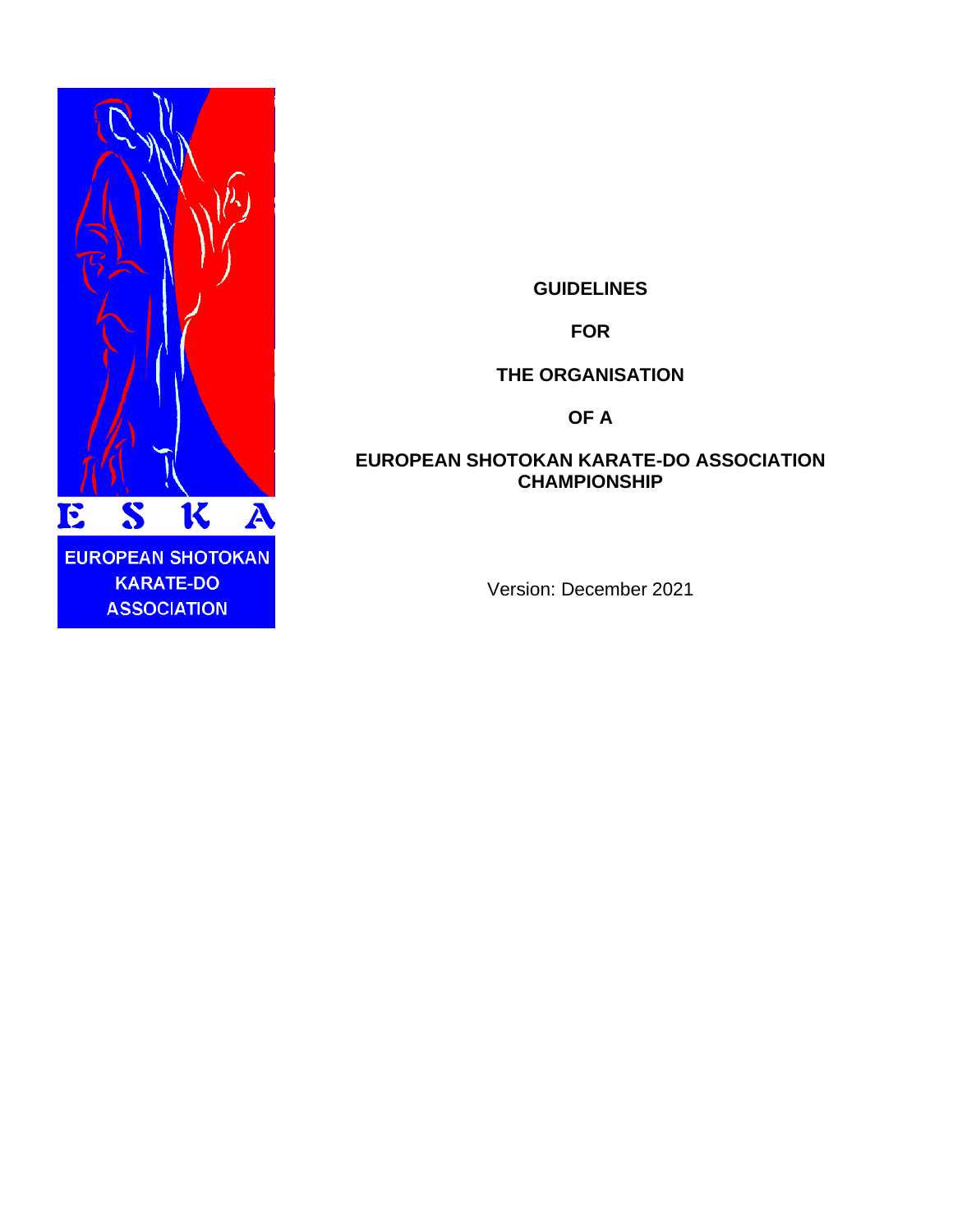| 1              |        |  |
|----------------|--------|--|
|                | 1.1    |  |
|                | 1.2    |  |
|                | 1.3    |  |
|                | 1.4    |  |
|                | 1.5    |  |
|                | 1.6    |  |
|                | 1.7    |  |
|                | 1.8    |  |
|                | 1.9    |  |
|                | 1.10   |  |
|                | 1.11   |  |
|                | 1.12   |  |
|                | 1.13   |  |
|                | 1.14   |  |
| $\overline{2}$ |        |  |
|                |        |  |
|                | 2.1    |  |
|                | 2.2    |  |
|                | 2.2.1  |  |
|                | 2.2.2  |  |
|                | 2.2.3  |  |
|                | 2.2.4  |  |
|                | 2.2.5  |  |
|                | 2.2.6  |  |
|                | 2.2.7  |  |
|                | 2.2.8  |  |
|                | 2.2.9  |  |
|                | 2.2.10 |  |
|                | 2.2.11 |  |
|                | 2.3    |  |
|                | 2.3.1  |  |
|                | 2.3.2  |  |
|                | 2.3.3  |  |
|                | 2.3.4  |  |
|                | 2.4    |  |
|                | 2.4.1  |  |
|                | 2.4.2  |  |
| 3              |        |  |
|                | 3.1    |  |
|                | 3.1.1  |  |
|                | 3.1.2  |  |
|                | 3.1.3  |  |
|                | 3.2    |  |
|                | 3.3    |  |
|                | 3.3.1  |  |
|                | 3.3.2  |  |
|                | 3.3.3  |  |
|                | 3.3.4  |  |
|                | 3.3.5  |  |
|                | 3.4    |  |
|                | 3.5    |  |
|                | 3.5.1  |  |
|                |        |  |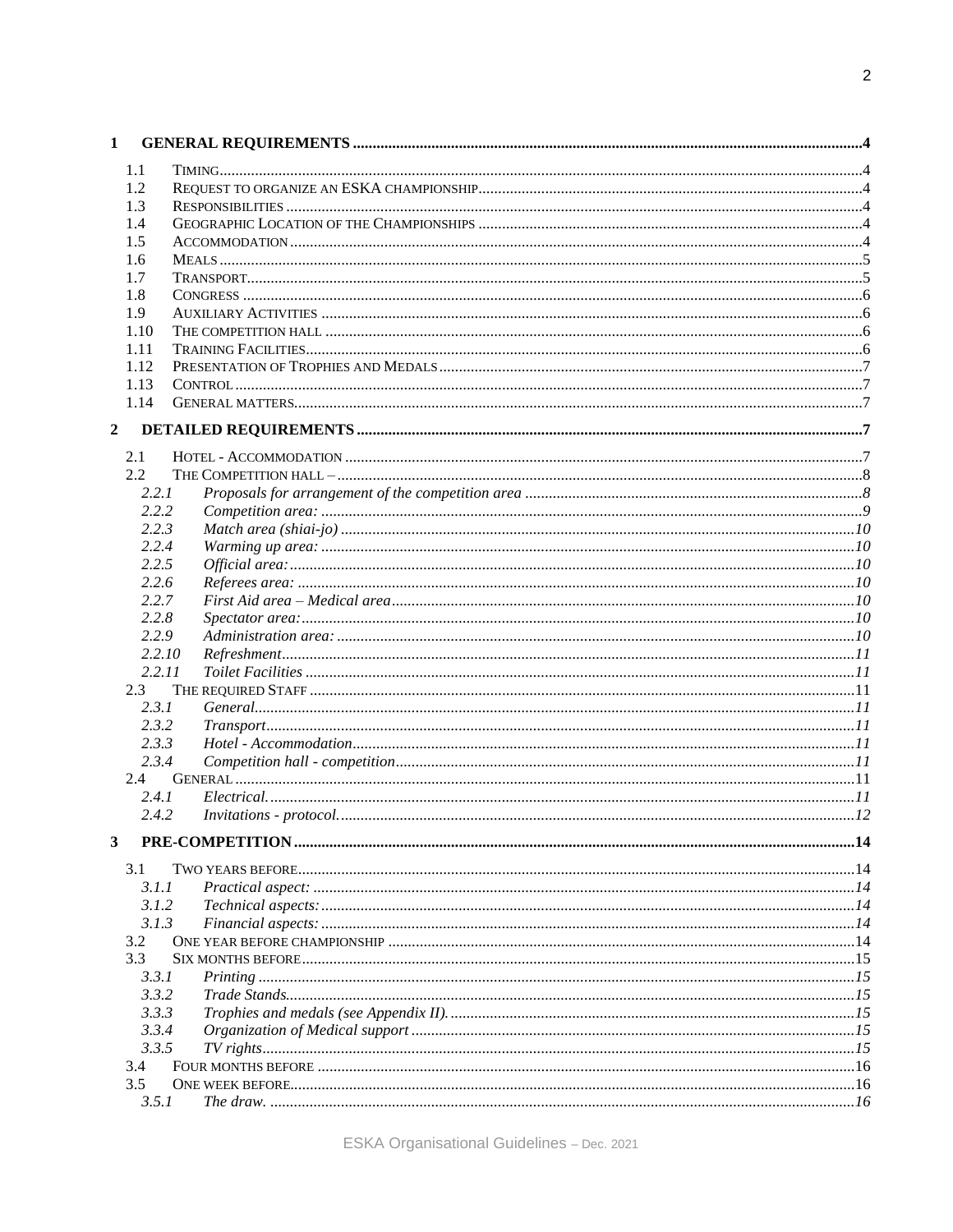| $\overline{\mathbf{4}}$ |                                                                     |  |
|-------------------------|---------------------------------------------------------------------|--|
|                         | 4.1                                                                 |  |
|                         | 4.1.1                                                               |  |
|                         | 4.1.2                                                               |  |
|                         | 4.1.3                                                               |  |
|                         | 4.2                                                                 |  |
|                         | 4.2.1                                                               |  |
|                         | 4.2.2                                                               |  |
|                         | 4.2.3                                                               |  |
|                         | 4.3                                                                 |  |
| 5                       |                                                                     |  |
| 6                       |                                                                     |  |
| 7                       |                                                                     |  |
| 8                       |                                                                     |  |
| $\boldsymbol{9}$        | APPENDIX III : EXECUTIVE BOARD - TECHNICAL - ORGANISING COMMITTEE37 |  |
| 10                      |                                                                     |  |
| 11                      |                                                                     |  |
| 12                      |                                                                     |  |
| 13                      |                                                                     |  |
| 14                      |                                                                     |  |
| 15                      |                                                                     |  |
| 16                      |                                                                     |  |
| 17                      |                                                                     |  |
| 18                      |                                                                     |  |
| 18                      |                                                                     |  |
| 19                      |                                                                     |  |
| 20                      |                                                                     |  |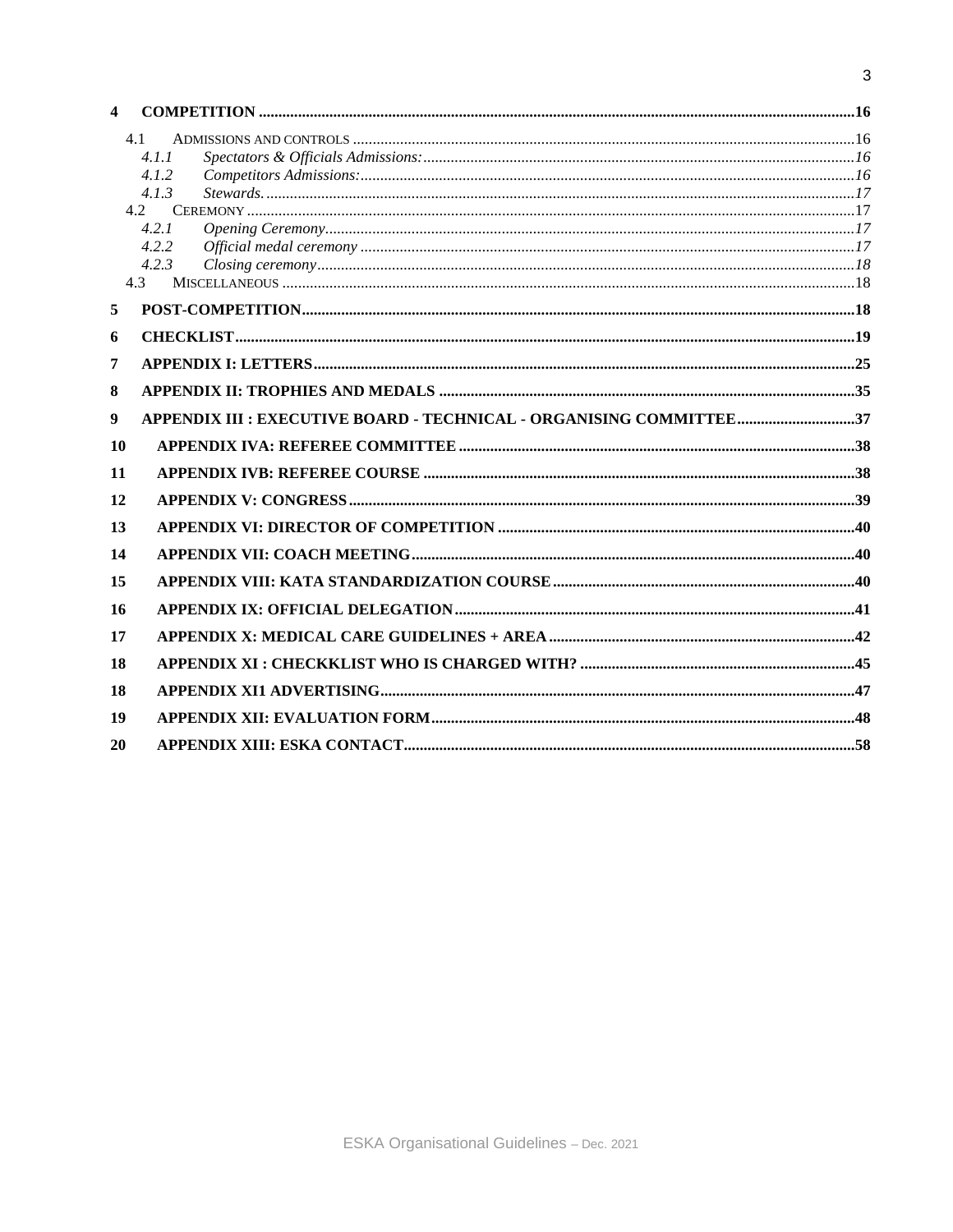# **1 GENERAL REQUIREMENTS**

# *1.1 Timing*

• The ESKA European championships are held every year and in principle shall take place on the last weekend of November. Alterations to this timing must be agreed by the Executive Board (and by congress except in exceptional circumstances)

## *1.2 Request to organize an ESKA championship*

- A request to organize the championship must be sent by the member national organization to the ESKA office at least two years before the championship in question. This request must be supported by the congress of ESKA.
- A contract must be concluded between ESKA and organizer (see App. 20)
- Advice may be given by the ESKA organizing committee for the arrangement of related activities.

# *1.3 Responsibilities*

The host national organization is responsible for provision of the following:

- the competition hall for the championship
- accommodation, including meals, for the national delegations, including the competitors and staff. These should include a vegetarian option
- rooms for ESKA courses and meetings
- competitors (if required) for the practical referee examination
- training facilities for the competitors
- transport (if required) from and to airports or railway stations
- transport (if required) from and to the competition hall
- staff for the organizational of courses and championships (table staff, security, medical care etc.)
- medical support over the course of the championship
- laptops for the competition (se App 21)
- communicating the COVID regulations pertaining to the host country to ESKA members
- implementing the local host COVID regulations over the course of the championships

ESKA is responsible for the:

- entry of competitors and referees
- championship draw
- schedule of the categories
- referee course (if one is planned)

# *1.4 Geographic Location of the Championships*

It is essential that the event should be located as close as possible to an international airport, which receives regular direct flights from other countries.

# *1.5 Accommodation*

ESKA Organisational Guidelines – Dec. 2021 Accommodation should be arranged close to the competition hall in which the championships are to be held. Normally this will be in established hotels. These should be of a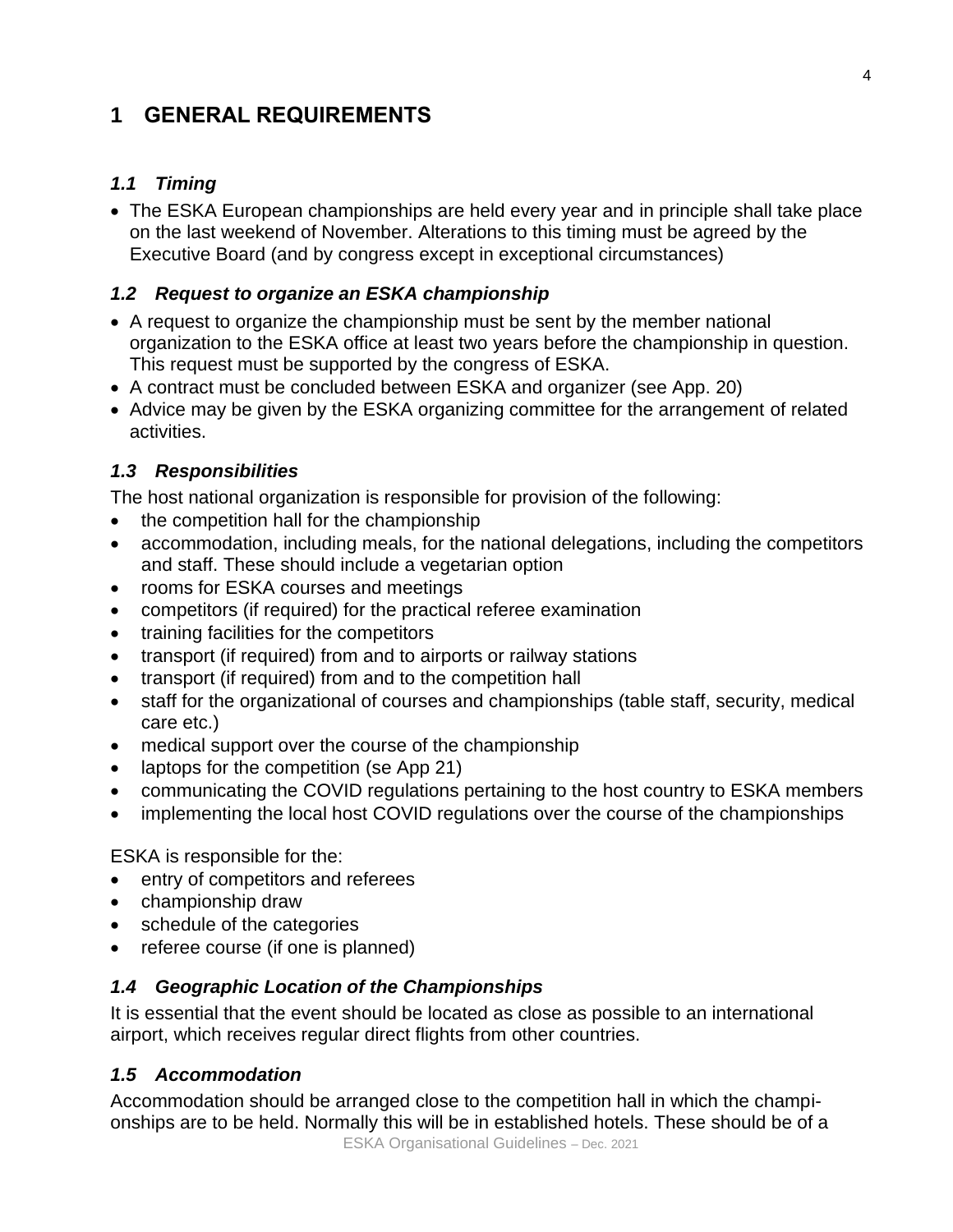good standard (level of Holiday Inn), commensurate with the price sought by hotel management that countries can afford (about 50-60 euro per person per night, breakfast included).

The host country must not intervene between the hotel management and the delegations unless it can prove that by so doing, it is able to secure a more favourable rate. The host country must provide and pay the accommodation expenses (bed and breakfast) for the ESKA officers. This means:

- 7 persons for the period Tuesday till Monday (6 nights): the members of the ESKA Executive Board.
- 1 person for the period Friday till Monday (4 nights): the ESKA tournament doctor.

# *1.6 Meals*

An essential requirement is the provision of meals which should include a vegetarian option.

## Saturday and Sunday of the championship.

• Breakfast:

ESKA officials, referees and judges: ensure that they **do not have to queue** to get breakfast in time.

Competitors, coaches and other members of the delegations: make sure that breakfast is on time. Competition will start at approximately 9.00 am. The competitors have to be in the competition hall at 8.30 am (unless advised otherwise by the ESKA director of competition). In some hotels breakfast starts at 8.00 am, especially at the weekend. Please arrange early **breakfast times with the hotel**.

• Noon (lunch)

For ESKA officials, referees and judges: due to the nature of their work, a light meal must be made available at no charge at the competition venue. The room for lunch must be separate from competitors and national delegations.

Competitors, coaches and other members of the delegations: light meals and beverage at their own charge should be available at or nearby the competition hall.

• Evening (supper)

Competition can continue until 8.00 pm. Make sure that the restaurant in the hotel still provides a decent meal after 9.00 pm.

During the championship the local organization will provide all ESKA staff (officers, referees and doctors) beverages and snacks at no charge.

# *1.7 Transport*

The host nation is responsible for providing transport to/from the Airport to/from the official hotels and to/from the competition hall *(keep in mind that this is approx. 500 people all at once!!!),* either by private transport, supervised by a member of the organizing committee or by public transport which might be available and provide a good standard alternative. Costs can be charged to the participating countries with a maximum of 30 euro per person (total).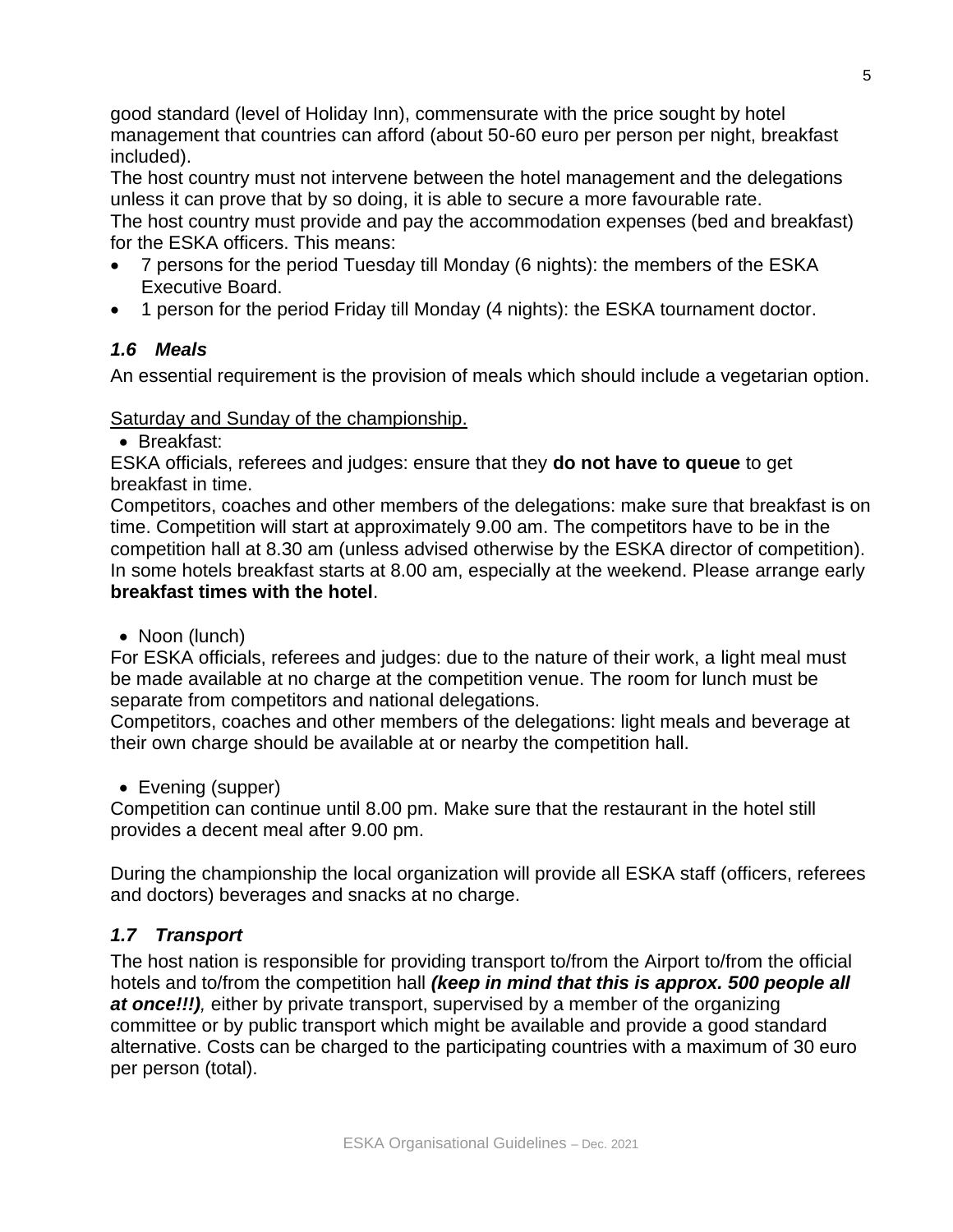Separate transport for ESKA officers  $(\pm 8$  people) must be provided during the whole championship between airport and hotel and between hotel and competition hall.

## *1.8 Congress*

A suitable hall (about 60 people) should be arranged at the HQ-hotel for the meeting of ESKA Congress

## *1.9 Auxiliary Activities*

Facilities will be provided by the local organization for additional activities and meetings (e.g. referee course, meetings of committees, and others).

CONGRESS meeting 60 people (see Appendix V) EXECUTIVE BOARD meeting 10 people REFEREE meeting 60 people COACH meeting 30 people (see Appendix VII) REFEREE COMMITTEE meeting 10 people (see Appendix IVa) TECHNICAL COMMITTEE meeting 5 people (see Appendix III) ORGANISING COMMITTEE meeting 10 people (see Appendix III) MEDICAL COMMITTEE meeting 10 people REFEREE COURSE 60 people (see Appendix IVb) KATA STANDARDISATION COURSE 60 people (practice training) AREA MANAGER COURSE 8 people (practice training)

ALL MEETINGS have to take place in the Headquarter hotel!

Reproduction service (photocopies) must be provided:

- Accreditationcards with plastic covers and wristband for competitors, referees and officials (approx. 600) before the coach meeting
- 30 Hand-out for coaches (approx. 400 pages) before the coach meeting
- 30 copies of the time schedule (approx. 90 pages) before the congress
- Approx. 40 copies of papers for referees course (approx.. 400 pages total)
- Approx. 60 copies of the draw sheets (approx. 2.000 pages totally) before the congress.
- Instantly and permanently during the championship.

# *1.10 The competition hall*

The location of the competition hall must allow easy connection to the hotels.

The hall should be of a size that will provide adequate facilities for the competitors. It should be able to have a minimum of 5 match areas. At the same time the accommodation for spectators should be large enough to provide the viewing of the championships in a reasonable standard of comfort.

# *1.11 Training Facilities*

The following training facilities for the competitors must be provided for each team: For Wednesday, Thursday, Friday and Saturday 1.5 hours per day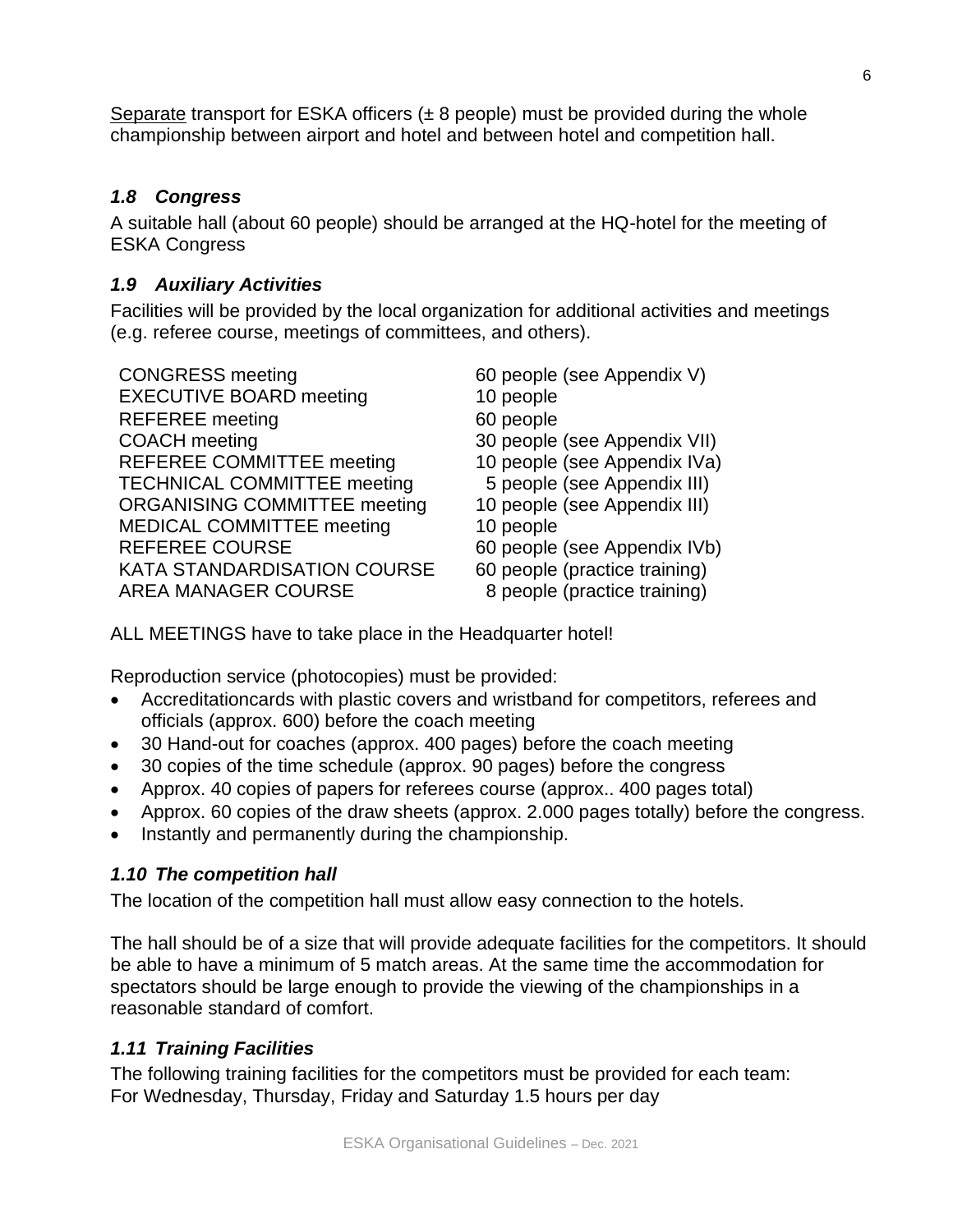Each team will have separate space.

Transport to and from these facilities will be arranged by the local organization. The schedule for these training sessions will be handed over to each national coach on his arrival or organized before arrival by e-mail.

# *1.12 Presentation of Trophies and Medals*

The Host country will be responsible for providing the trophies and medals (see Appendix II). A podium will be installed that allows spectators to view the ceremony.

For each participating country two national flags and the national anthem will be available. In case the local organization is not able to provide this, they will inform the member national organizations beforehand on time so that they can bring their own national flags and the national anthem

The ESKA flag will be displayed during the championship in a prominent position Before the last final match, the ESKA flag will be handed over by the local national representative to the president of ESKA who will then hand the flag to the national representative of the country that will organize the next championship.

# *1.13 Control*

The Championships will be under the overall control of the ESKA championship organizing committee.

## *1.14 General matters*

The host country will not be held responsible in the case of any participating country which fails to comply with the deadlines for reservations and registration.

If a participating country chooses a hotel other than one of those chosen by the host country, then the host country is absolved from any responsibility in this matter.

A Sayonara party for athletes and officials shall be organized. The format is left to the discretion of the Host country but **it should not attract an entry fee.** However, if food and beverages are provided, a maximum of 30 euro by person can be charged. Care must be taken to ensure that this represents good value for money.

# **2 DETAILED REQUIREMENTS**

# *2.1 Hotel - Accommodation*

HQ hotel

- The host country will designate a Headquarters hotel.
- The HQ hotel will host:
	- o The ESKA officers
	- o The welcome desk
	- o The congress meeting
	- o The additional ESKA meetings
- The welcome desk will be open from 8.00 am till 8.00 pm on Wednesday, Thursday and Friday. Nevertheless, in case member delegations will arrive outside this period,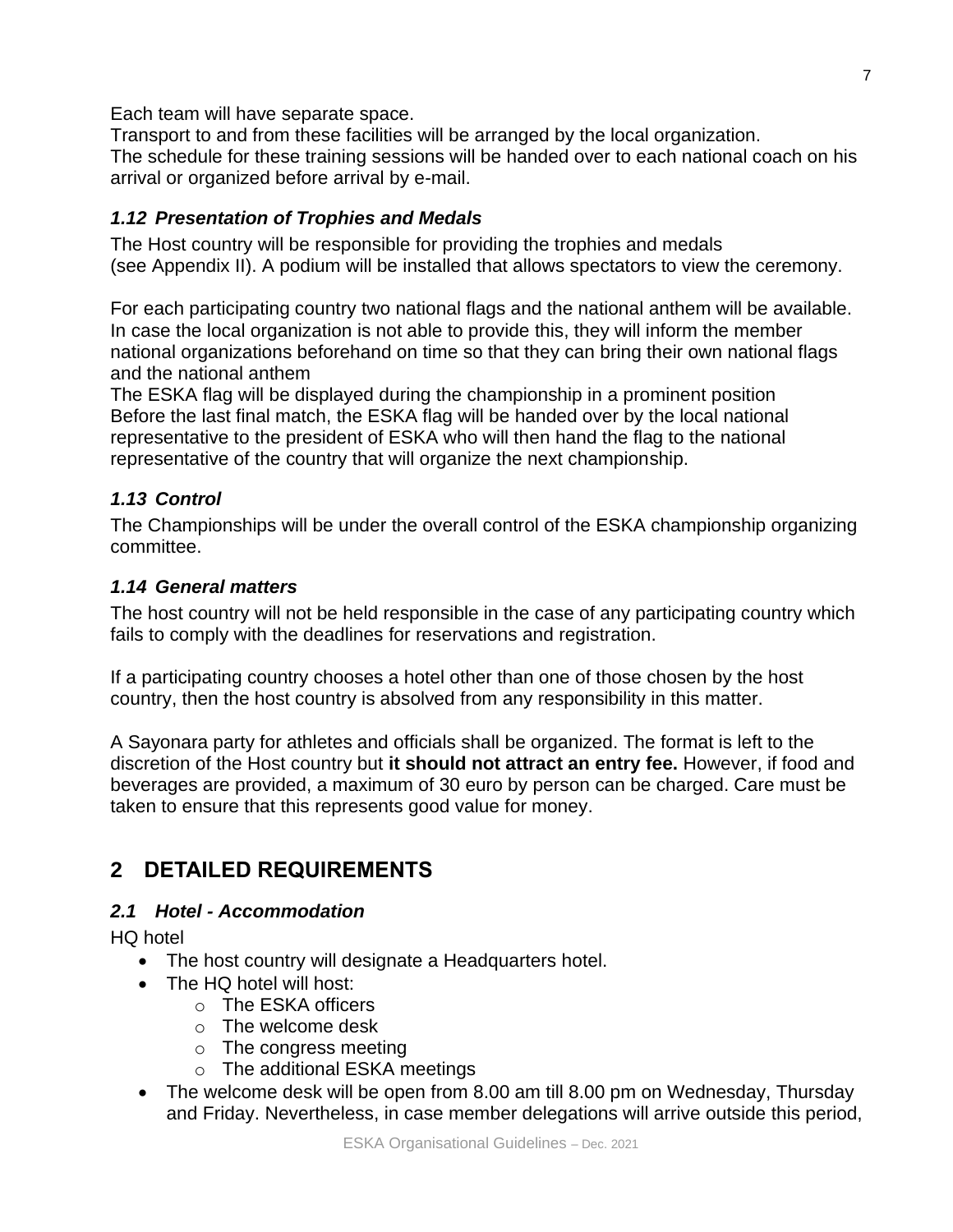reception of the delegation will still be organized by the local organization. The delegations will be addressed in English.

Additional accommodation

Several neighboring hotels may also be designated for alternative accommodation.

 $\Rightarrow$  A small meeting room (for about 5 people) should be kept available throughout the Championships in the **competition hall**.

## *2.2 The Competition hall –*

*2.2.1 Proposals for arrangement of the competition area*





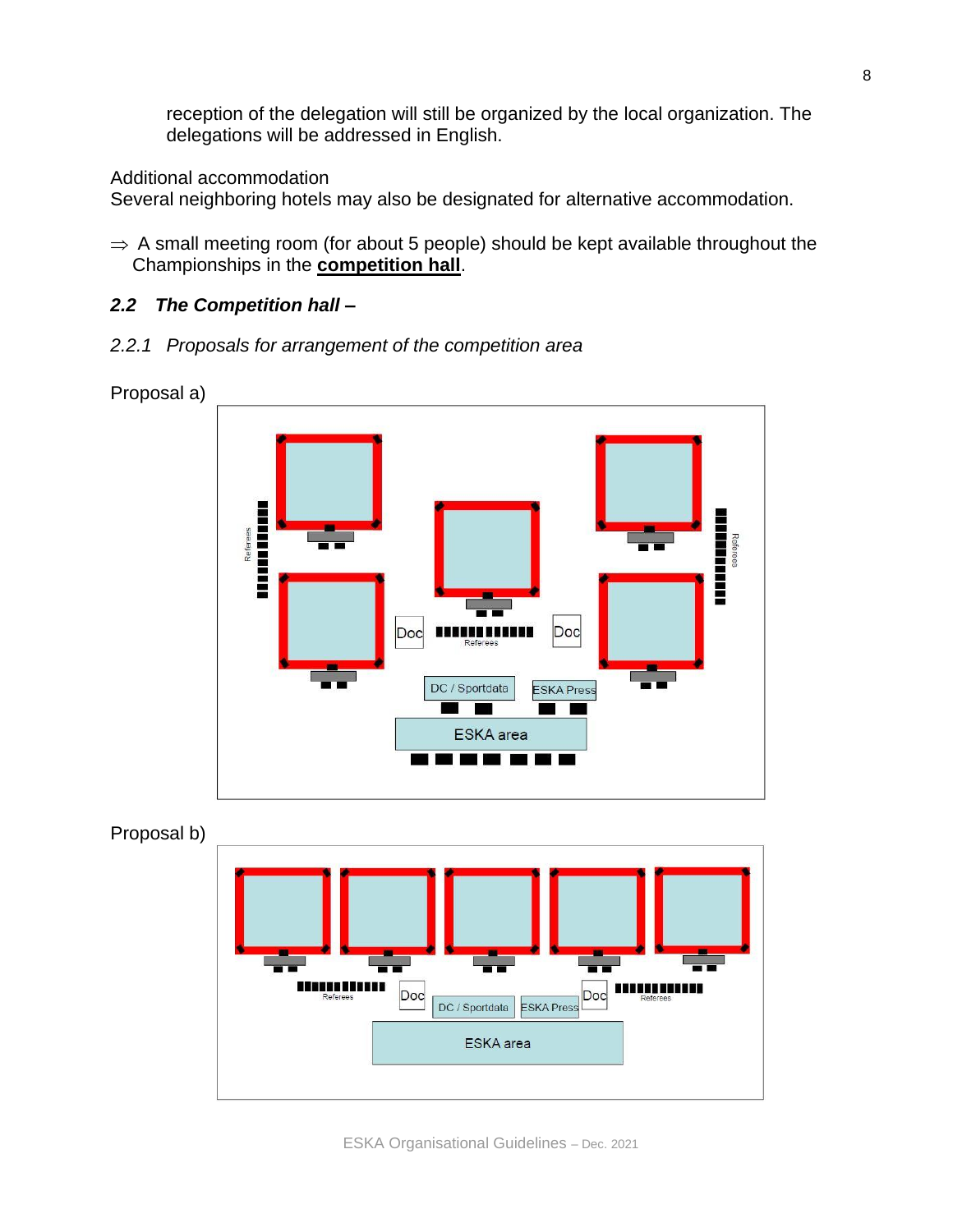#### *2.2.2 Competition area:*

## **The total area should be ready on Friday morning for a last check up by the competition director.**

The arena should be of a capacity to provide a minimum of **5 match areas** for use in the preliminary rounds.

Total arena size must be no less than 56m x 40m.

Each area measures 8m x 8m. Allow **10 meters square per area which includes a safety area of 1 meter**.

Just behind the competition areas there must be a barrier to keep the areas clear of non-competitors and coaches.

(\*) ESKA area: ESKA officers shall be in the middle of the competition area on a raised platform, to have a clear overview of all competition areas. A table for all ESKA officers (president, vice president, secretary general, financial director, technical director, …) : 1  $table + 6$  chairs

with their titles displayed on the desk.

ESKA area

• ESKA competition director area (DC / Sportdata):

in the middle of the competition area: in order to have easy access to all competition areas a table for the Competition Direction:

o 1 table + 4 chairs (championship director, secretary, 2 Person Sportdata)

o Copying machine (only for a small amount of copies) should be available.

o 2 Wireless microphones at the central desk.

- o Min. 8 electric plugs
- ESKA press officers
	- o 1 Tabel with 2 Chairs
	- o Electric plug
- Local organization area: located in the middle of the competition area, an area for local organisers (i.e. stewards, announcer etc.) It is the responsibility of the local host organization to provide microphones, copier, etc.
- Chairs for officials and referees (±50)
- Trophies area: 1 or 2 tables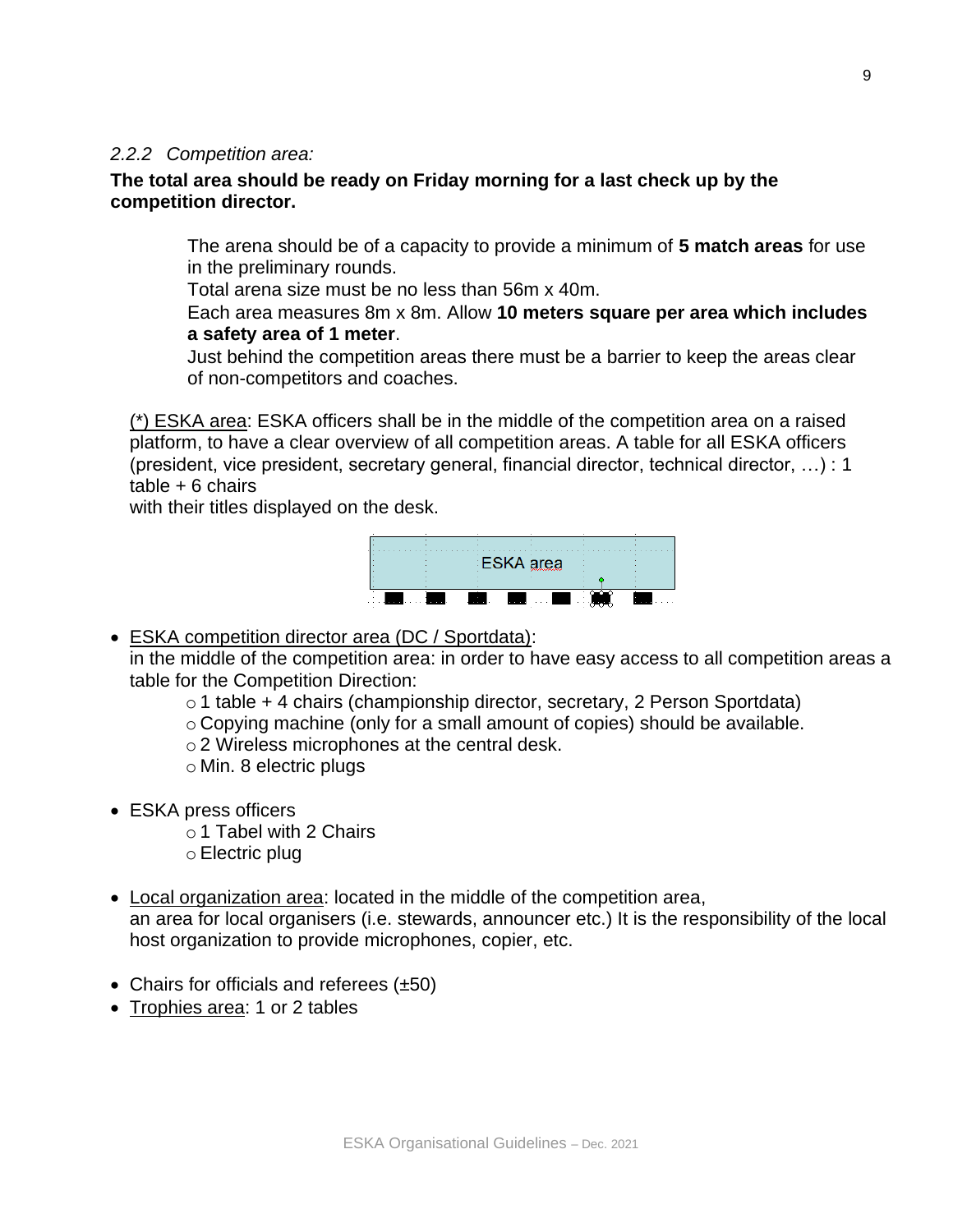## *2.2.3 Match area (shiai-jo)*

- Material per match area :
	- kumite :

5 chairs, 4 pair of flags, at least 6 red ribbons (min. 1,60 meter).

■ kata :

flag system: 5 chairs, 5 pair of flags, at least 6 red ribbons. 1 book with kata names size A6 (Heian Shodan, Heian Nidan, Heian Sandan, Heian Yondan, Heian Godan, Tekki Shodan, Bassai Dai, Kanku Dai, Empi, Jion) point system :8 chairs, 7 point sets.

- Competition table :
	- 1 big table, 3 chairs, 1 TV Screen (51" minimum)
	- Electric plugs
	- staff: 3 persons:
		- Reporter (responsible)
		- Time-keeper
		- Administrative helper/kata score keeper

The table must be protected from unqualified persons: competitors, officials and coaches.

#### *2.2.4 Warming up area:*

In addition, a warm up area separated from the competition arena should be provided for competitors.

## *2.2.5 Official area:*

- Time tables and places for referees and officials must be protected from spectators,...
- **The arena itself should be kept clear of non-competitors in the event taking place, and should be enforced by sufficient stewards to enable this to be done.**

#### *2.2.6 Referees area:*

An area **separated** from the competitors and the spectators. In this area there can be some non-alcoholic drinks and some sandwiches, cake, etc,….

## *2.2.7 First Aid area – Medical area*

See appendix IX

## *2.2.8 Spectator area:*

- The spectator seating capacity is at the discretion of the host country. However, special seating for 400 people must be reserved: VIP's, officials (see Appendix VIII) (100) and competitors (300).
- Stewards in order to avoid unexpected intrusion must constantly monitor this area.

#### *2.2.9 Administration area:*

- Copying machine (only for a small number of copies),
- Press & media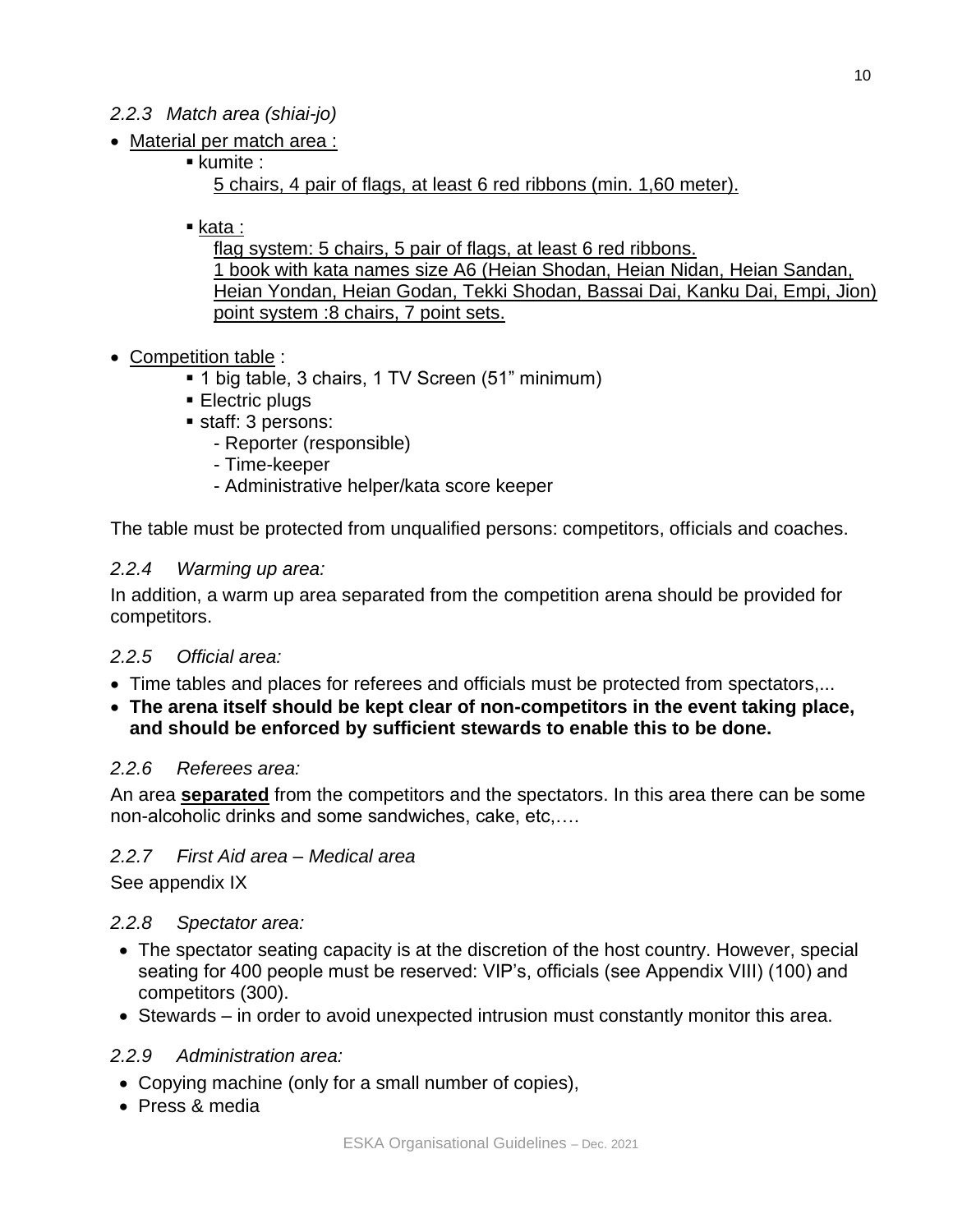## *2.2.10 Refreshment*

It is emphasized that refreshment bars available to spectators as well as Officials and Competitors should be provided and where these are not included in the normal facilities of the sports hall, alternative provisions by suitable contractors should be sought.

## *2.2.11 Toilet Facilities*

The Host nation should satisfy itself that the sports hall would be able to provide adequate toilet and changing facilities for Officials and Competitors preferably in addition to the toilets available to the public.

# *2.3 The required Staff*

## *2.3.1 General*

For the good organization of a championship, many helpers are necessary. It is not our intention to give a list of all necessary helpers. It is necessary to stipulate some critical points:

## *2.3.2 Transport*

Persons to supervise transport to and from the Airport and to and from the official hotels and competition hall. They must have ESKA identification signs at the airport.

## *2.3.3 Hotel - Accommodation*

Persons who supervise the welcome desk.

## *2.3.4 Competition hall - competition*

- A responsible officer who has the authority to deal with all urgent competition issues..
- Sufficient stewards and security people to provide an uncluttered arena (very important!!)
- Per match area :
	- Sufficient trained timekeepers and recorders to manage the areas for the entire event.
	- **EXP** Area controllers for the placement of competition equipment and to keep the match area clean and in good order
	- Sufficient area liaison officers to convey match results promptly to the controllers.
	- Sufficient experienced controllers to provide full records of the event in English.

## *2.4 General*

## *2.4.1 Electrical.*

- National Anthems of countries required.
- Public Address system for general announcements, etc. required. Catering.
- Public catering facilities should be available.
- Officials to be provided with facilities serving coffee, tea, snacks, etc. during the day and a meal provided at some point during the event.
- Referees to be provided with facilities serving coffee, tea, snacks, etc. during the day and a meal during lunchtime in order to make it possible to have a short briefing. Owing to the nature of their work, a separate meal service must be made available so they do not have to queue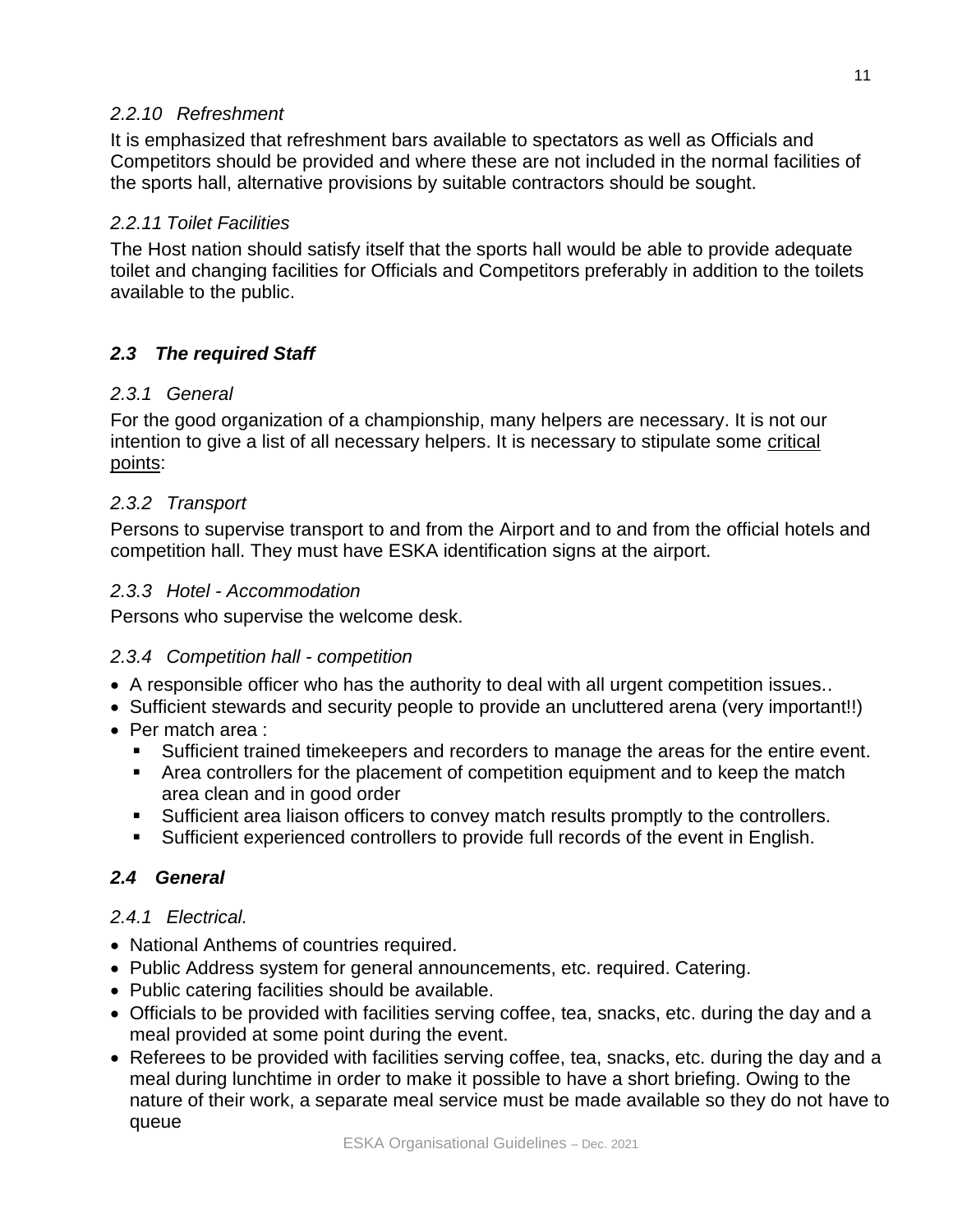- VIP reception and/or delegates reception should be provided.
- The host country is not obliged to provide food for athletes. Any assistance provided in this respect is a courtesy.
- See meals Item 1.3

## *2.4.2 Invitations - protocol.*

• Free seats shall be reserved for invited officials and guests:

for all events protocol is as follows :

- President
- Vice President
- Secretary General
- Director of Finances
- Director of Technical Matters
- Directing Committee members
- Director of Competition
- Member Exec. Committee
- Honorary Vice Presidents
- Chairmen of Committees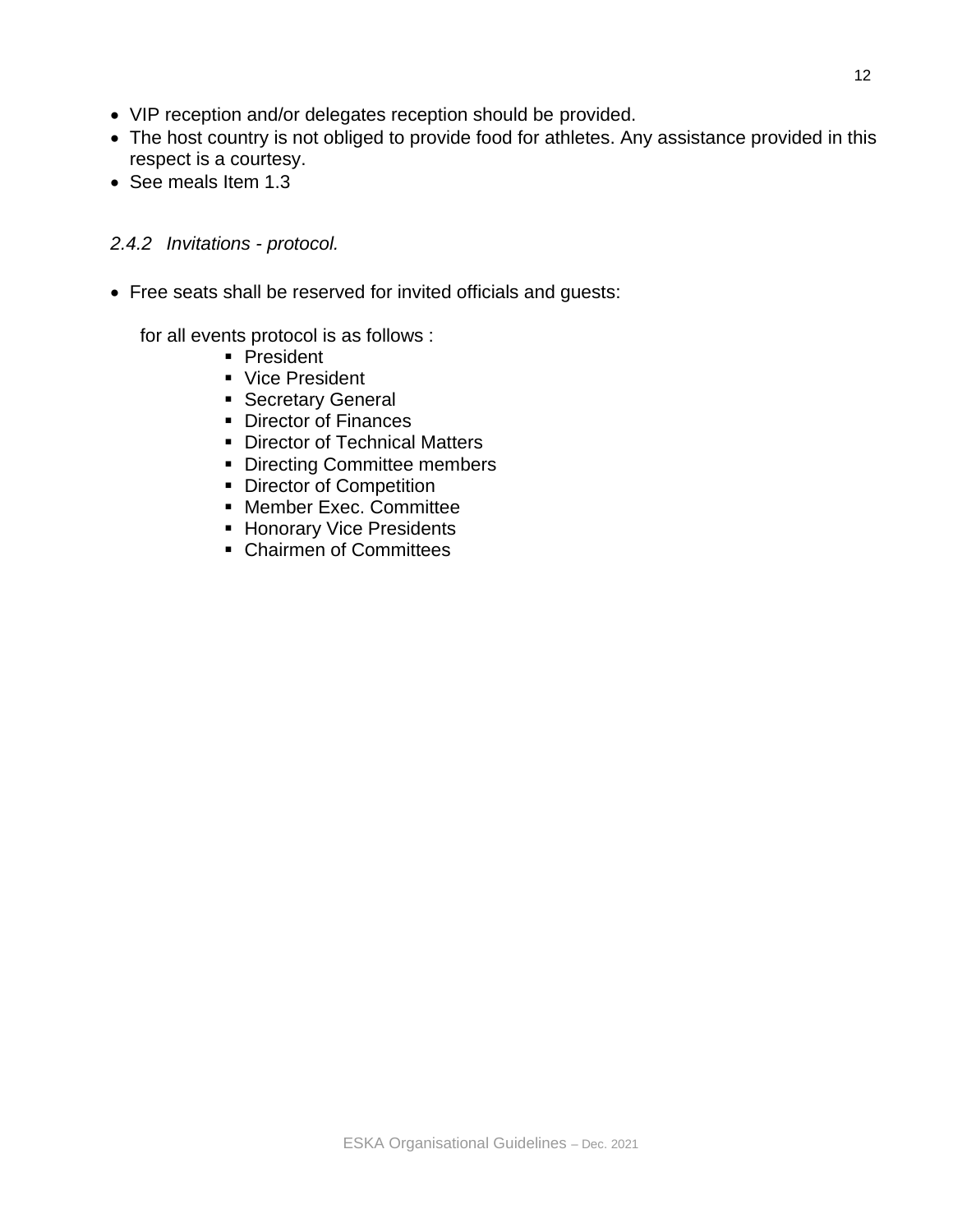#### **SCHEDULE**

## **FOR THE**

## **ORGANISATION**

## **OF A**

# **EUROPEAN SHOTOKAN KARATE-DO ASSOCIATION CHAMPIONSHIP**

**PRE-COMPETITION**

**COMPETITION** 

#### **POST-COMPETITION**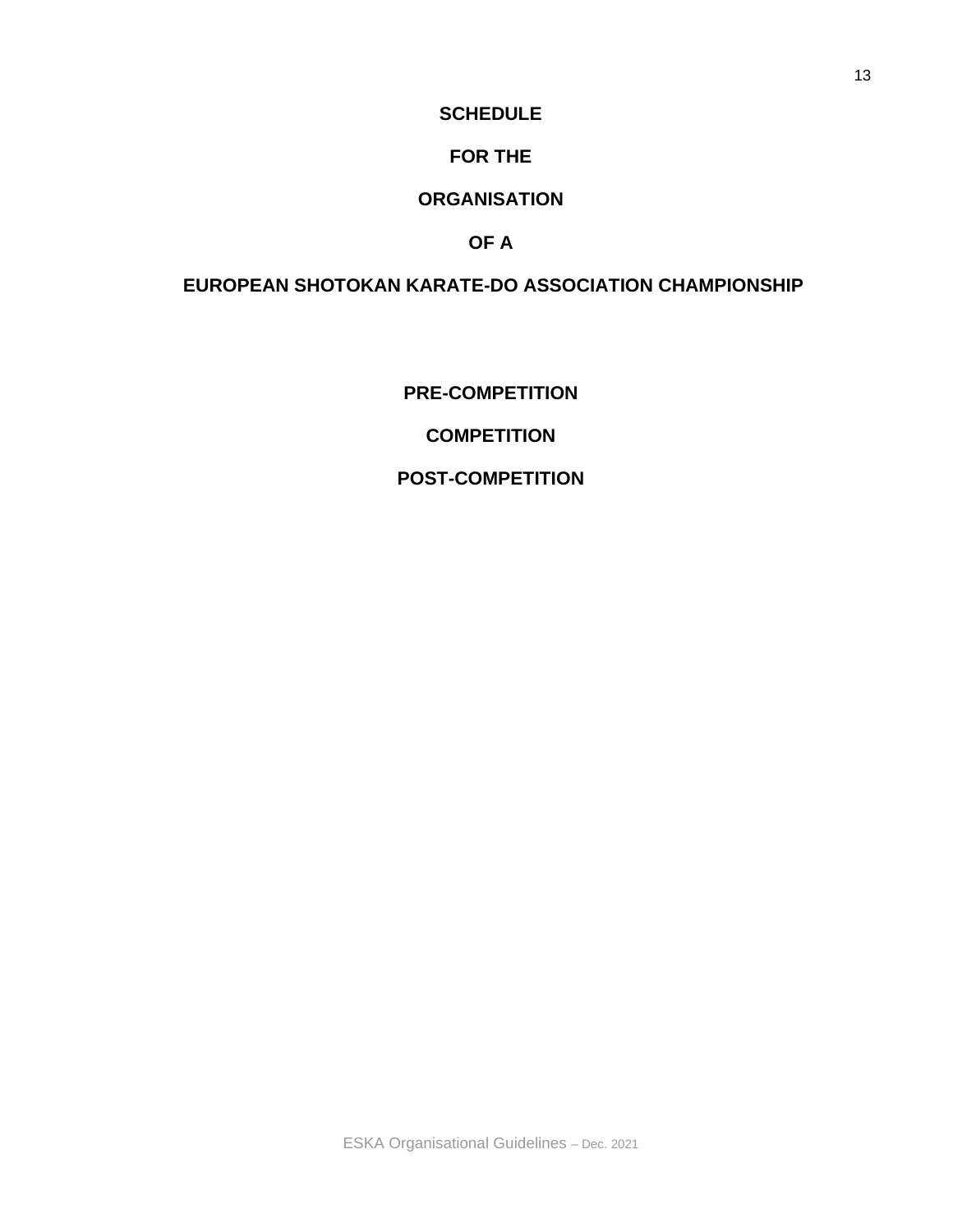# **3 PRE-COMPETITION**

## *3.1 Two years before*

Make contact with the ESKA secretary's office. Things to discuss and arrange are:

## *3.1.1 Practical aspect:*

- place, date and hours of the competition
- program
- number of competition areas
- sponsorship

this is primarily within the control of the Host nation who will consider at an early date within the second year the provision or otherwise of Sponsorships and Company support in general.

• television and broadcasting the Host nation will be responsible for most aspects of Press coverage including T.V., Radio and Newspaper articles*.* Immediately prior to and during the championships the ESKA Press and Publicity Officer(s) will be responsible for co-ordinating media activities which require representation/opinion/comment on behalf of ESKA.

## *3.1.2 Technical aspects:*

- technical rules
- refereeing rules
- technical direction
- referees
- officials

*3.1.3 Financial aspects:*

- Incomes: entrance publicity
	- others (gifts ,...)
- Expenses: organization (rent competition hall, cups, meals, material, ...) technical (referees, ...)

## *3.2 One year before championship*

Send a letter information / bulletin to every country (see Appendix I.)

Send a copy of the invitation for approval to the ESKA secretary's office (see Appendix I).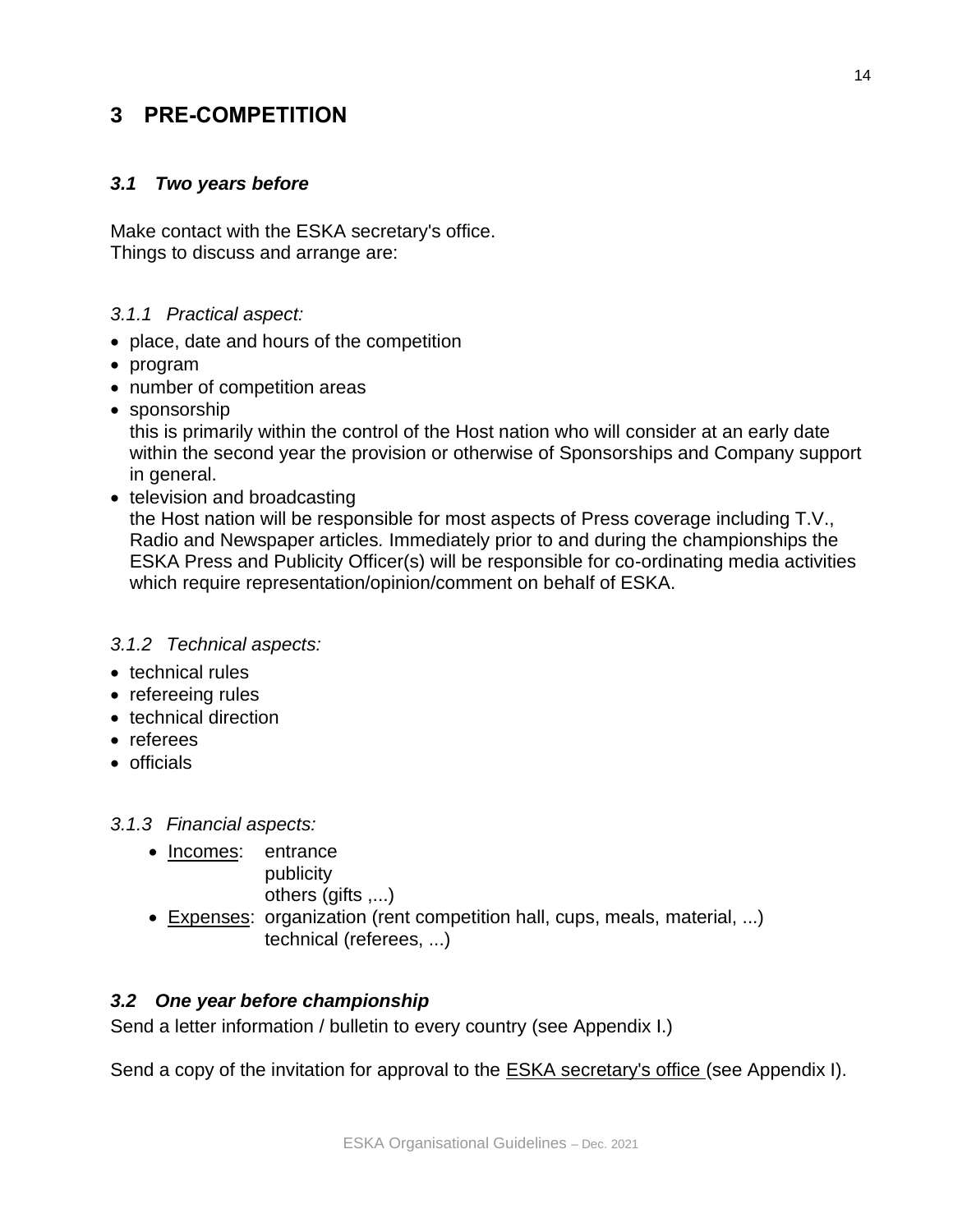## *3.3 Six months before*

## *3.3.1 Printing*

Including: Advance publicity Printing of programs Entry forms

Badges for competitors, delegations, officials, …. Invitations to guests

## *3.3.2 Trade Stands*

An area for trade stands may be provided close but not within the area of activity associated with the Competition. The host must provide the opportunity (at no cost) for the trade stands of ESKA sponsors to be errected.

## *3.3.3 Trophies and medals (see Appendix II).*

These are provided by the host country and must include joint thirds for Kumite events and fourth places for Kata events.

In individual events the winner will be presented with a trophy and gold medal, the second place a silver medal and the third and fourth places bronze medals.

All Kumite and Kata team finalists (including reserves) will receive a medal; In addition a Trophy will be presented to the winning teams.

Categories of youth, cadet and juniors events may be cancelled depending on the number entries. The ESKA office will inform the organizing country of the any cancellations 4 weeks before the championship.

## *3.3.4 Organization of Medical support*

*Make arrangements with local doctors, first aid-assistants, 1 fully equipped ambulance, Establishing contacts with the nearest hospital for urgent injury cases during the championship.*

## *3.3.5 TV rights*

The TV rights of the ESKA Championships are the property of ESKA and will be dealt with at its sole discretion.

The ESKA board may permit the host country to videotape the Championships and broadcast it on local TV.

ESKA has an agreement with Kamae for the filming of the championships. Kamae camera personnel shall be given access to the championship arena for this purpose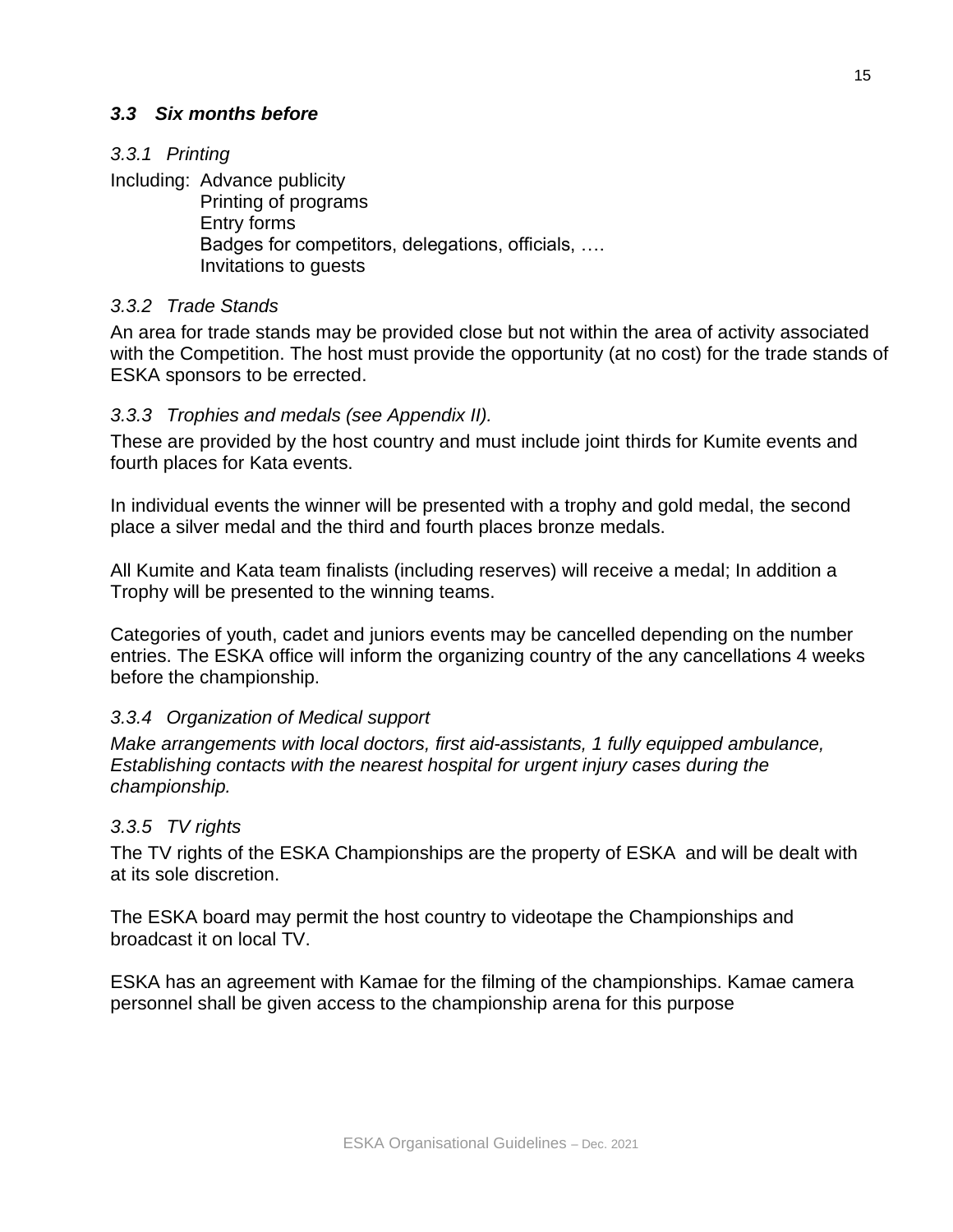## *3.4 Four months before*

The **invitations** should be sent out to all member countries **by the host country**. They should be accompanied by details of the championship program as approved by ESKA.

The competition **entry forms** will be **available electronically via Sportdata**. The latest date for the receipt of entries should be clearly stated. *The ESKA competition office will prepare the schedule for the competition.*

The host have to communicate the COVID regulations pertaining to the host country to ESKA members.

# *3.5 Two weeks before*

The host have to update the COVID regulations pertaining to the host country to ESKA members.

## *3.6 One week before.*

The draw:

The ESKA competition office is responsible for the draw.

The draw must use the computerized random process excepting that double entries from each nation are segregated into separate pools, or as far apart as possible if in one pool.

The draw cannot be changed except when unanimously approved by the ESKA competition committee present at the Championship. A competitor can be replaced in the coach meeting before the championship starts but can be added with a penalty fee of 200 Euro for each entry (max 4).

# **4 COMPETITION**

# *4.1 Admissions and controls*

*4.1.1 Spectators & Officials Admissions:*

- Spectator entry by ticket at main entrance only. Pass-out system.
- Officials/VIP/Press entries usually at separate entrance and should have a special pass.
- Access to event areas allowed only with official pass, production of Press card or VIP invitation/pass.
- Signs required indicating Officials Information table etc.
- Sportdata personnel must be granted access to the stadium at no cost prior to and during the competition.

# *4.1.2 Competitors Admissions:*

- Competitors entry at separate entrance. Usually dressed in tracksuit or karate-gi Special seating arrangements required for competitors waiting to compete and after elimination.
- Competitors (male & female) changing facilities required.
- Adequate sign posting required to changing facilities.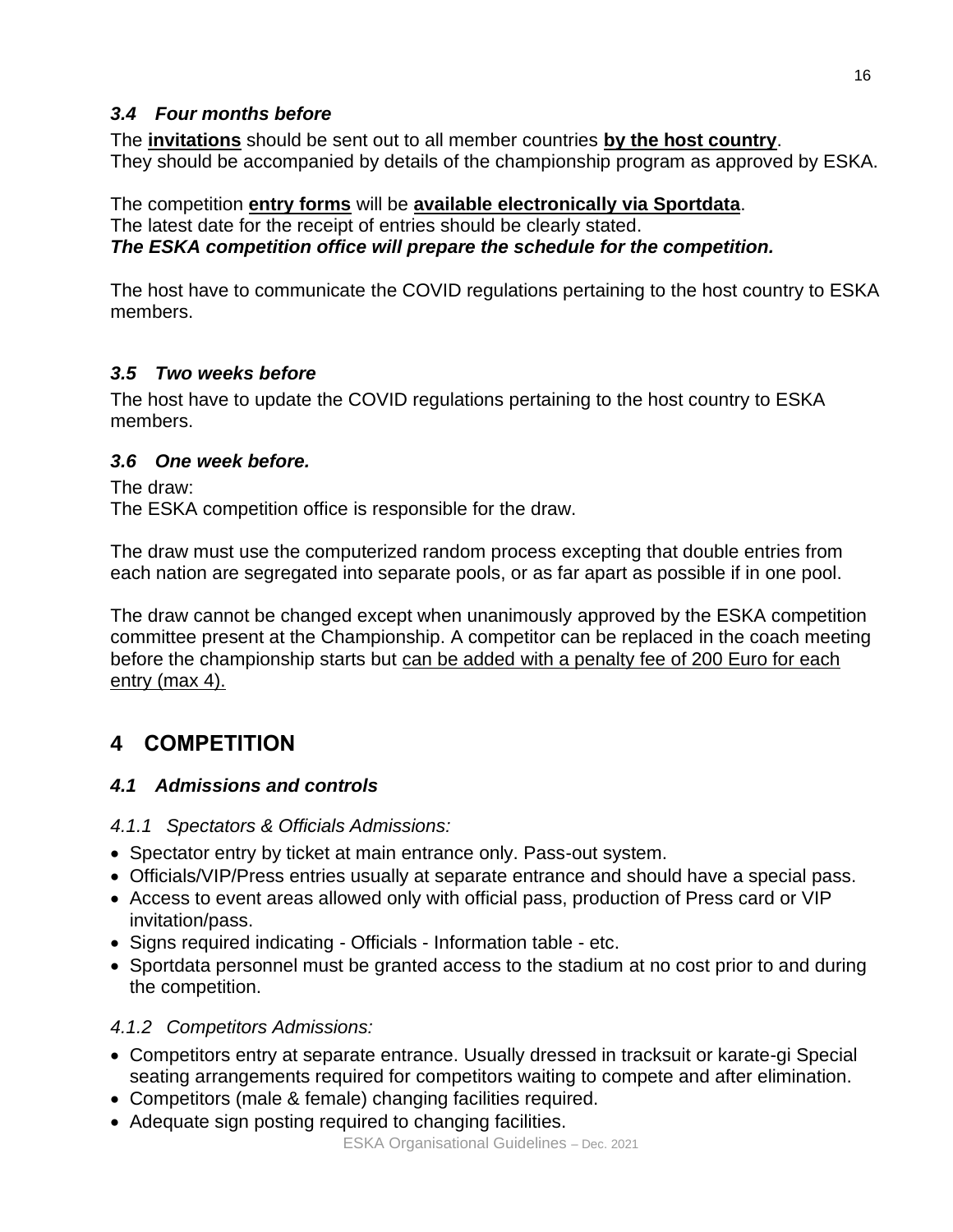## *4.1.3 Stewards.*

- Stewards required to control: access to competition areas, VIP reception and admissions, Press/TV rooms, etc.
- Stewards required to clean: the warming-up area, competition area, etc.

# *4.2 Ceremony*

## *4.2.1 Opening Ceremony*

- The parade of the participants shall walk in in the arena. Each delegation dressed in its official uniform (officials: official dress (uniform), team staff: track suit (uniform), competitors: karate-gi) or same sports wear (no sport shoes) must be preceded by an individual bearing the name of the country and must be accompanied by its flag.
- No participant in the parade of opening ceremony is permitted to carry cameras, flags, banners, hats etc. A participant committing a breach of the above regulations will be liable to sanctions.
- Representatives of the competing nations shall parade in alphabetical order according to the language of the country organizing the ESKA Championships, except that the host country shall bring up the rear.
- The host country shall furnish the flags of the participating delegations as well as the name-boards and their bearers, and they shall all be of equal size.
- Each contingent, after completing its march around the stadium, shall line up on the competition area and maintain it's position in a column behind its name-board and flag.
- The delegation shall salute, by announcing 'Oss', to the public at the command of the highest ranked referee who will announce 'Shomeini Rei' .
- The President of the National Federation of the host country accompanied by the President of the ESKA shall then proceed to the rostrum where he shall introduce the President of the ESKA in the following words: "I have the honor to introduce ...., the Sovereign or Head of State (or other personality) , to whom I extend the warmest welcome."
- The Sovereign or Head of State (or other personality) shall then say a brief speech of welcome, of not more than three minutes.
- The President of the ESKA shall then mount the rostrum, and deliver a brief speech of welcome, of not more than three minutes, concluding with the words: "I have the honor to open the championships of the European Shotokan Karate-do Association"
- The official ceremony according to the protocol described above so comes to an end.
- The delegations will then be led out of the competition area.
- Only then any artistic program, no longer than 15 minutes, may take place. The entire Opening Ceremony and any exhibitions should not last more than 30 minutes.

## *4.2.2 Official medal ceremony*

For all Championships organized by ESKA, the procedures for awarding medals and trophies will be as follows:

• The podium must be fixed, or brought on to the area each time.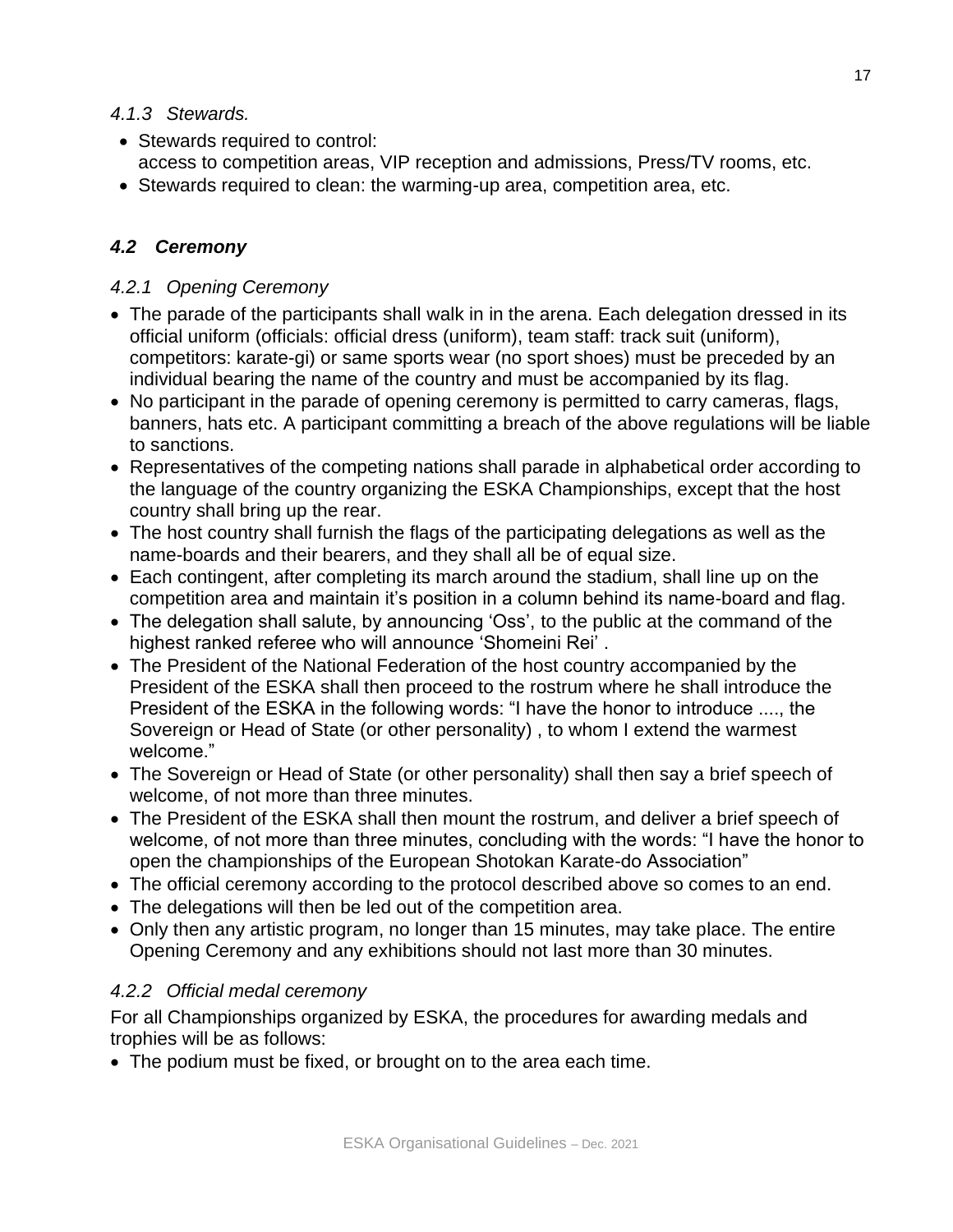- The medals will be awarded after each event by the President of ESKA or other persons designated by the President of ESKA and may be accompanied by officials designated by the President.
- The competitors shall wear Karate-gi or their national tracksuit.

## *4.2.3 Closing ceremony*

- In between the finals of the Kumite Ladies Senior team event and the Kumite Men Senior team event, the official ESKA flag will be handed over to the President of the country hosting the next ESKA Championship.
- The ESKA flag will be lowered and handed over to the President of the country hosting the ESKA Championship. The President hosting the ESKA Championship will hand over the ESKA flag to the President of ESKA. During this the National Anthem of the host country will be played.
- The President of ESKA, will hand over the official ESKA flag to the President of the country hosting the next ESKA Championships. During this the National Anthem of the coming host country will be played.
- After the ceremony the last final event, Kumite Men Senior team will take place.

# *4.3 Miscellaneous*

- All areas to be matted if on solid floors
- All areas require a Control Desk, eight chairs and waste bin.
- Area numbers to be provided in the arena.
- Medical station to be provided in the arena (protected from spectators).
- Flags of countries attending to be displayed.
- Winner's rostrum required for trophy awards. A steward will hand the trophies to the presenter who will then present to the finalists.
- If not in walking distance a pool of buses for collective transport shall be kept available for the transportation of the delegations. A car or cars must be available at all times for the ESKA-President and the ESKA officers. (8 persons).
- The ESKA competition office will prepare the time-schedule of the competition.
- ESKA agrees to abide by the anti doping code of WADA. In this regard any competitor receiving a request from an authorized official to provide a blood or urine sample MUST comply or face sanctions as outlined in the WADA code.- A special room for taking blood or urine samples should be provided if necessary.

# **5 POST-COMPETITION**

A party for the athletes and officials shall be organized. Its format would be left to the discretion of the host country but it should not attract an entry fee unless accompanied by food and refreshments. If a fee is charged it must not exceed 30 euros and the officers of ESKA and two Sportdata personnel shall be admitted free of charge.

Finally Sportdata and the host country must provide ESKA Head Office with a copy of the final results of all the categories of the Championship so that all member countries can be either circulated with this information or have it provided electronically at a later date.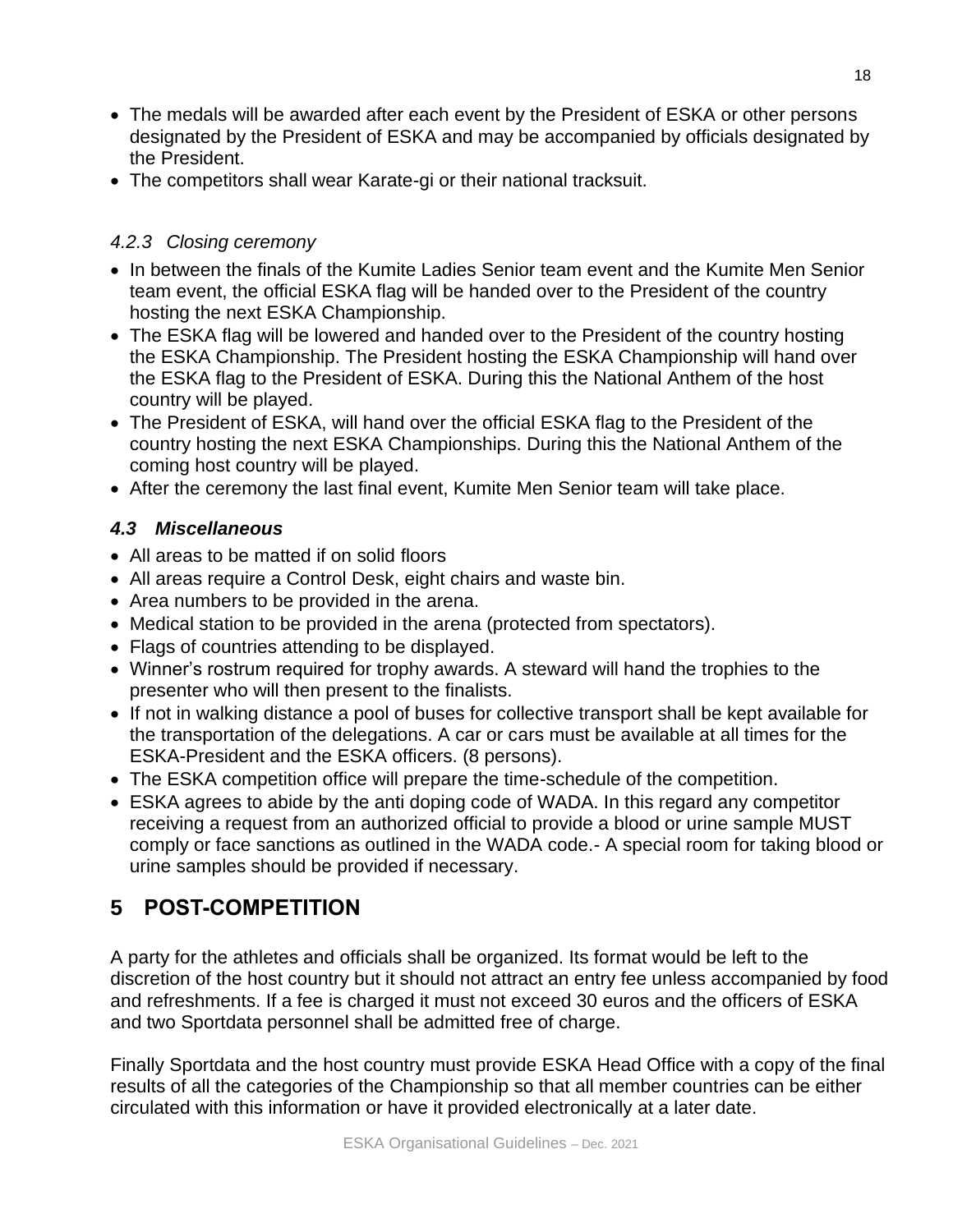# **6 CHECKLIST**

# **1. ADMINISTRATION**

- − two years before :
	- $\Box$  request to organize
	- □ contract ESKA / host nation
	- $\Box$  booking competition hall (competition and training facilities)
	- $\Box$  booking hotel (rooms, meeting rooms, ...)
	- $\Box$  making appointments
	- $\Box$  sponsorship, television and broadcast
- − one year before :
	- $\Box$  invitation / bulletin map to ESKA-office
	- $\Box$  pay deposit 1000 Euro
	- $\Box$  booking medical help + 1 ambulance (minimum 1 doctor per 2 areas + 1 AID assistant per area)
	- $\Box$  booking a farewell party with seating for all guests (Sunday evening)
	- $\Box$  inform media (TV, press, ...)
- − 6 months before :
	- $\Box$  arrange printing matters (programs, entry forms, badges, invitations,...
	- $\Box$  arrange TV rights if any
	- $\Box$  make arrangements with local doctors, first AID-assistants, 1 fully equipped ambulance, establish contacts with the nearest hospital
- − 4 months before :
	- □ sending invitations / bulletin to all countries (done by the host nation) **only after** *approval by ESKA-Office*
	- $\Box$  request for national flags
	- $\Box$  set up the local organization committee
	- $\Box$  set up the organization of meals for competitors during competition (costs is for competitors themselves)
	- $\Box$  set up the organization of meals for officials and referees during competition (free of any charges)
	- $\Box$  set up the organization of meals for competitors, referees and officials **after** competition (costs is for themselves). Take care, the competition ends mostly not in the regular time for the hotels / restaurants
	- $\Box$  decoration of the competition hall
	- $\Box$  settlement music : entrance

proclamation (different languages) (provide with interpreters)

 $\Box$  prepare demonstrations (NOT LONGER THAN 15 MINUTES)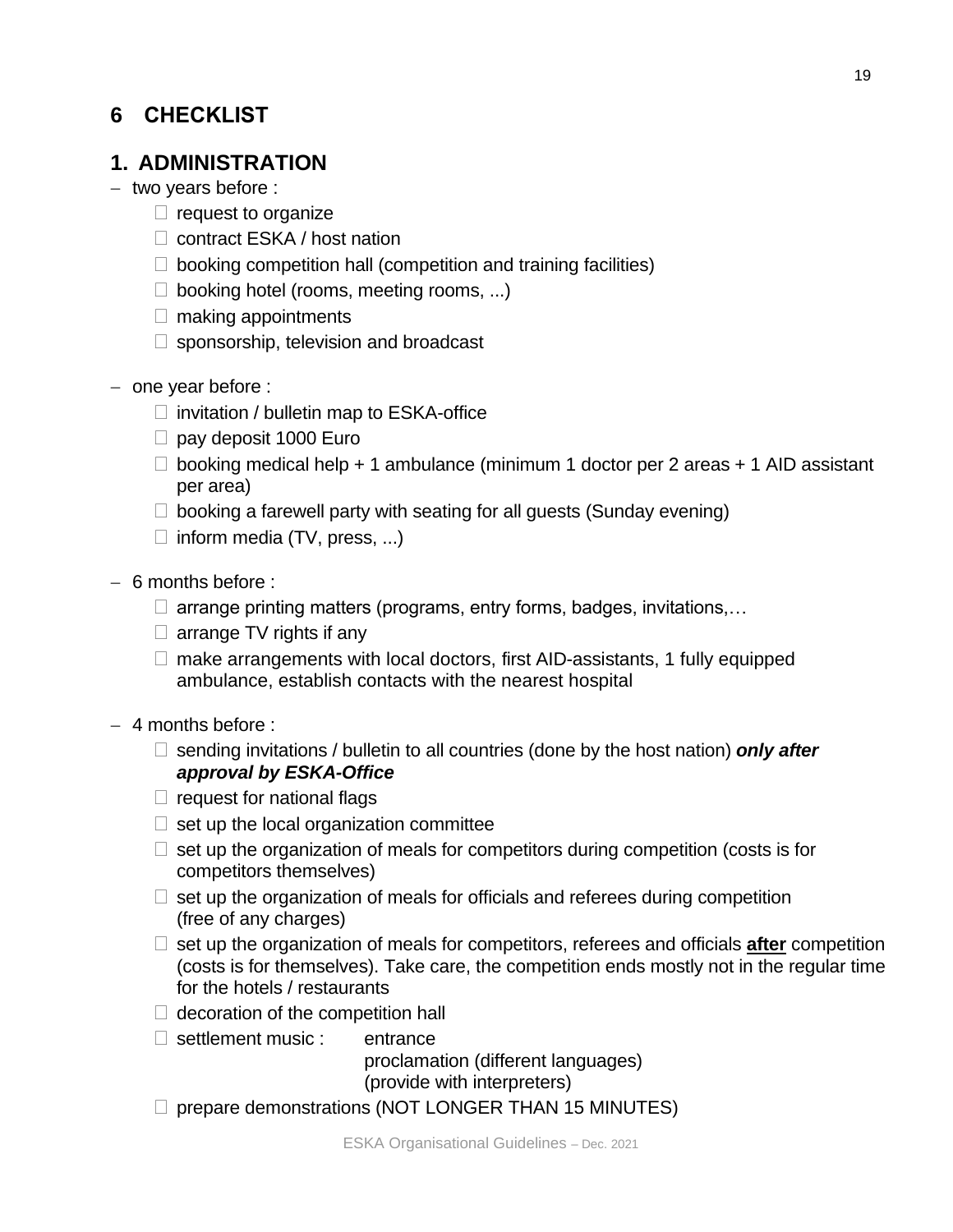- $\Box$  communicating the COVID regulations pertaining to the host country to ESKA members.
- − 2 months before :
	- $\Box$  control medical help (1 fully equipped ambulance and minimum 1 doctor per 2 areas and 1 first AID-assistant per area)
	- $\Box$  invitations VIP's, sponsors, press, TV, ...
	- $\Box$  list of invitations
- − 2 weeks before :
	- $\Box$  communicating an update of COVID regulations pertaining to the host country to ESKA members.
- − 1 week before :
	- $\Box$  one responsible
	- $\Box$  prepare list of VIP's
		- $\Box$  sponsors proclamation
		- $\Box$  donations
	- $\Box$  prepare list of persons to award cups and trophies

# **2. PRINTED MATTER**

- $\Box$  posters
- $\Box$  to send to all clubs
- $\Box$  to send to all countries
- $\Box$  program books
- $\Box$  entrance tickets
- $\Box$  stickers
- $\Box$  badges (officials, competitors)
- $\Box$  invitations to guests, ...

# **3. PRESS / T.V.**

- $\Box$  listing of different newspapers
- $\Box$  to inform: press map to all newspapers / TV (list of competitions, competitors) eventually to foreign countries
- $\Box$  invitation to all press reporters + free entrance/passes
- $\Box$  separate press area
- $\Box$  one person responsible for ceremonies and entertainment
- $\Box$  WiFi / Internet available
- $\Box$  sending results to all newspapers / TV
- VIDEOTEAM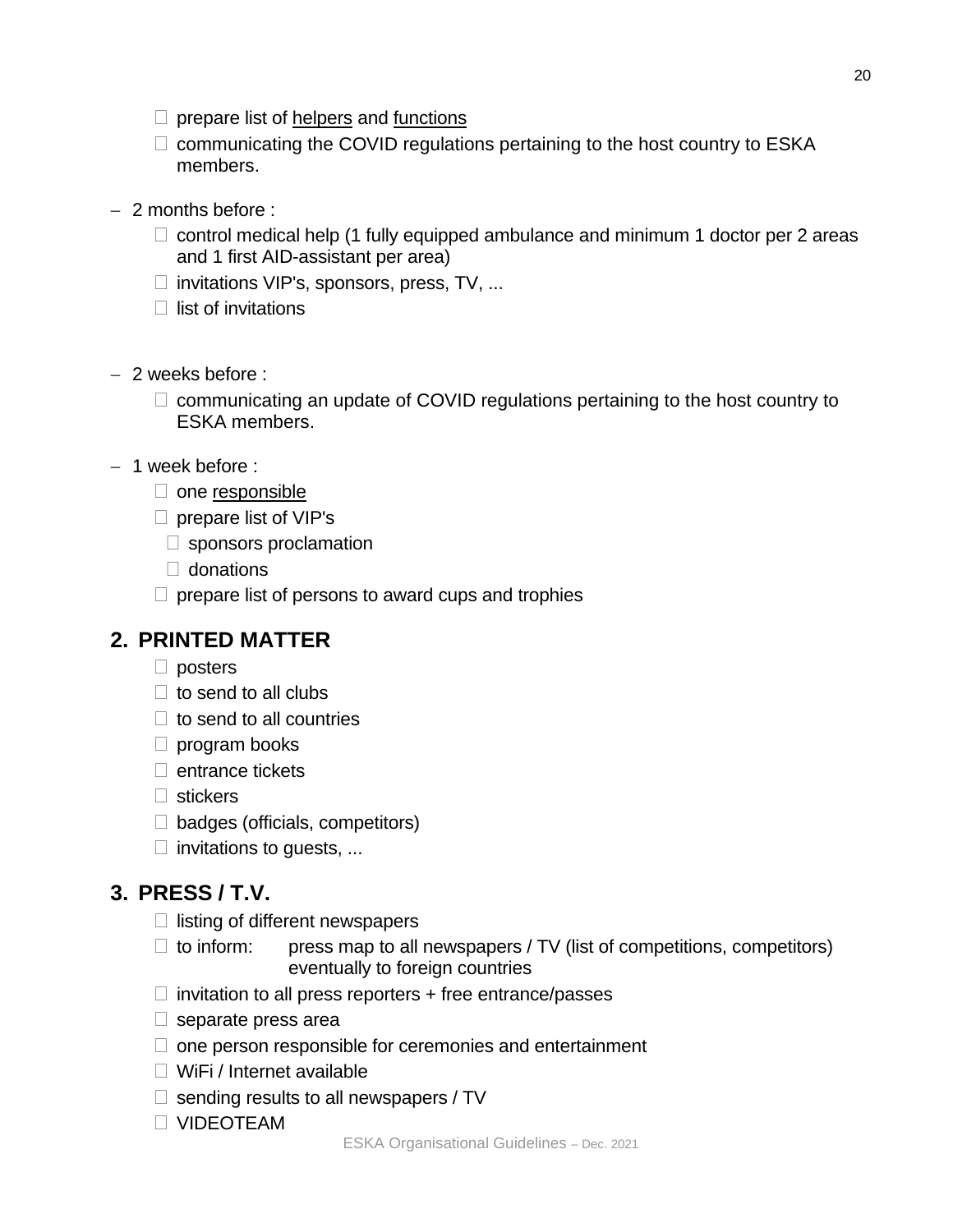$\Box$  TV

duration of transmission moment of transmission control of light intensity control of electricity intensity

# **4. TECHNICAL MATTERS in the sports hall**

- $\Box$  coordination of lighting
- $\Box$  coordination of temperature in the sporthall
- $\Box$  computer lists

# **5. RECEPTION FOREIGN COUNTRIES / PARTICIPANTS**

- $\Box$  language (eg. interpreters)
- $\Box$  general information stand (at HQ hotel)
- $\Box$  badges for the delegation
- $\Box$  eg. passport control
- $\Box$  information on training facilities
- $\Box$  information papers
- $\Box$  information on transport hours

# **6. MEETINGS**

 $\Box$  one small meeting room during whole event (in the hotel, in the competition hall)

# ExCom Meeting

- $\Box$  reservation meeting room
- $\Box$  tables
- $\Box$  chairs
- $\Box$  coffee / tea available
- $\Box$  laptop, projector / screen
- $\Box$  paper / pens

# Congress Meeting

- $\Box$  reservation meeting room (60 people)
- $\Box$  tables
- $\Box$  chairs
- $\Box$  coffee / tea available
- $\Box$  wireless microphone
- $\Box$  laptop, projector / screen
- $\Box$  paper / pens
- $\Box$  panel to write on
- $\Box$  last information for the championship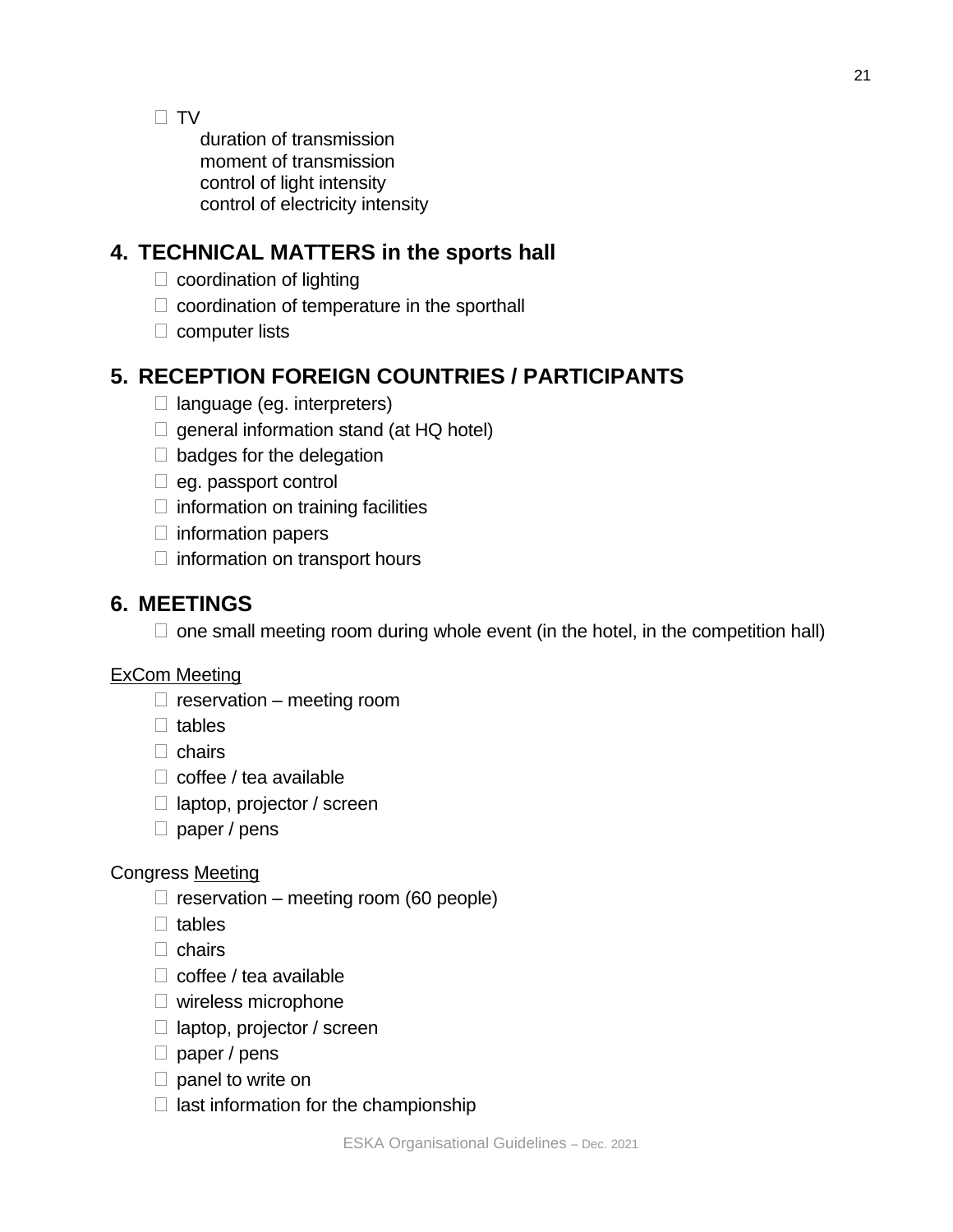#### Meeting – coaches/drawing

- $\Box$  reservation meeting room
- $\Box$  tables
- $\Box$  chairs
- $\Box$  paper / pens
- $\Box$  computer / printer
- $\Box$  copying draw sheets (copies :  $\pm 25 \times 50$  pages = 1.250 copies sorted in once)
- $\Box$  stapler
- $\Box$  maps

#### Meeting – referees, seminar

- $\Box$  reservation meeting room
- $\Box$  tables
- $\Box$  chairs
- $\Box$  laptop projector / screen
- $\Box$  paper / pens

## **7. FINANCIAL**

- □ sponsors
- $\Box$  gifts
- $\Box$  announcements of the sponsor / gifts
- $\Box$  entrance tickets for spectators
- $\Box$  organization shop (t-shirts, posters, sweaters, etc.)
- $\Box$  invitation + free entrance to championship of sponsors
- $\Box$  invitation to party,..
- $\Box$  posters publicity
- $\Box$  expenses

## **8. STAFF**

For the good organization of a championship, it's necessary to assure a sufficient number of staff. Staff people must be able to communicate in English. It is not our intention to give you a list of all necessary Staff. We just want to stipulate some critical points :

- $\Box$  persons who supervise transport Airport hotel
- $\Box$  persons who supervise transport hotel competition hall
- $\Box$  persons who supervise the welcome desk
- $\Box$  one responsible during the whole competition
- $\Box$  stewards and security people
- $\Box$  trained time keepers / scorekeepers (about 4 persons per area)
- $\Box$  athletes for Referee Course (Kata, Kumite)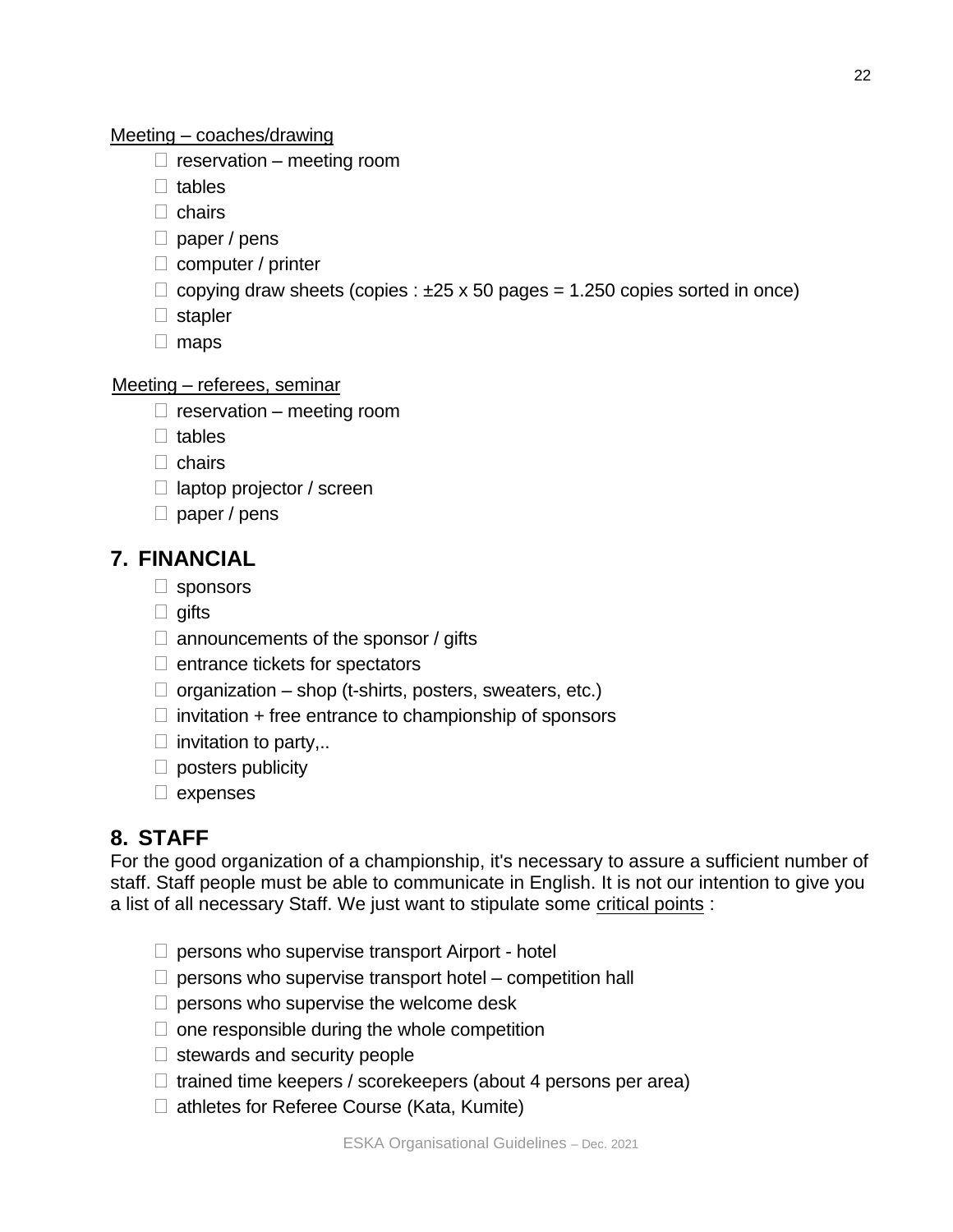# **9. CHAMPIONSHIP**

- $\Box$  competition material (at least 5 areas)
	- $\Box$  30 pairs of flags
	- $\Box$  30 sets of kata-points
	- $\Box$  30 red ribbons
	- □ numbers for the competition area's  $(1 2 3 4 5)$
	- $□$  cards with the kata names size A6 (H1  $\rightarrow$  H5, T1 BD KD Enpi Jion)
- $\Box$  5 Televisions from 51" minimum screen diagonal with hdmi-cable
- $\Box$  buying trophies and Medals
- $\Box$  2-3 wireless microphones
- $\Box$  chairs (10 per area)
- $\Box$  tables (2 per area)
- $\Box$  adhesive tape
- □ barriers
- $\Box$  direction arrows to the dressing rooms / warming up room / entrance competition area etc.
- $\Box$  information stand
- $\Box$  platform (1,2,3,4) (*attention to the teams = 7 persons/team on one platform!!!*)
- $\Box$  sandwiches + drinks
- $\Box$  quick printer / copying machine
- $\Box$  demonstrations (karate, others,...)
- $\Box$  decoration (flags, plants, flowers, ....)
- $\Box$  medical equipment
- $\Box$  hours officials
- □ hours VIP's
- $\Box$  press
- stands
- $\Box$  music: entrance
- $\Box$  music: parade official ceremony
- $\Box$  national anthems
- $\Box$  national flags for awarding ceremony
- $\Box$  system for rising national flags at awarding ceremony
- $\Box$  organization entrance of competitors
- $\Box$  organization entrance of officials / referees
- $\Box$  organization entrance of spectators
- $\Box$  organize allocate seating for officials, guests, referees, competitors
- $\Box$  security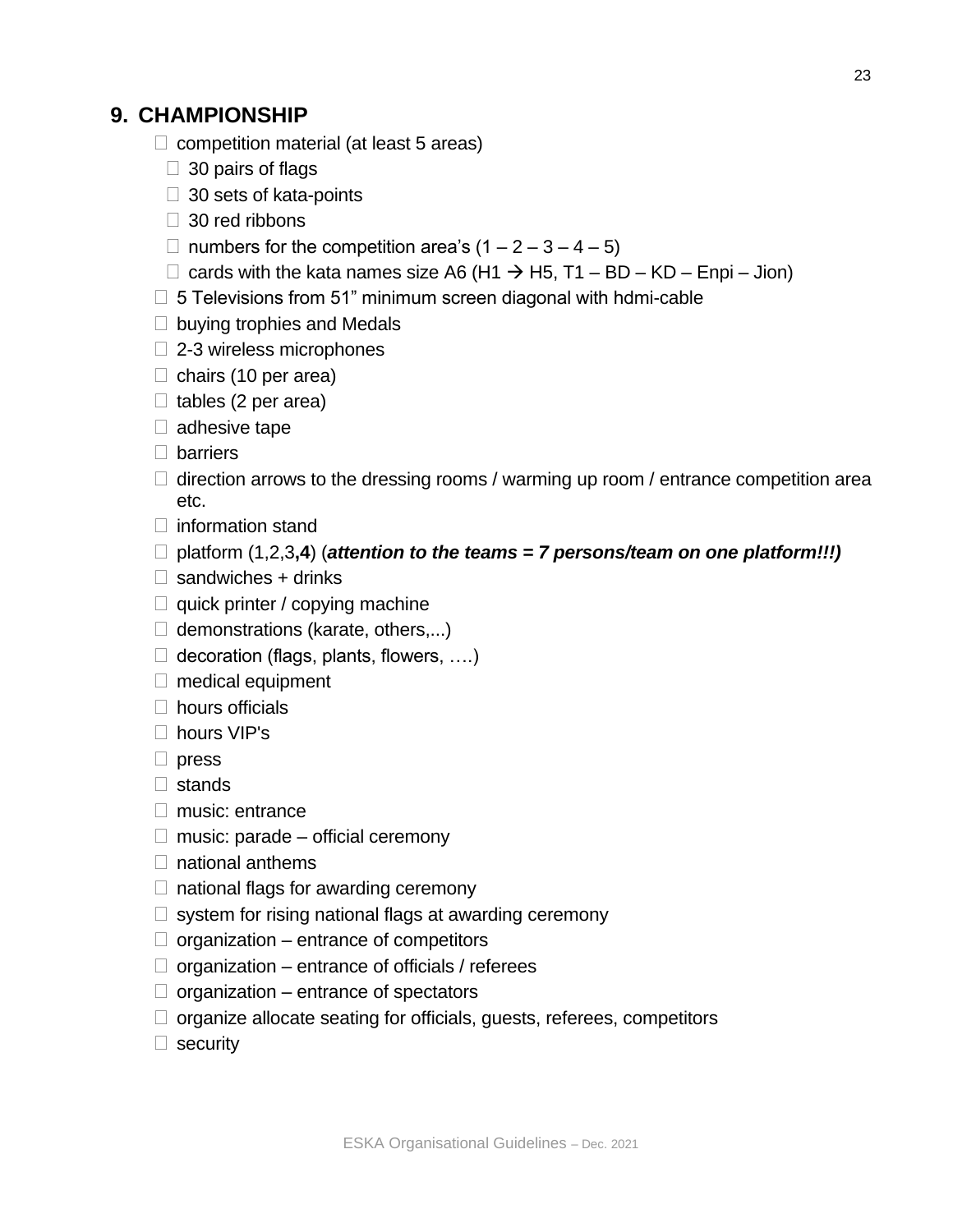# **10. TRANSPORT**

- $\Box$  transport competitors and officials from the hotel to the competition hall and return (approximately 500 people!!!)
- $\Box$  transport from the airport to the hotel and return (booking forms!)
- $\Box$  transport: ESKA Officers from the hotel to the competition hall and return (8 people)
- $\Box$  1 fully equipped ambulance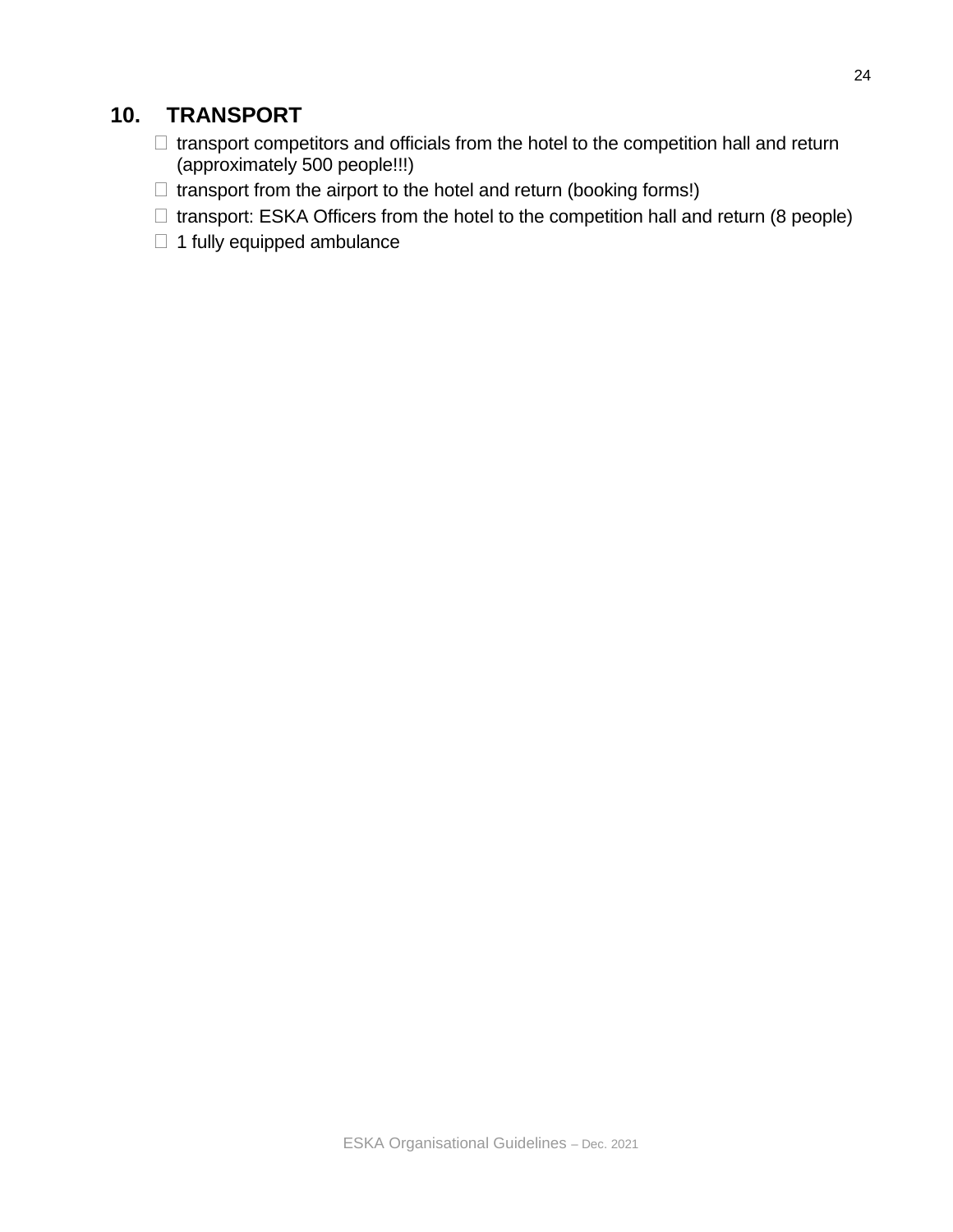# **7 APPENDIX I: LETTERS**

 $\Gamma$ 

| (further on called organization) requests the permission of the European Shotokan |                                               |  |  |  |  |
|-----------------------------------------------------------------------------------|-----------------------------------------------|--|--|--|--|
| Karate-do Association to organize the ESKA Championship in the year               |                                               |  |  |  |  |
| Date of competition :<br>Place:                                                   | <u> 1980 - Jan Samuel Barbara, margaret e</u> |  |  |  |  |
| <b>RESPONSIBLE FOR THE ORGANIZATION:</b>                                          |                                               |  |  |  |  |
|                                                                                   |                                               |  |  |  |  |
| Country:                                                                          |                                               |  |  |  |  |
| Federation:                                                                       |                                               |  |  |  |  |
|                                                                                   |                                               |  |  |  |  |
| Address:                                                                          |                                               |  |  |  |  |
|                                                                                   |                                               |  |  |  |  |
| Tel :                                                                             |                                               |  |  |  |  |
| E-mail:                                                                           |                                               |  |  |  |  |
| The organization agrees to strictly follow the rules of the ESKA.                 |                                               |  |  |  |  |
|                                                                                   |                                               |  |  |  |  |
|                                                                                   |                                               |  |  |  |  |
|                                                                                   |                                               |  |  |  |  |
| 1st responsible,                                                                  | 2nd responsible,                              |  |  |  |  |
| (name + signature)                                                                | (name + signature)                            |  |  |  |  |
|                                                                                   |                                               |  |  |  |  |
|                                                                                   |                                               |  |  |  |  |
|                                                                                   |                                               |  |  |  |  |
| The ESKA Congress at  /.  / decided the following :                               |                                               |  |  |  |  |
| Organization of competition :    AGREE - NOT AGREE                                |                                               |  |  |  |  |
| Reason:                                                                           |                                               |  |  |  |  |
|                                                                                   |                                               |  |  |  |  |
| The following persons are indicated as                                            |                                               |  |  |  |  |
| <b>Competition Director:</b><br>Competition Judge:                                |                                               |  |  |  |  |
|                                                                                   |                                               |  |  |  |  |
|                                                                                   |                                               |  |  |  |  |
|                                                                                   |                                               |  |  |  |  |
|                                                                                   |                                               |  |  |  |  |
|                                                                                   |                                               |  |  |  |  |
| <b>ESKA President (signature)</b>                                                 | <b>ESKA Secretary General (signature)</b>     |  |  |  |  |

┑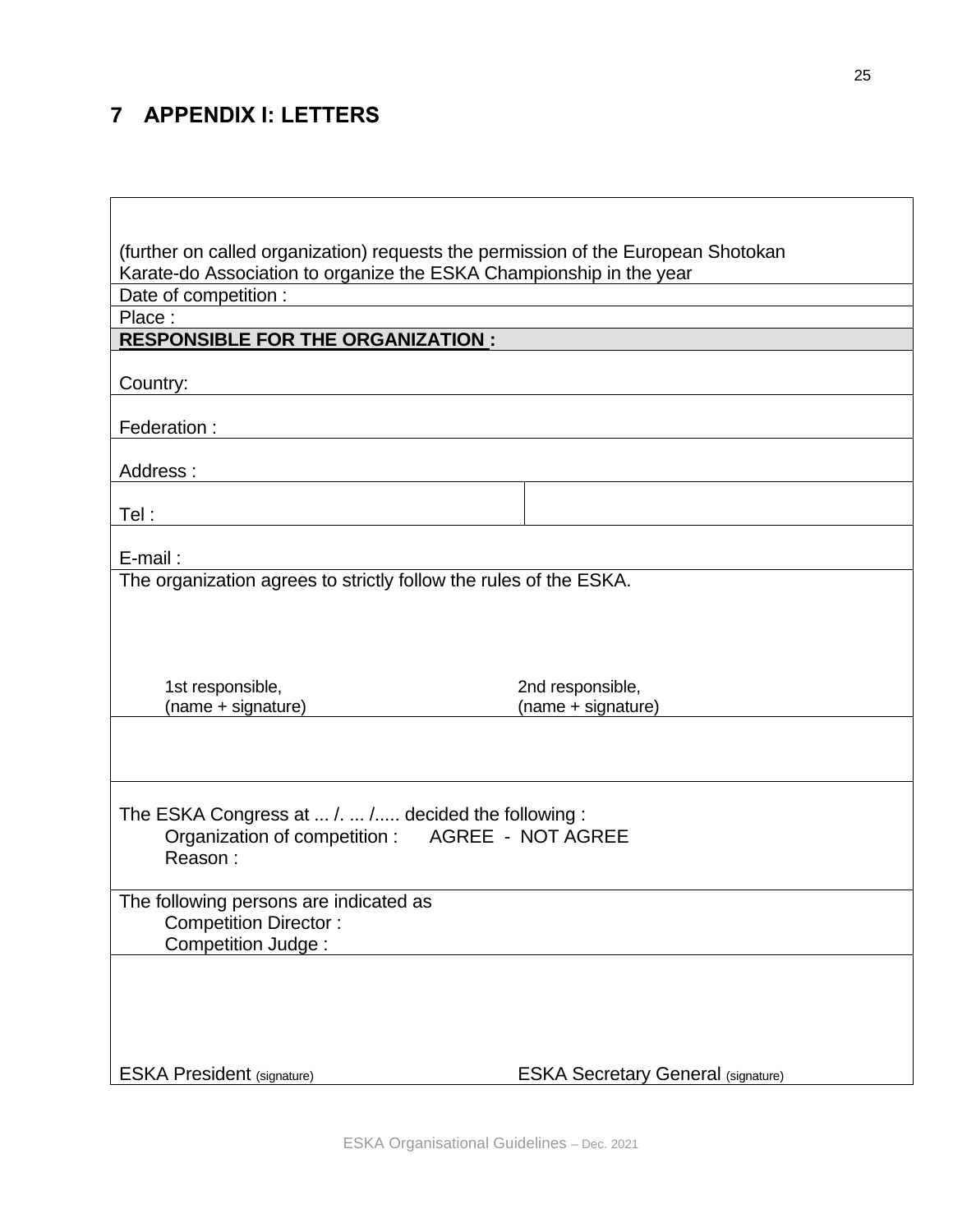# Model of small

# information letter

# **EUROPEAN SHOTOKAN KARATE-DO ASSOCIATION**

## **CHAMPIONSHIP**

| $/$ $/$                                     |
|---------------------------------------------|
|                                             |
|                                             |
|                                             |
|                                             |
|                                             |
|                                             |
|                                             |
| E-mail: 2008. [2010]                        |
|                                             |
|                                             |
| The second information will be send before: |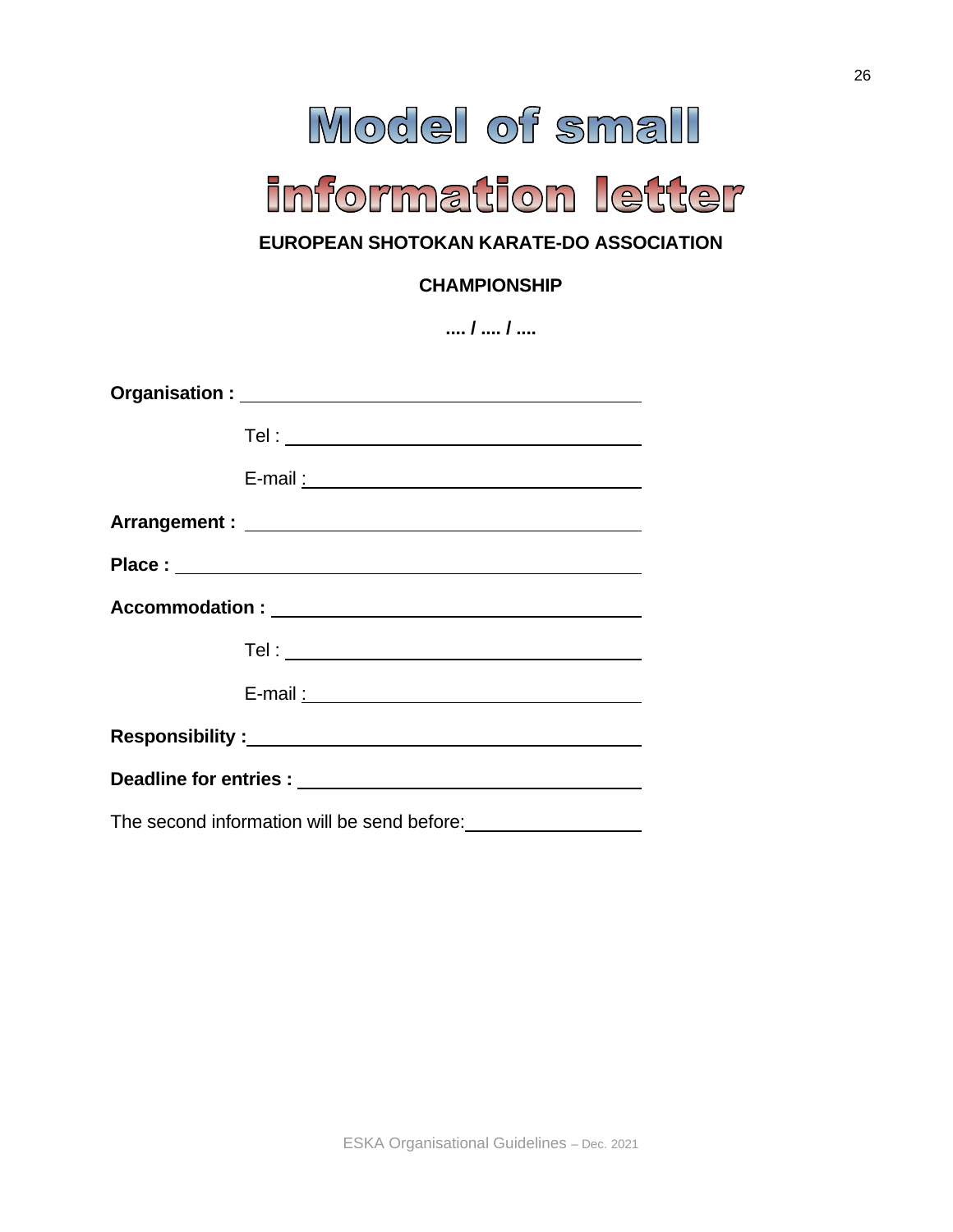# Model of invitation



## **Concerning : ESKA Championship – 20\_\_.**

Further to our letter dated ...........inviting you to take part in the above event, we now have pleasure in giving more details as listed below and enclose the championship forms which must be returned by .................(date).

Arrangements for the Championship are progressing satisfactorily and we are looking forward to being your host during the event.

## **The Championship details are as follows :**

The event will consist of the following categories which are open to Male & Female athletes.

YOUTH: 14 to 15 years (age on the day of the competition)(\*)

- Female Youth Individual Kata (4 per country)
- Female Youth Individual Kumite (4 per country)
- Male Youth Individual Kata (4 per country)
- Male Youth Individual Kumite (4 per country)

(\*) : 3 months before the Championship, a letter will be send out to all member countries requesting the number of Youth participants they intend to send. If there are less than 16 inscriptions for individual Youth competitions the respective discipline will be cancelled.

CADETS: 16 to 17 years (age on the day of the competition (\*) Youth can participate in Cadet kata categories)

- Female Cadet Individual Kata (4 per country)
- Female Cadet Individual Kumite (4 per country)
- Female Cadet Team Kumite (3 x competitors)
- Male Cadet Individual Kata (4 per country)
- Male Cadet Individual Kumite (4 per country)
- Male Cadet Team Kumite (3 x competitors)

(\*) : 3 months before the championship a letter will be send out to all member countries requesting the number of Cadet participants they intend to send. If there are less than 16 inscriptions for individual Cadet competitions and if there are less than 8 inscriptions for team Cadet competitions the respective discipline will be cancelled.

JUNIORS : 18 to 20 years (age on day of competition)/ Cadets can participate in Junior categories) (\*\*)

- Female Junior Individual Kata (4 per country)
- Female Junior Individual Kumite (4 per country)
- Female Junior Team Kumite (3 x competitors)
- Male Junior Individual Kata (4 per country)
- Male Junior Individual Kumite (4 per country)
- Male Junior Team Kumite (3 x competitors)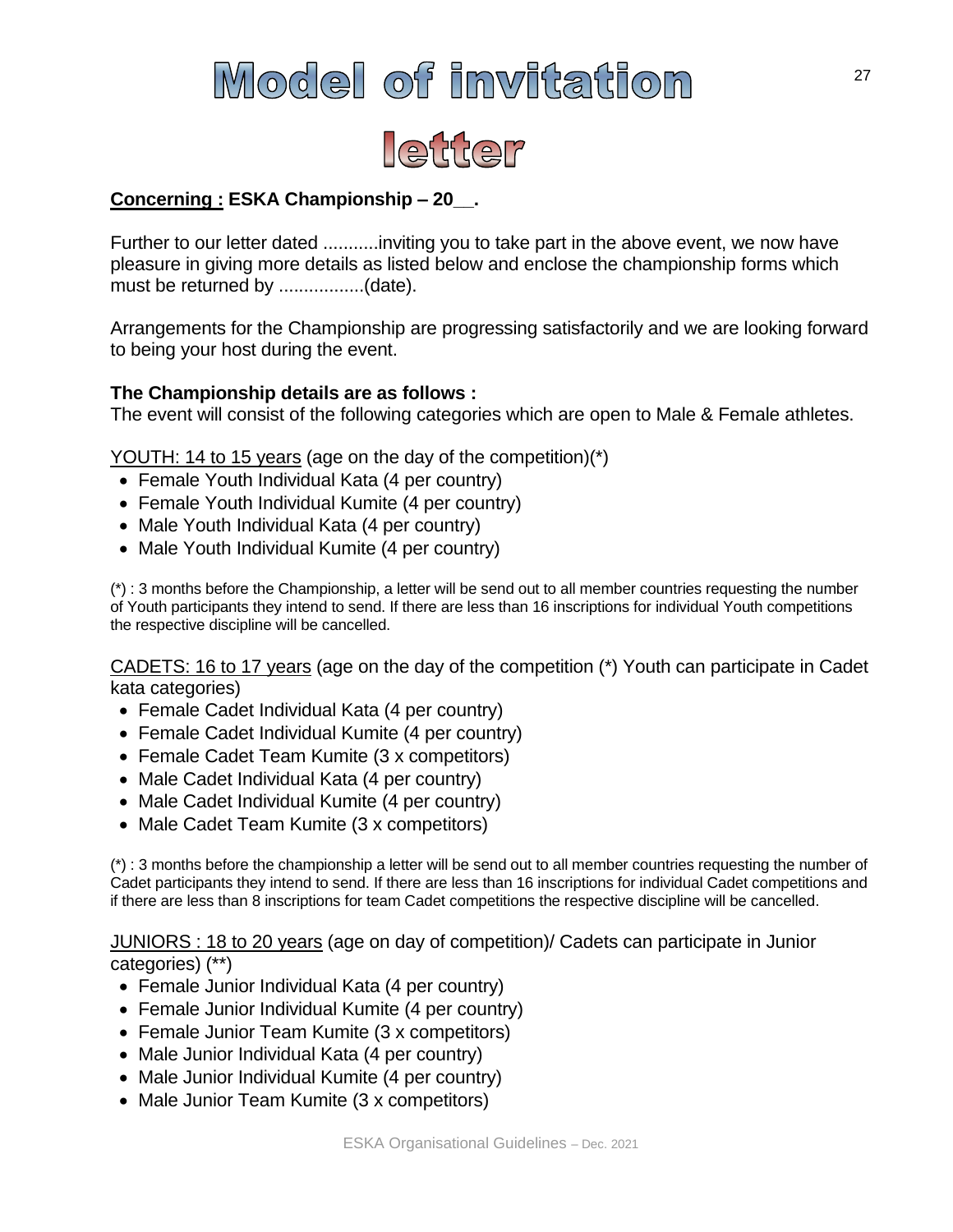(\*\*) : 3 months before the championship a letter will be send out to all member countries requesting the number of Junior participants they intend to send. If there are less than 16 inscriptions for individual Junior competitions and if there are less than 8 inscriptions for team Junior competitions the respective discipline will be cancelled.

SENIORS : from 21 years (age on day of competition / Juniors can participate in Senior categories)

- Female Individual Kata (4 per country)
- Female Individual Kumite (4 per country)
- Female Team Kumite (3 x competitors)
- Male Individual Kata (4 per country)
- Male Individual Kumite (6 per country)
- Male Team Kumite (5 x competitors)

KATA team categories – Female and Male:

- JUNIORS: from 14 up to 20 years (age on day of competition  $-3x$  competitors)
- SENIORS : from 16 years (age on day of competition 3 x cometitors)

## **RULES: ESKA Competition Rules.**

**The Program of Events is as follows (unless there is no referee course and examination, in which case elements of the course may be present):**

| Wednesday | Referees course                  |
|-----------|----------------------------------|
| Thursday  | Referees course                  |
|           | Ex. Board Com. meeting           |
|           | Coaches meeting                  |
|           | Kata standardization course      |
| Friday    | Referees examination and Meeting |
|           | Congress                         |
|           | Championships                    |
| Saturday  | Championships                    |
| Sunday    | Championships                    |
|           | Party                            |
| Monday    | Departure                        |
|           |                                  |

## **Hotel details are as follows:**

Accommodation is available (all rooms have bathrooms, etc.) within the area at special prices, which include bed & full breakfast, during the championship (see hotel booking form). These hotels will be used for all meetings, information desks and transport control.

The main hotel has a number of three-bed rooms (which are cheaper) but are limited and these will be reserved on a First come - First booked basis, after which rooms will be allocated in two-bed or single bed rooms. The price difference will be collected on arrival at the hotel.

If you require reservations in the above hotels please complete the 'Hotel Booking Form' enclosed giving the details as requested. However, if you are making different hotel arrangements please advise us of the details so that we can arrange transport to your hotel on arrival.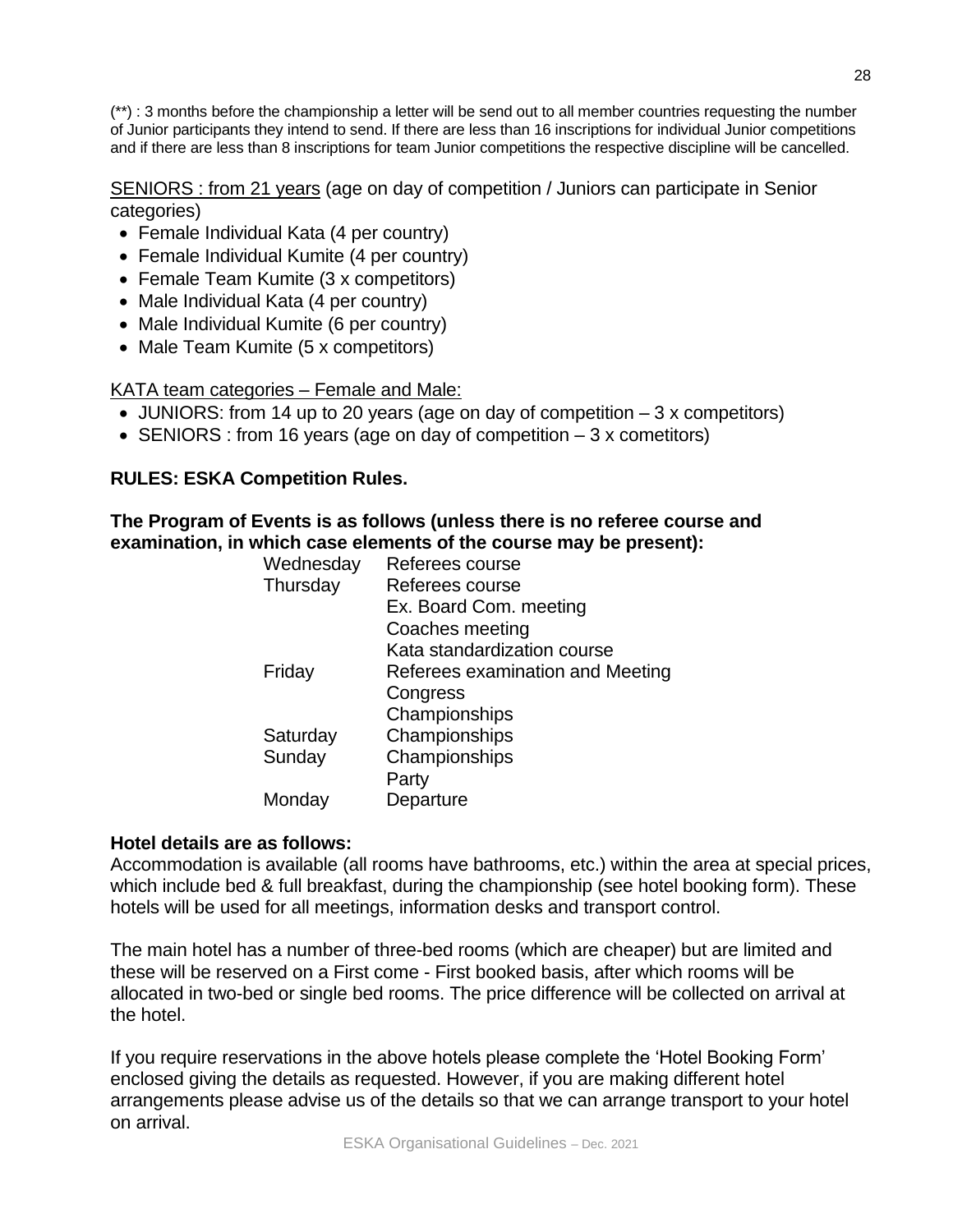#### **Transport arrangements are as follows:**

Provided the information is given on the appropriate forms, all visitors will be met at Airport (.........), Rail Station (..........) and transported to their hotel. Special transport has been organized for training, receptions, meetings and the championships.

#### **Spectator Tickets:**

A limited ticket allocation has been made for spectators from visiting countries. Tickets should be reserved by writing to me no later than .........., otherwise we cannot guarantee entry to the event. The cost is ...... per person for the two days, payable on arrival.

## **Please find enclosed:**

- 1. Application form for participation
- 2. Hotel Booking form
- 3. Hotel Name lists form
- 4. Arrivals & Departures
- 5. Past ESKA Record form

All forms numbered 1 to 3, colored white, to be returned to ............. as listed. All forms numbered 4 to 5, colored bleu, to be sent direct to ........... as listed. Addresses are given on each form.

#### **Other General Information**

Customs and currency regulations Health and vaccination regulations Local weather / climate Other relevant information

Should you require further information please contact us at the above address. We look forward to welcoming you to ....... and wish you a successful competition.

Kindly greetings,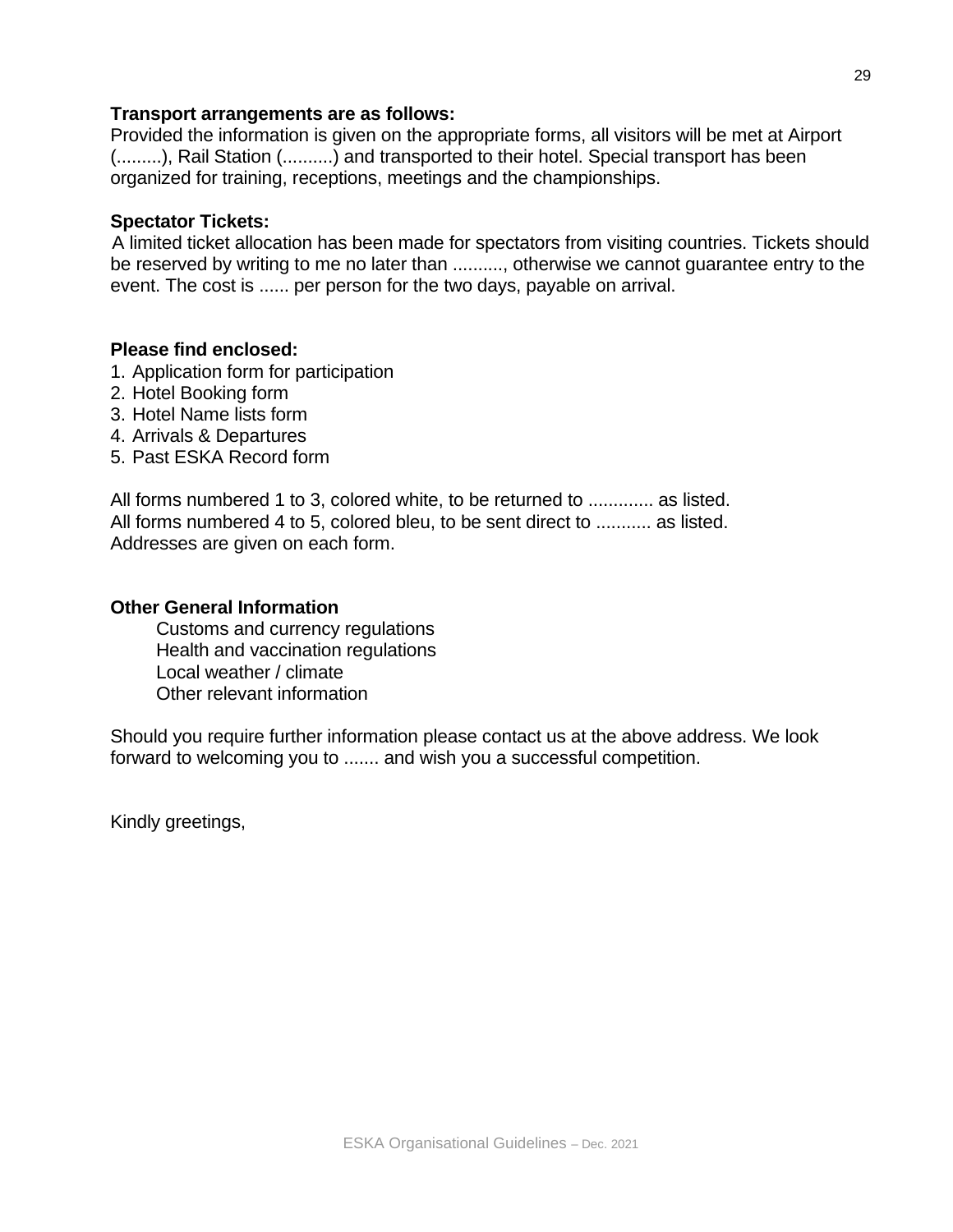# **APPLICATION FORM FOR PARTICIPATION**

| The  European Shotokan Karate-do Association Championship       |                                                                          |  |  |  |  |
|-----------------------------------------------------------------|--------------------------------------------------------------------------|--|--|--|--|
| Place, country.<br>Date.                                        |                                                                          |  |  |  |  |
| <b>Official Contact:</b>                                        |                                                                          |  |  |  |  |
| Please list the following attending people :                    |                                                                          |  |  |  |  |
| Delegates attending (name)                                      | <b>Position</b>                                                          |  |  |  |  |
| 1.<br>2.<br>3.<br>4.                                            |                                                                          |  |  |  |  |
| Referees attending (name)<br>5.<br>6.<br>7.<br>8.               | Others attending (name)<br>(doctors, coach, )<br>9.<br>10.<br>11.<br>12. |  |  |  |  |
| <b>Competitors attending (name)</b><br>13.<br>14.<br>15.<br>16. | 17.<br>18.<br>19.<br>20.<br>21.<br>22.                                   |  |  |  |  |
| .Date                                                           |                                                                          |  |  |  |  |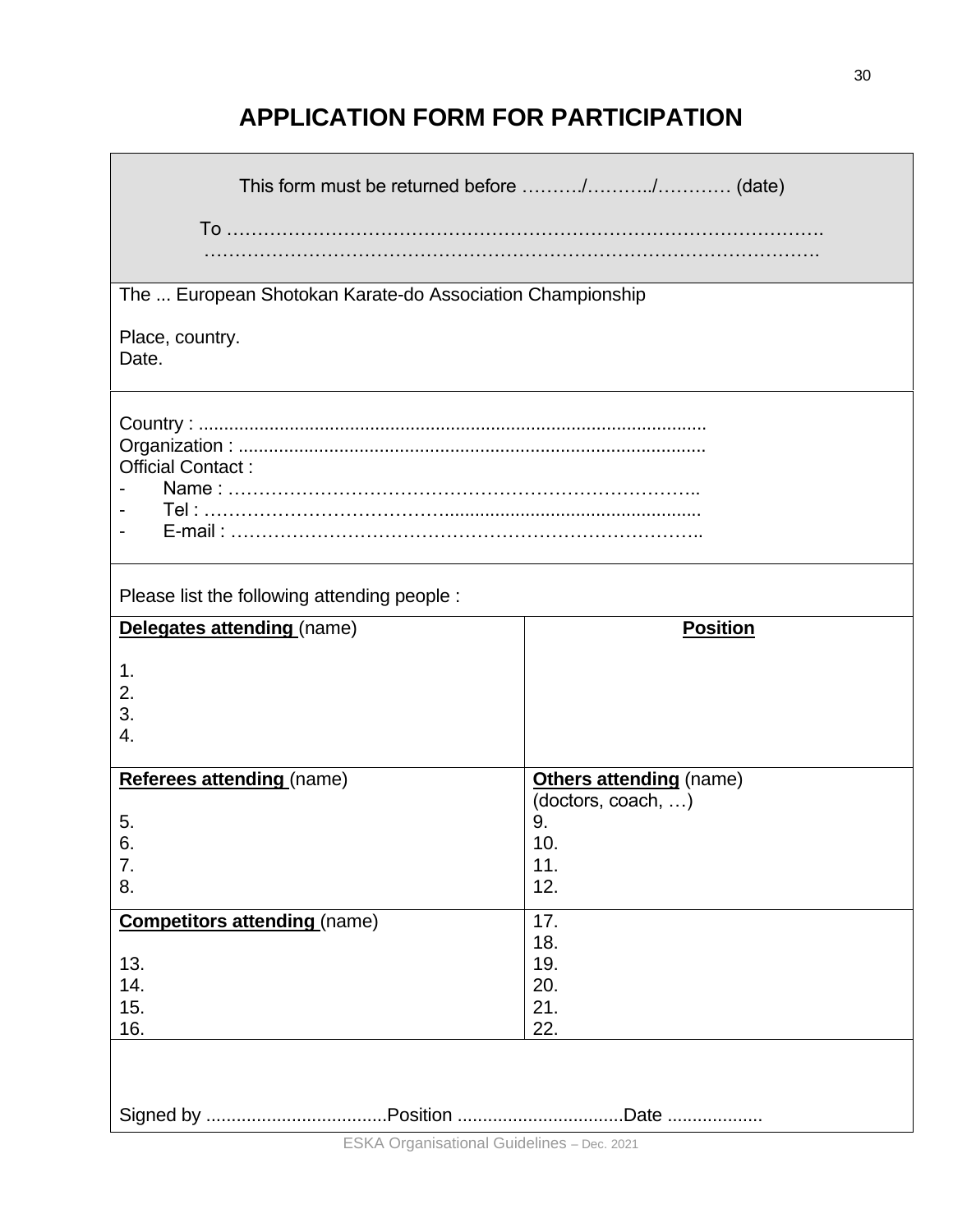# **HOTEL BOOKING FORM**

|                                                                                       | The  European Shotokan Karate-do Association Championship                                        |                |  |  |     |                                                        |  |
|---------------------------------------------------------------------------------------|--------------------------------------------------------------------------------------------------|----------------|--|--|-----|--------------------------------------------------------|--|
| Date.                                                                                 | Place, country.                                                                                  |                |  |  |     |                                                        |  |
|                                                                                       | In order to make your hotel reservations, please complete this form and return together with THE |                |  |  |     |                                                        |  |
|                                                                                       |                                                                                                  |                |  |  |     |                                                        |  |
| Shall require the following accommodation :                                           |                                                                                                  |                |  |  |     |                                                        |  |
|                                                                                       |                                                                                                  |                |  |  |     | <b>WEEKDAY (Monday to Thursday inclusive) BOOKINGS</b> |  |
|                                                                                       |                                                                                                  |                |  |  |     |                                                        |  |
|                                                                                       | Single rooms at                                                                                  |                |  |  |     | per room = $ $ x $ $ nights =                          |  |
|                                                                                       | Twin rooms at<br>Triple rooms at                                                                 | $per$ room $=$ |  |  |     | $x \mid $ nights =<br>$x \mid $ nights =               |  |
|                                                                                       |                                                                                                  | $per$ room $=$ |  |  |     |                                                        |  |
|                                                                                       |                                                                                                  |                |  |  |     | <b>WEEKEND (Friday to Sunday inclusive) BOOKINGS</b>   |  |
|                                                                                       |                                                                                                  |                |  |  |     |                                                        |  |
|                                                                                       | Single rooms at                                                                                  | $per$ room $=$ |  |  |     | $x \mid $ nights =                                     |  |
|                                                                                       | Twin rooms at                                                                                    | $per$ room $=$ |  |  |     | $x \mid$ nights =                                      |  |
|                                                                                       | Triple rooms at                                                                                  | $per$ room $=$ |  |  | . X | $\ldots$ nights =                                      |  |
| <b>TOTAL ROOMS REQUIRED</b>                                                           |                                                                                                  |                |  |  |     |                                                        |  |
| <b>TOTAL SINGLE ROOMS REQUIRED</b><br>$\ldots$ nights<br>For<br>.                     |                                                                                                  |                |  |  |     |                                                        |  |
| <b>TOTAL TWIN ROOMS REQUIRED</b><br>$\ldots$ Nights<br>For                            |                                                                                                  |                |  |  |     |                                                        |  |
| TOTAL TRIPLE ROOMS REQUIRED<br>For<br>$\ldots$ . Nights<br>.                          |                                                                                                  |                |  |  |     |                                                        |  |
| Enclosed total payment of :                                                           |                                                                                                  |                |  |  |     |                                                        |  |
| Any additions or cancellations must be made as soon as possible and prior to arrival. |                                                                                                  |                |  |  |     |                                                        |  |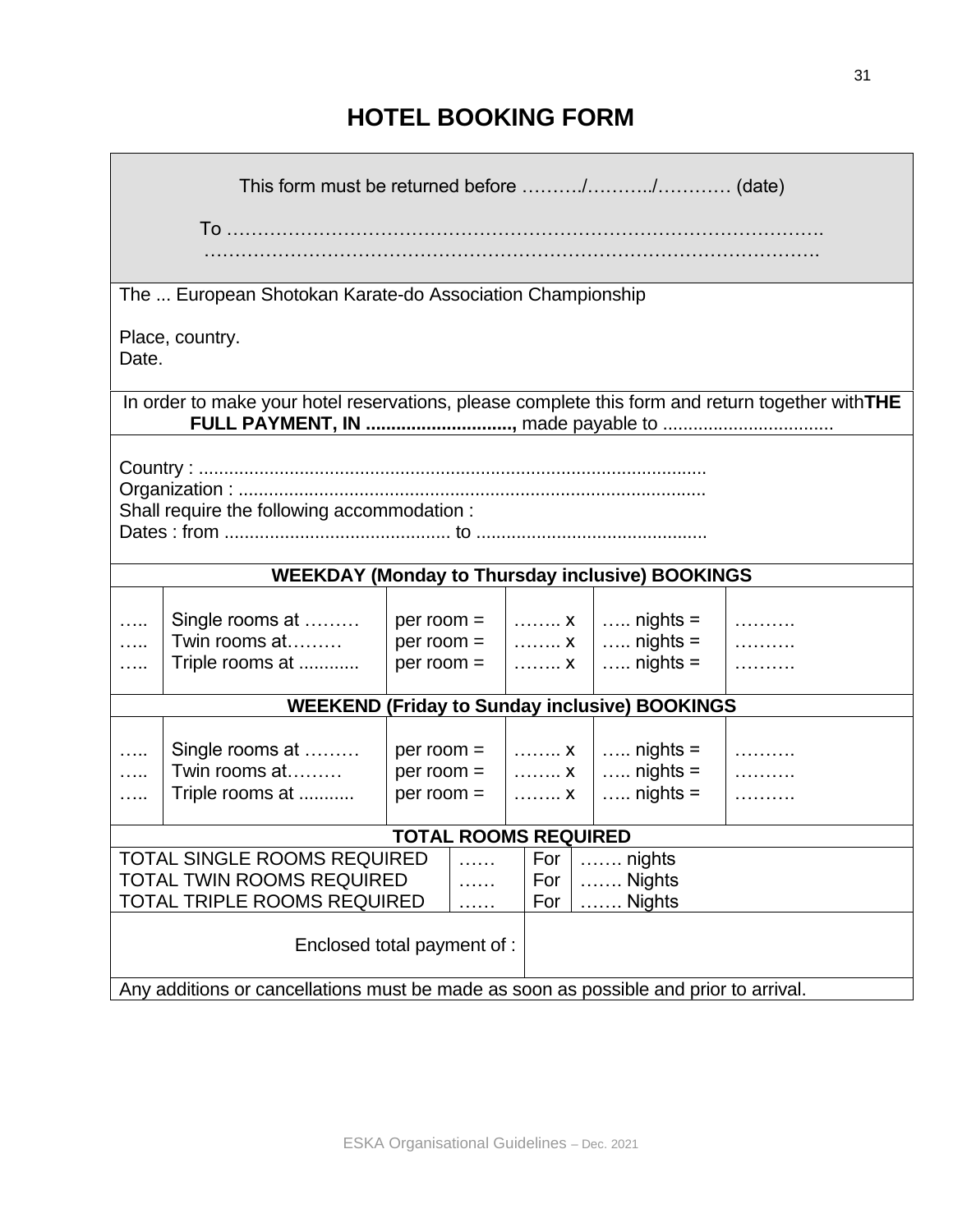# **HOTEL NAME LIST**

| This form must be returned before // (date)               |                                          |  |                      |  |  |  |
|-----------------------------------------------------------|------------------------------------------|--|----------------------|--|--|--|
|                                                           |                                          |  |                      |  |  |  |
| The  European Shotokan Karate-do Association Championship |                                          |  |                      |  |  |  |
| Place, country.<br>Date.                                  |                                          |  |                      |  |  |  |
|                                                           | Please complete the following name list. |  |                      |  |  |  |
|                                                           | <b>TRIPLE ROOMS</b>                      |  |                      |  |  |  |
| 2.<br>3.                                                  |                                          |  |                      |  |  |  |
| 4.                                                        |                                          |  |                      |  |  |  |
| 5.                                                        |                                          |  |                      |  |  |  |
| 6.                                                        |                                          |  |                      |  |  |  |
|                                                           |                                          |  | TOTAL TRIPLE ROOMS : |  |  |  |
|                                                           | <b>TWIN ROOMS</b>                        |  |                      |  |  |  |
| 2.<br>3.<br>4.<br>5.<br>6.                                |                                          |  |                      |  |  |  |
|                                                           |                                          |  | TOTAL TWIN ROOMS :   |  |  |  |
| SINGI E ROOMS                                             |                                          |  |                      |  |  |  |
| 1.<br>2.<br>3.<br>4.<br>5.<br>6.                          |                                          |  |                      |  |  |  |
|                                                           |                                          |  | TOTAL SINGLE ROOMS : |  |  |  |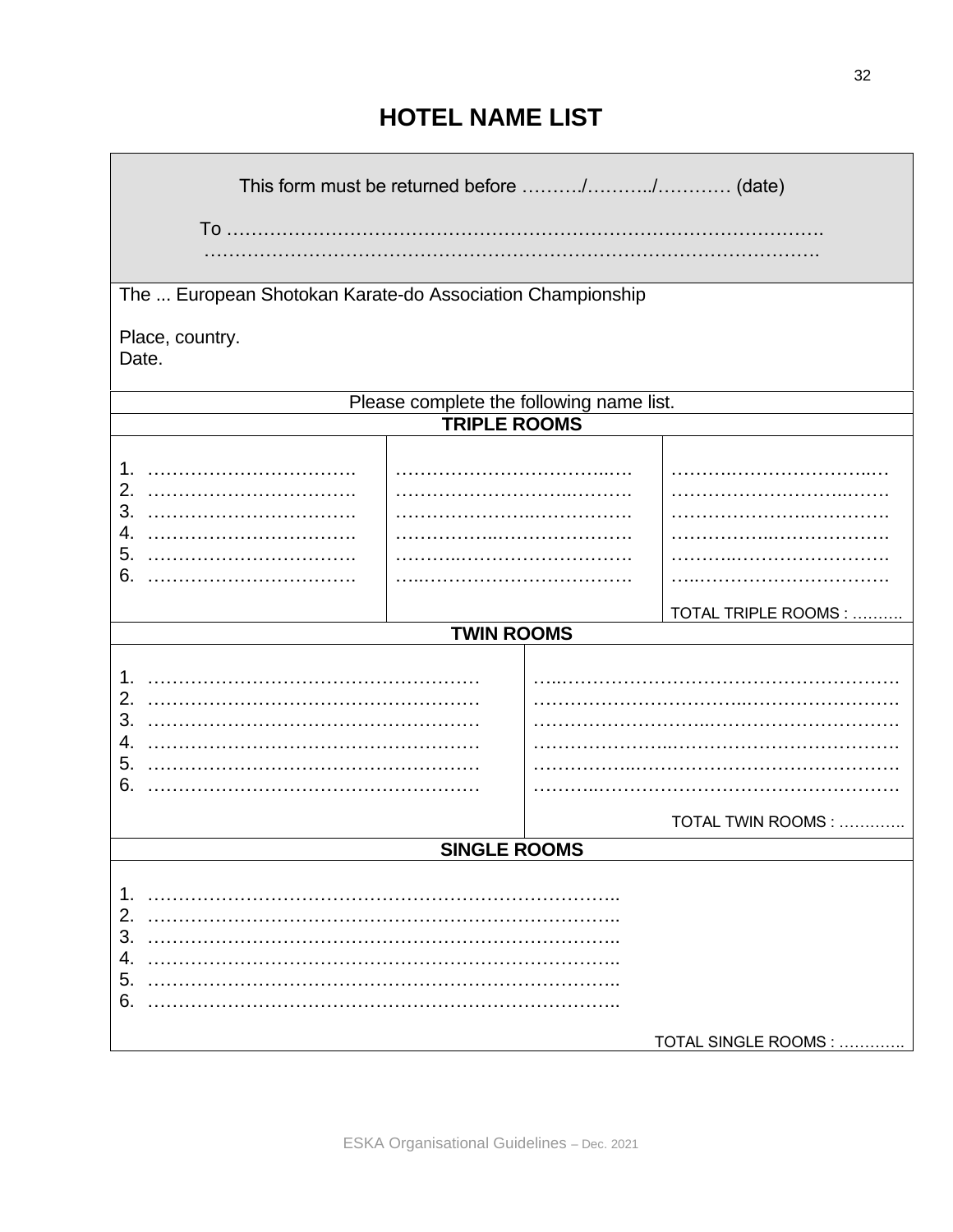# **ARRIVAL AND DEPARTURE**

| The  European Shotokan Karate-do Association Championship |                           |  |  |  |  |
|-----------------------------------------------------------|---------------------------|--|--|--|--|
| Place, country.<br>Date.                                  |                           |  |  |  |  |
|                                                           |                           |  |  |  |  |
| <b>ARRIVAL INFORMATION</b>                                |                           |  |  |  |  |
|                                                           | Arrival Departure time :  |  |  |  |  |
|                                                           |                           |  |  |  |  |
|                                                           |                           |  |  |  |  |
|                                                           | Total number of persons:  |  |  |  |  |
|                                                           |                           |  |  |  |  |
| <b>DEPARTURE INFORMATION</b>                              |                           |  |  |  |  |
|                                                           |                           |  |  |  |  |
|                                                           |                           |  |  |  |  |
|                                                           |                           |  |  |  |  |
|                                                           | Total number of persons : |  |  |  |  |
|                                                           |                           |  |  |  |  |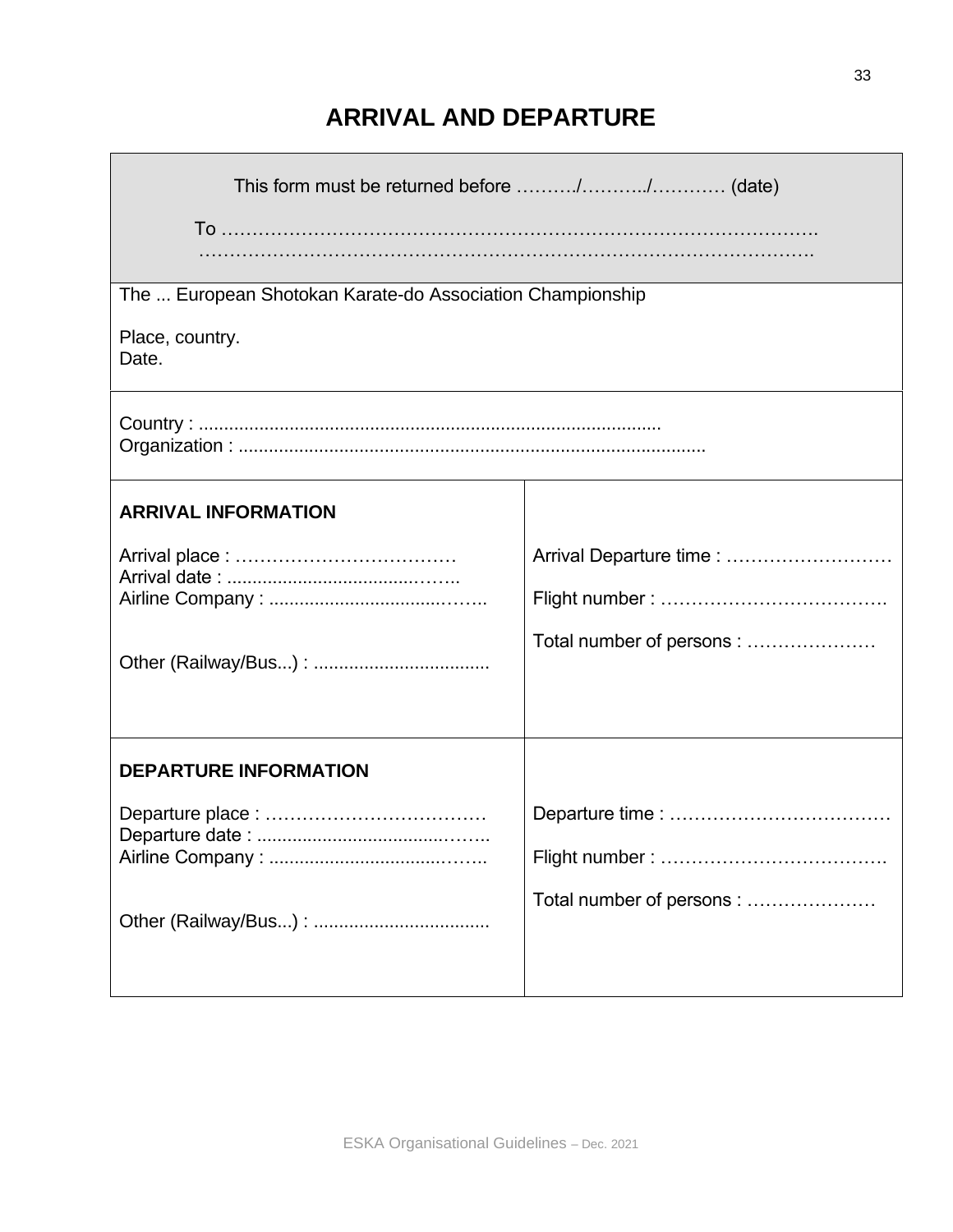# **RECORD OF PAST ACHIEVEMENTS**

| The  European Shotokan Karate-do Association Championship                                                    |      |                 |              |  |  |
|--------------------------------------------------------------------------------------------------------------|------|-----------------|--------------|--|--|
| Place, country.<br>Date.                                                                                     |      |                 |              |  |  |
|                                                                                                              |      |                 |              |  |  |
| Please list any 1st, 2nd, 3rd or 4th placing in individual or team events in previous ESKA<br>Championships. |      |                 |              |  |  |
| <b>Name</b>                                                                                                  | Year | <b>Category</b> | <b>Place</b> |  |  |
| 1.                                                                                                           |      |                 |              |  |  |
| 2.                                                                                                           |      |                 |              |  |  |
| 3.                                                                                                           |      |                 |              |  |  |
| 4.                                                                                                           |      |                 |              |  |  |
| 5.                                                                                                           |      |                 |              |  |  |
| 6                                                                                                            |      |                 |              |  |  |
| 7.                                                                                                           |      |                 |              |  |  |
| 8.                                                                                                           |      |                 |              |  |  |
| 9.                                                                                                           |      |                 |              |  |  |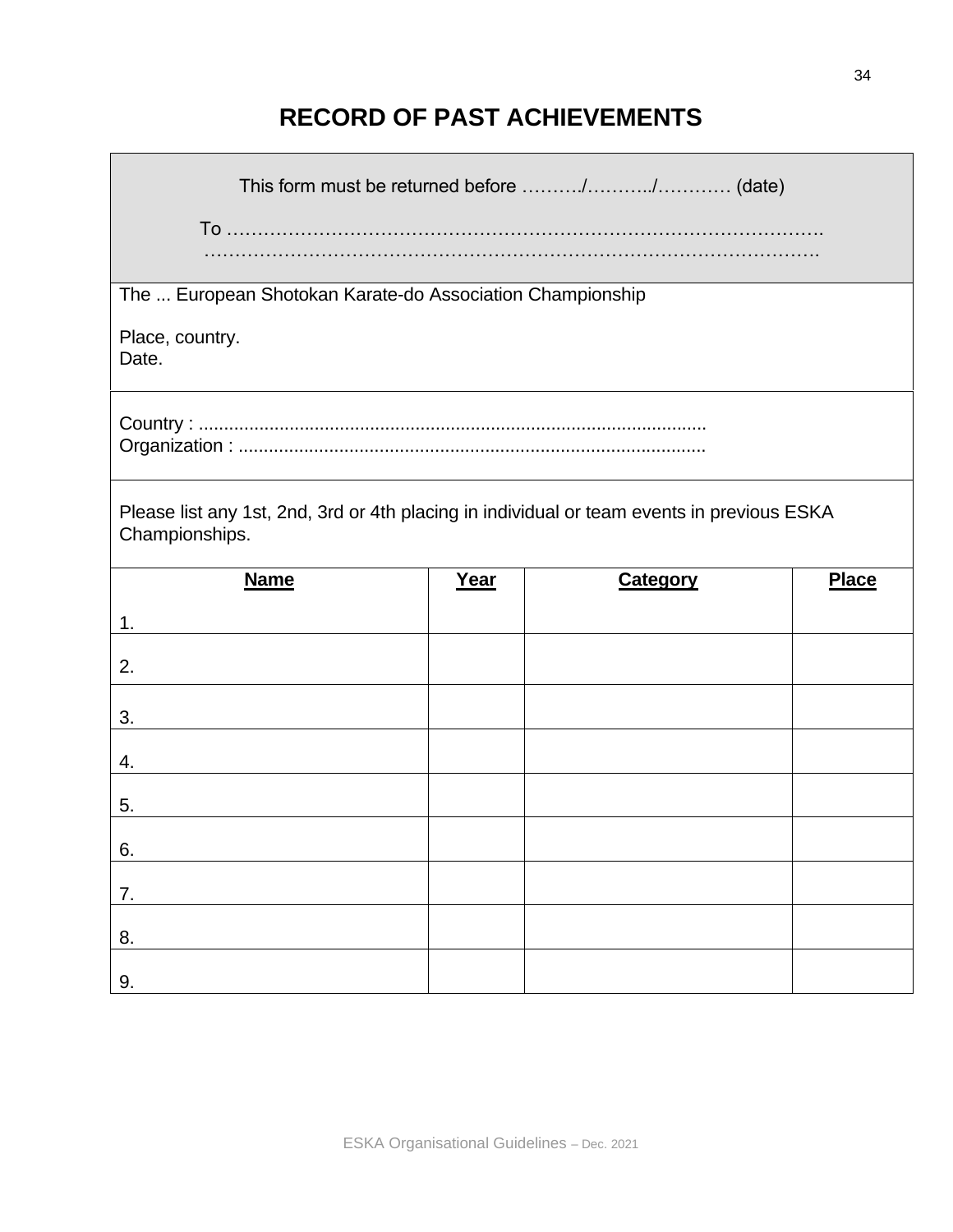# **8 APPENDIX II: TROPHIES and MEDALS**

#### Attention :

Certain categories of youth, cadets and juniors can be cancelled.

ESKA office can inform the organizing country of the cancellation of certain categories only within one month before championship.

Do not mention the name of the federation which organizes the championship on either the medals or trophies.

**KATA FEMALE INDIVIDUAL YOUTH KATA FEMALE INDIVIDUAL CADETS KATA FEMALE INDIVIDUAL JUNIORS KATA FEMALE INDIVIDUAL SENIORS KATA MALE INDIVIDUAL YOUTH KATA MALE INDIVIDUAL CADETS KATA MALE INDIVIDUAL JUNIORS KATA MALE INDIVIDUAL SENIORS**

1st place 2nd place 3rd place 4th place

**KUMITE FEMALE INDIVIDUAL YOUTH KUMITE FEMALE INDIVIDUAL CADETS KUMITE FEMALE INDIVIDUAL JUNIORS KUMITE FEMALE INDIVIDUAL SENIORS KUMITE MALE INDIVIDUAL YOUTH KUMITE MALE INDIVIDUAL CADETS KUMITE MALE INDIVIDUAL JUNIORS KUMITE MALE INDIVIDUAL SENIORS** 1st place 2nd place

3rd place 3rd place

#### **KATA TEAM FEMALE JUNIORS KATA TEAM FEMALE SENIORS KATA TEAM MALE JUNIORS KATA TEAM MALE SENIORS**

1st place + 4 gold medals 2nd place + 4 silver medals 3rd place + 4 bronze medals 4th place + 4 bronze medals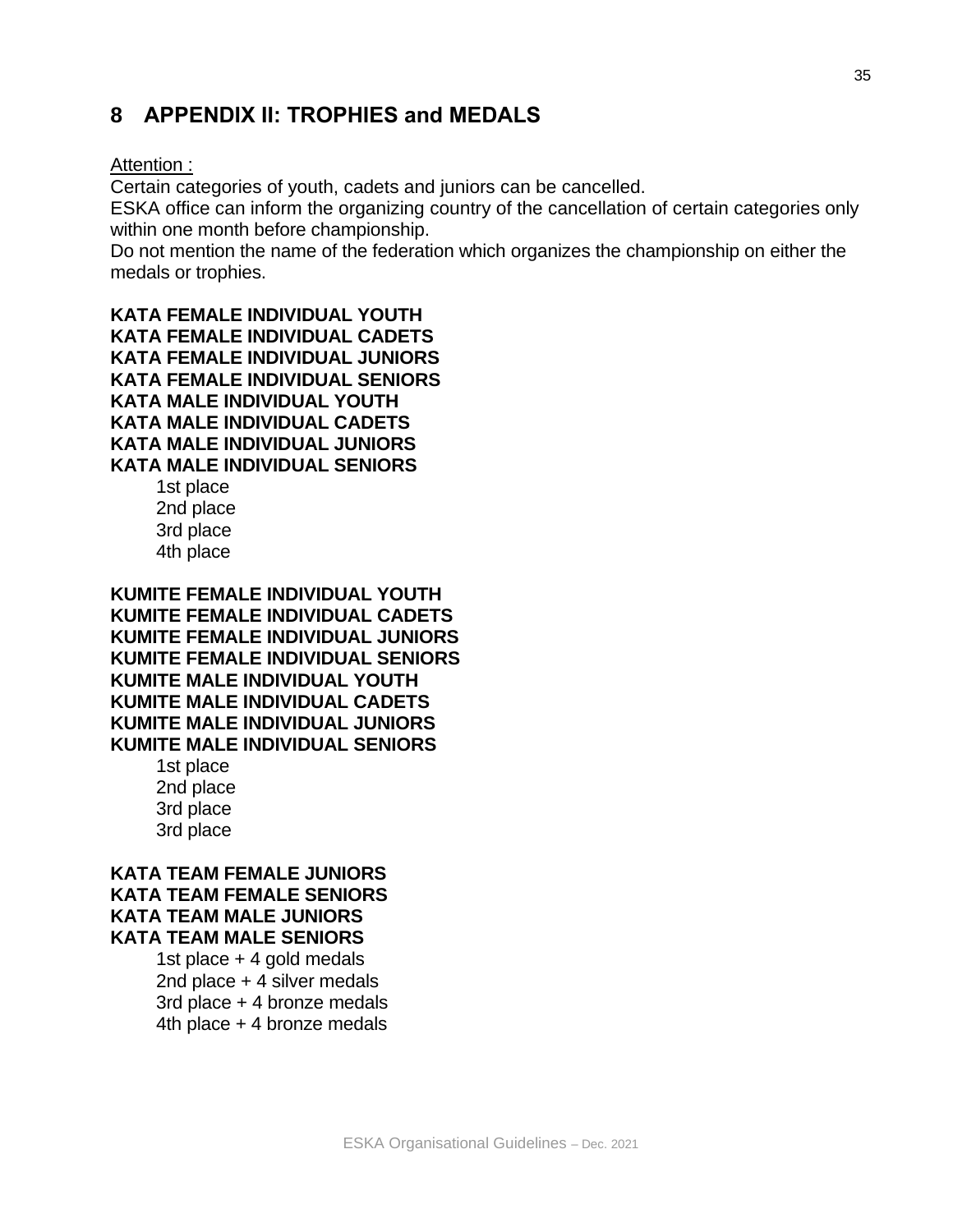## **KUMITE TEAM FEMALE CADETS KUMITE TEAM FEMALE JUNIORS KUMITE TEAM FEMALE SENIORS KUMITE TEAM MALE CADETS KUMITE TEAM MALE JUNIORS**

1st place + 4 gold medals 2nd place + 4 silver medals 3rd place + 4 bronze medals 3rd place + 4 bronze medals

## **KUMITE TEAM MALE SENIORS**

1st place + 6 gold medals 2nd place + 6 silver medals 3rd place + 6 bronze medals 3rd place + 6 bronze medals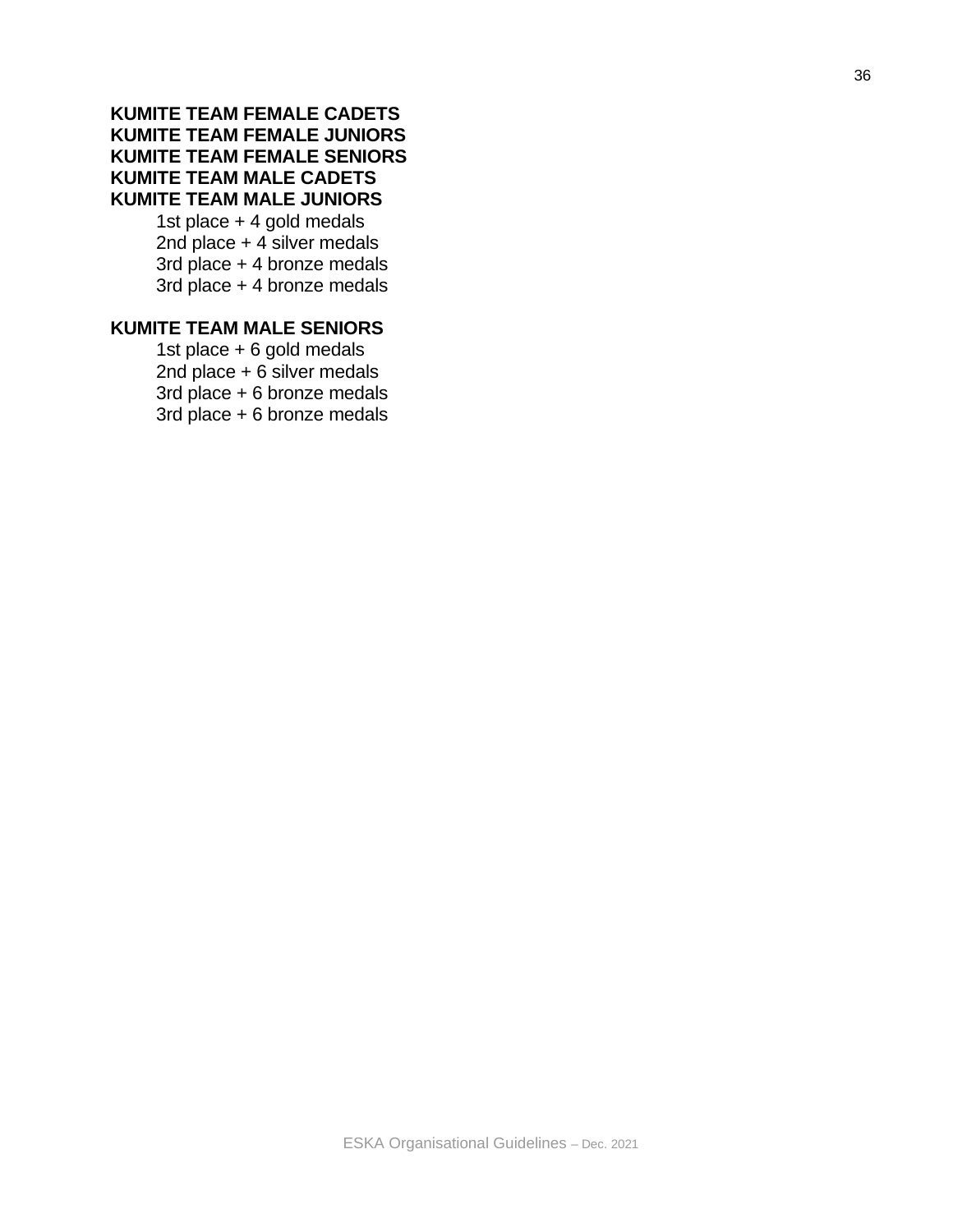# **9 APPENDIX III : EXECUTIVE BOARD - TECHNICAL - ORGANISING COMMITTEE**

A room must be provided in in a quiet location of the official hotel with adequate tables and seating for 10 persons.

The room must be reserved the day before the competition (Thursday) from 11.00 hours till 14.00 hours. A small lunch (sandwiches, refreshment drinks, coffee) has to be served.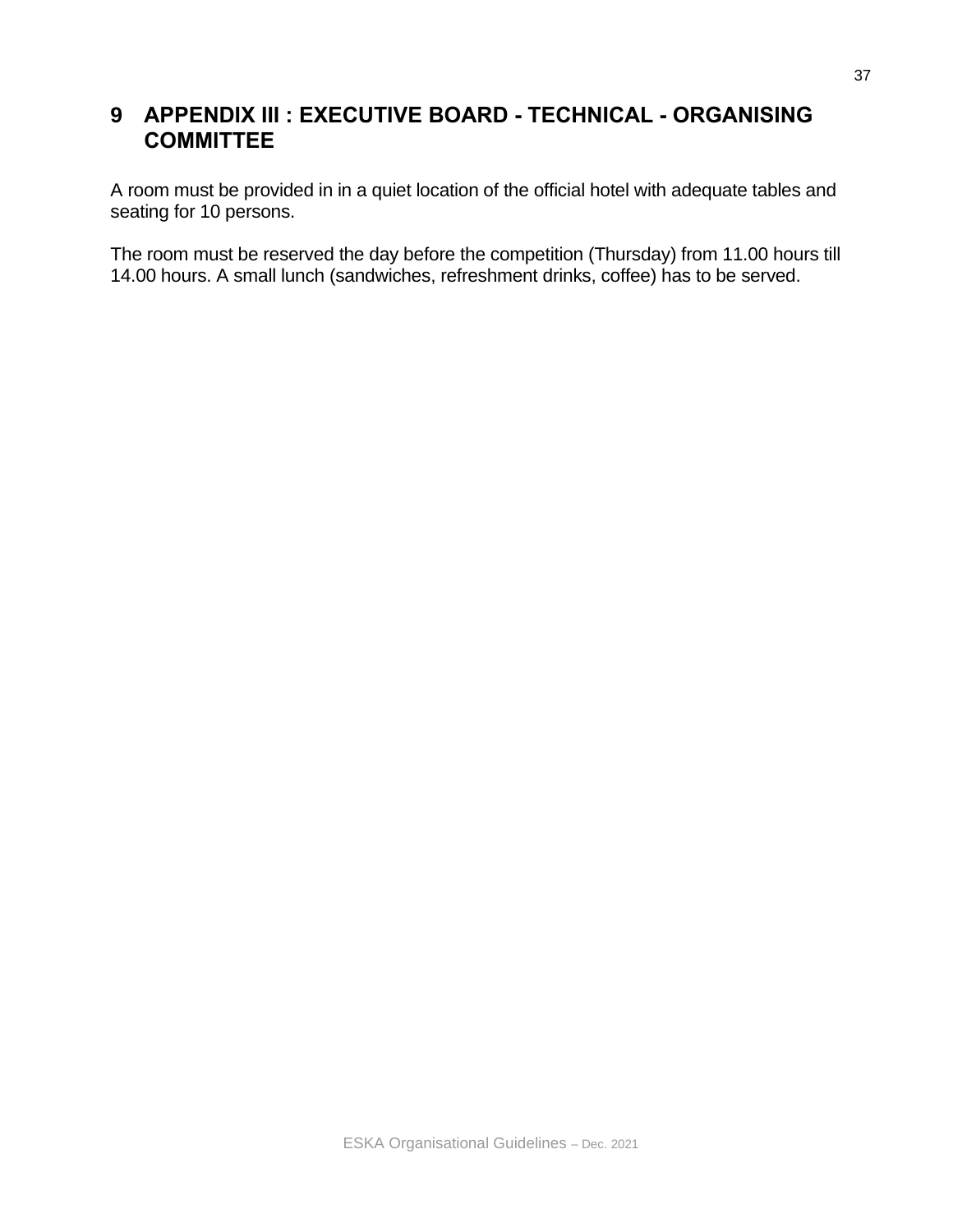# **10 APPENDIX IVa: REFEREE COMMITTEE**

A room must be provided in in a quiet location at the official hotel with adequate tables and seating for 10 persons. The room needs to be reserved according to the official program.

The chief Judge holds a brief meeting *after* the ESKA-Congress on Friday at about 11.30 hours (about 60 people can be present). The same room as that used for the ESKA Congress may be used.

# **11 APPENDIX IVb: REFEREE COURSE**

| Wednesday from | $13.30 -$<br>21.00: | Theory (a meeting room for 60 persons) with AV<br>equipment) |
|----------------|---------------------|--------------------------------------------------------------|
| Thursday from  | $09.00 -$<br>12.00: | Kata for Referee candidates (a sports room)                  |
|                | $13.00 -$           | (a meeting room) (a hall / sports room for 60 persons        |
|                | 17.00:              | to perform Kata)                                             |
|                | $17.00 -$           | Practical examination Kata - Kumite (a sports room)          |
|                | 22.00:              |                                                              |
| Friday from    | $09.30 -$<br>12.30: | Examination written + results (a meeting room)               |

Participants : official ESKA referees/judges + new candidates **Attention!!**

- a maximum number of ten Referees per country are allowed to participate in the Referee Course and in the examination.
- a maximum number of six official ESKA Referees per country are allowed to officiate the championships.
- the National Referees of the Organising country are allowed to be present as observers at this course, without taking the examination. Observers need to be registered with the ESKA Office.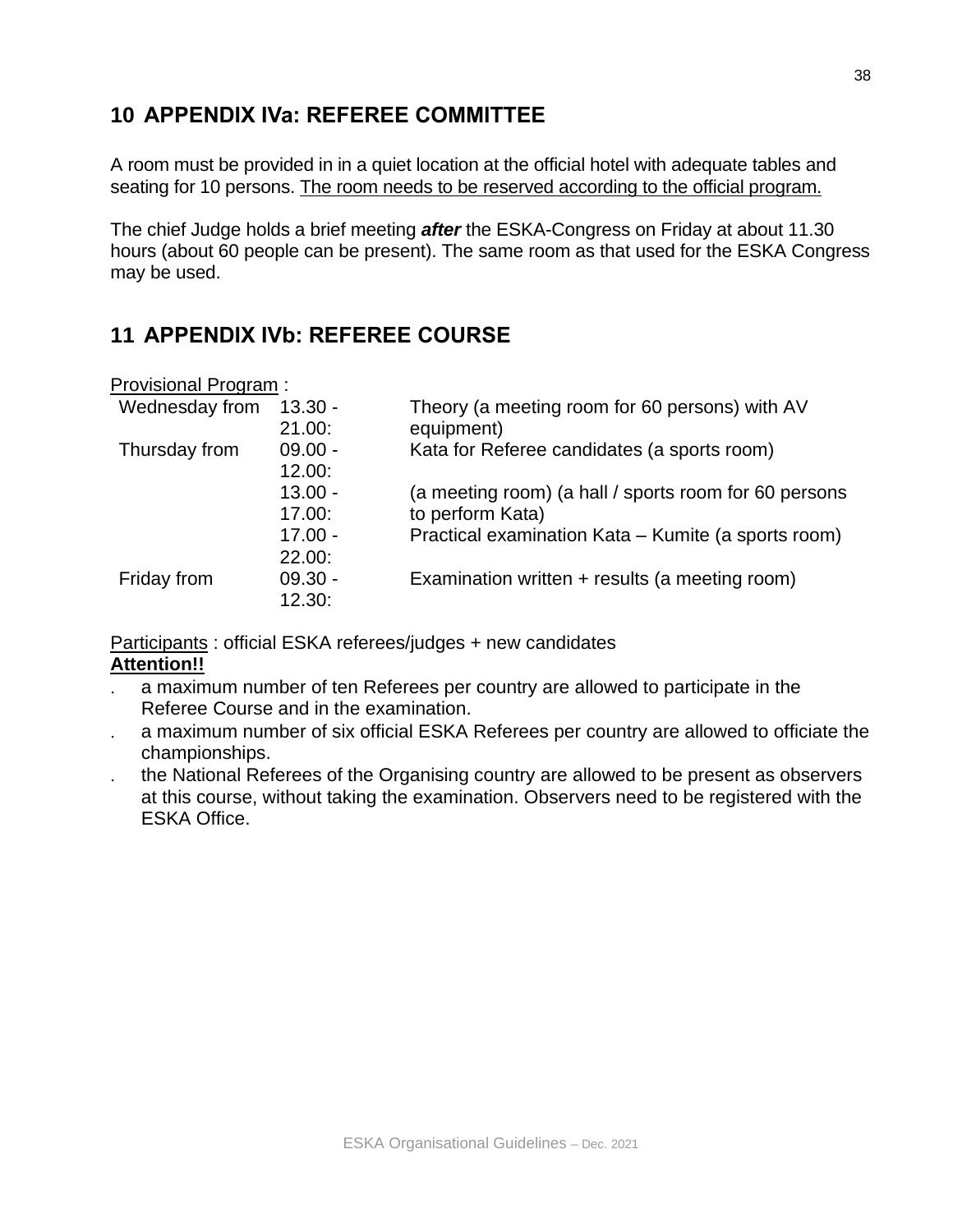# **12 APPENDIX V: CONGRESS**

Congress is the day preceding the competition or in the event that the competition starts on Friday afternoon then at 09.00 hours the same day.

A room must be provided in in a quiet location at the official hotel with enough chairs and tables to seat sixty people.

It should be available from 08.30 hours.

A table and seating should be arranged for eight members of the Executive Committee. In addition two microphones must be provided. Ideally two roamers (wireless walkabout) should be provided.

There must be name cards for the President, Vice-President, Director of Administration, Director of Finance, Technical Director, Executive Board Members, Competition Director and Honorary Vice President (president/chairman of host federation)

Writing paper should be provided.

Flip-charter, laptop, projector, etc. (see checklist Administration: point 6: Meetings).



Or theatre style is possible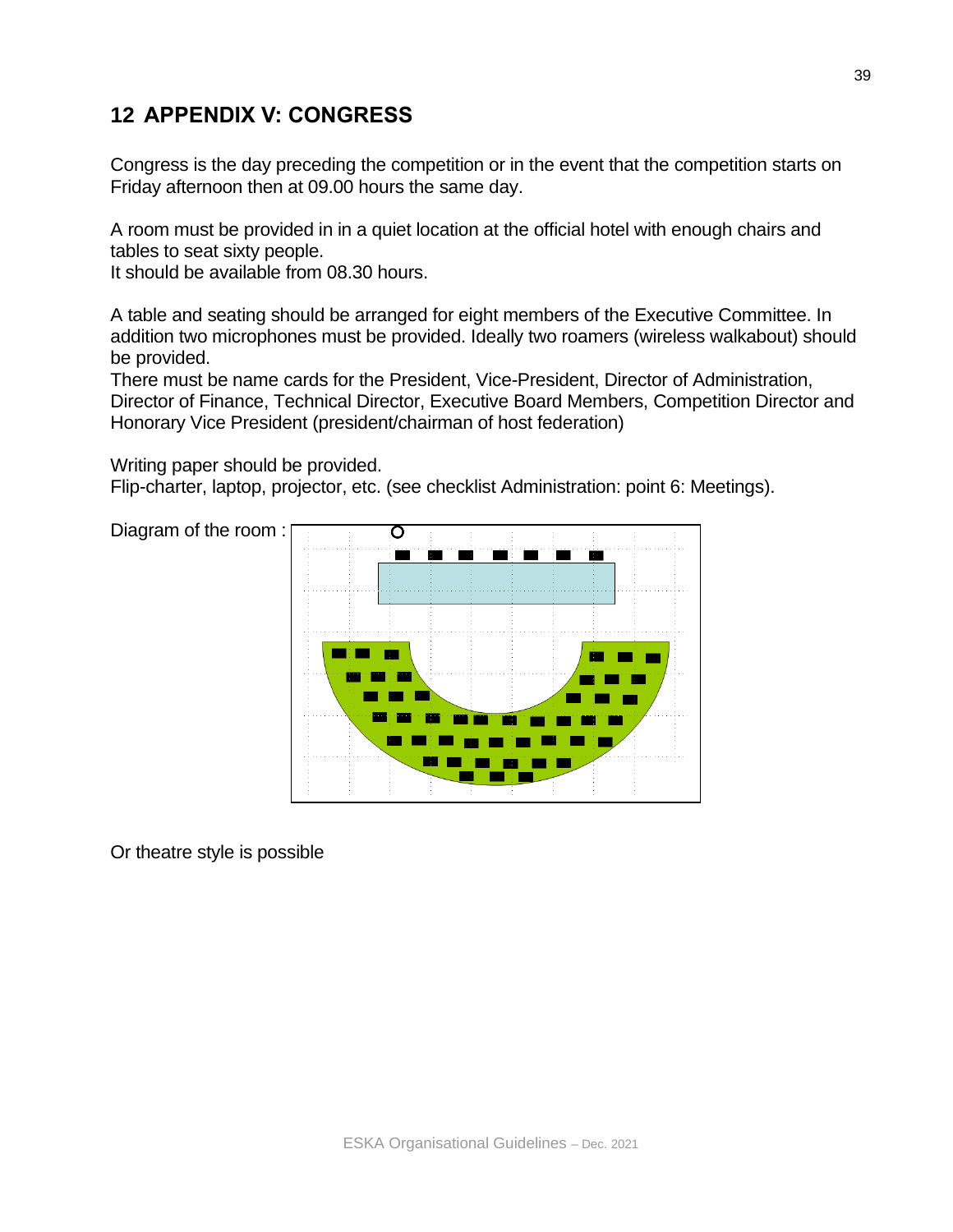# **13 APPENDIX VI: DIRECTOR OF COMPETITION**

A Competition Director is appointed by the Board of Directors of ESKA for each Championship.

Responsibilities of the Competition Director:

- for the accustomed course of the Championship (he is not responsible for the organization of the Championship itself.)
- the draw.
- any change of competitors,
- the course of the different matches (what area and when a match will start)
- control of the entries with the coaches of all the participating countries.

The competition director will meet the staff (time-keepers, recorders, secretaries, etc.) the day before the Championship on

Thursday at 20.00 hours or Friday at 12.00 hours and will verify the capability of all the staff.

# **14 APPENDIX VII: COACH MEETING**

The competition director will organize a meeting on the day prior to the start of the competition for the coaches at the official hotel from 14.00 to 16.00hrs or as directed by the competition director.

This may be held in the same location as Congress meeting.

The following will be given to the coaches:

- a list on which the necessary information concerning the competitors of that nation and the category in which they participate
- a list of all competitors and their competition numbers

Coaches can make corrections in the draw, but not additions. Coaches have to check the GI's of their competitors for disallowed markings

# **15 APPENDIX VIII: KATA STANDARDIZATION COURSE**

All referees and coaches can take part in the kata standardization course. Approx. 60 people will be in the course.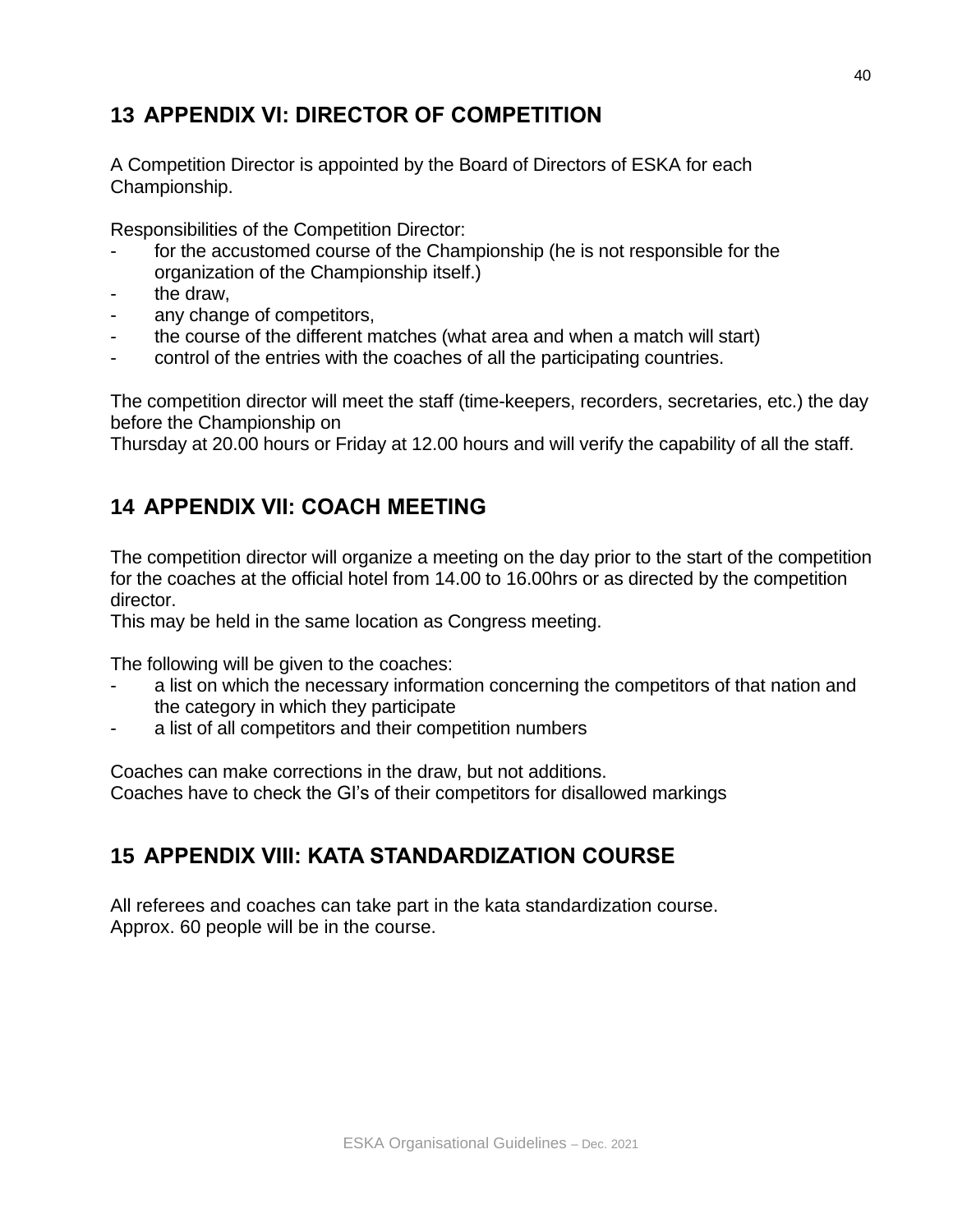# **16 APPENDIX IX: OFFICIAL DELEGATION**

The host country may levy no participation fees on the delegations. Delegations shall be provided with free admission to the Championships.

Those considered as official delegations are:

- − the elected responsible members of each recognized national federation (max. 3 persons)
- − the technical directors or sports directors of each recognized federation (max. 2 persons)
- − the competitors
- − the referees
- − the coaches (max. 6 persons)
- − the doctors and medical staff
- − the reporters and photographers
- − VIP's invited by the President of the Federation (after agreement by the host nation or with the ESKA President)

The wives or members of family coming with the above mentioned persons are also considered as members of the delegation.

The supporters coming with the delegation are not considered as members of the delegation.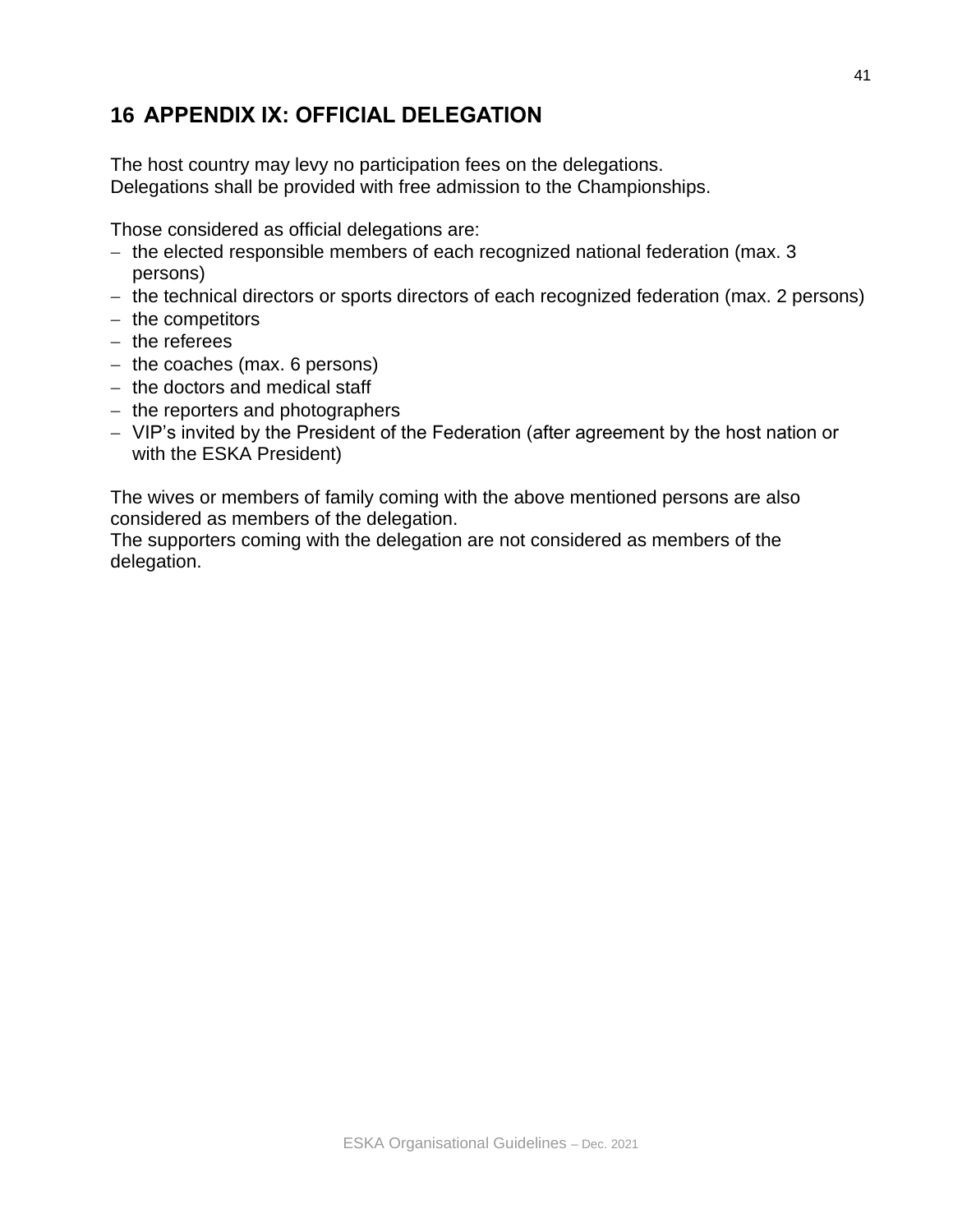# **17 APPENDIX X: MEDICAL CARE GUIDELINES + AREA**

Medical care area:

Protected from spectators,...

The host country must ensure that this room is fully equipped according to the medical requirements:

- consisting two tables,
- chairs,
- couch,
- screens,
- equipped with good lighting,
- ice,
- bowl,
- plastic bag & waste bins,
- water and soap,
- clean towels and a responsible and material to clean the competition floor,

The presence of at least minimum 1 doctor per 2 areas (If there are 5 areas then two doctors minimum will suffice) + 1 AID assistant per area is obliged (best is 1 spare doctor: in case a competitor is badly injured so that he needs to be nursed directly: the competition goes on!) . These individuals should have experience of karate competitions.

- − 1 standby fully equipped ambulance for emergencies must be supplied
- − The Hosting organizer should make contact the nearest hospital in advance informing it about the Championships on Friday till Sunday and make sure the hospital is able to receive badly injured competitors, if any, on these days (weekend!) or find another hospital which can.
- − the doctors are clearly recognizable by their clothes (auxiliary staff but not with the same labeling as the doctor)

Duties of the Tournament Doctor and the First Aid Crew:

- First aid during the match
- Evaluation of the capability of the injured contestant to continue the match
- Inform the referee about the injury and capability to continue the match
- Treatment of the injury after the end of the match

The doctor can only enter the match area on the request of the referee.

When the doctor thinks that a contestant needs medical care but the referee does not ask for advice, the doctor can ask the arbitrator (kansa) for permission to enter the match area.

In case of open injuries, the bleeding has to be stopped and the injury has to be covered.

The treatment of the injury may not significantly delay the match  $(\leq 2 \text{ min})$ .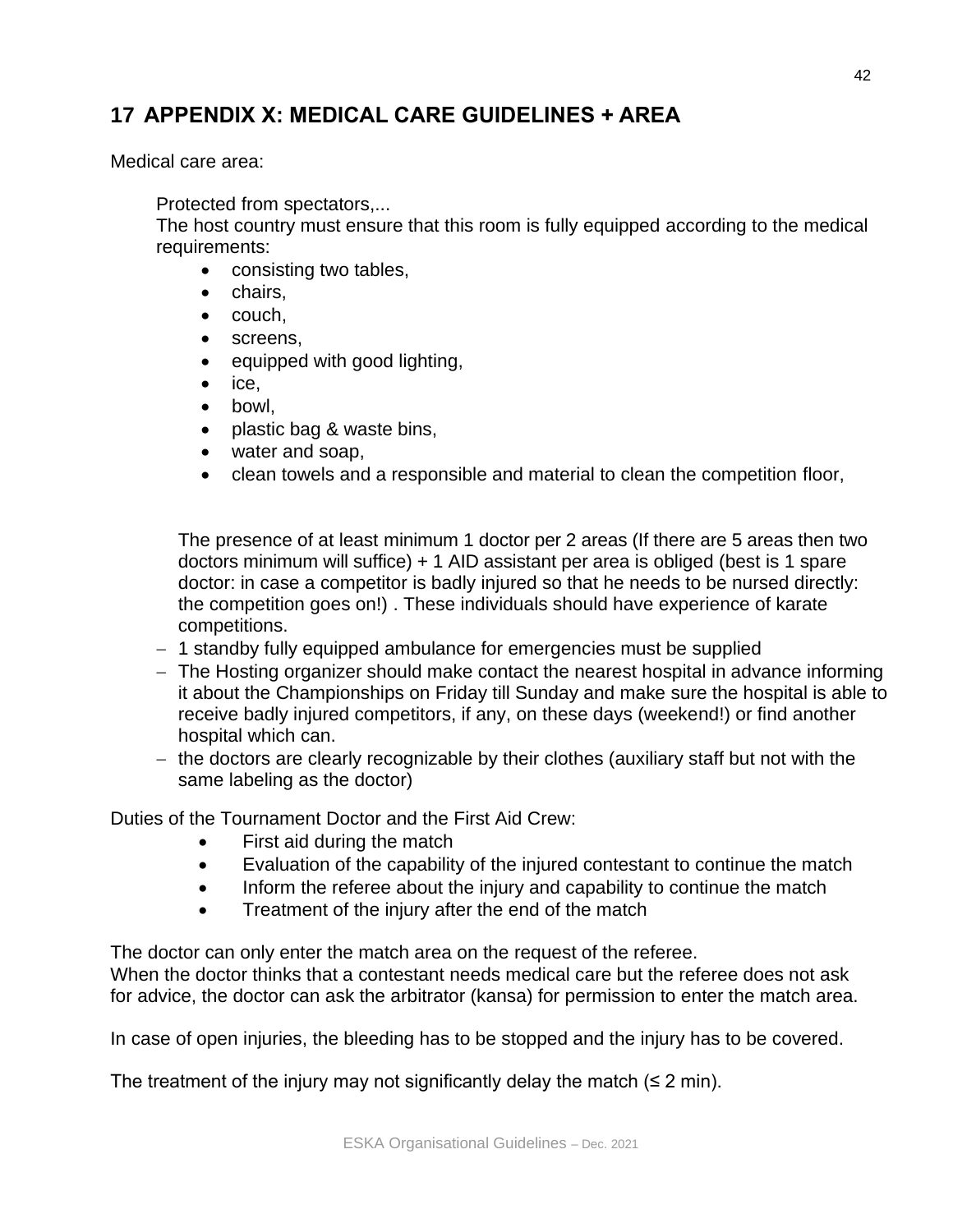Bandages should be applied only when necessary. They may not cause any danger (metal, hard plastic, pins, etc.) and should be limited to the minimum required for good functionality. Evaluation of the capability of the injured contestant to continue the match

In order to judge the contestant's capability to continue the match the doctor has to evaluate

- Fractures and bleeding
- Consciousness
- Mobility, equilibrium and stability
- Vision
- Mental status / Alertness

A contestant must be forbidden to continue the match in case of

- Unconsciousness for ≥10 s
- Injuries that cannot be treated adequately on the match area (except genital injuries)
- Injuries that cannot be treated adequately without significant delay of the match
- Bleeding that cannot be stopped accurately
- Disturbed vision, motility, equilibrium, stability
- Disturbed concentration, alertness, mental status (agitation, severe pain ..), unconsciousness

The Tournament Doctor is responsible for the decisions concerning the contestant's capability to continue the match. A referee cannot overrule the doctor's decision that a competitor is not capable to continue. On the other hand, in case the doctor decides that the competitor can continue the match, the referee can overrule this decision.

A contestant, who wins a match through disqualification of the opponent for causing injury, cannot fight again in the competition without permission from the Tournament Doctor.

Information for the referee about the injury and capability to continue the match

- Brief description of the injury Pre-existing injuries or conditions that may have influenced the origin or presentation of the current injury (note: before the contest, existing illness or injuries have to be notified to the Tournament Doctor)
- Capability of the contestant to continue the match (yes/no)

## NOT to be mentioned:

- Treatment required
- Prognosis
- Interpretation of the cause of the injury, not even when the referee would ask for this

## Treatment of the injury after the end of the match

Injuries should be treated in a separate room or space beyond sight of the spectators. This space should be as close as possible to the match area.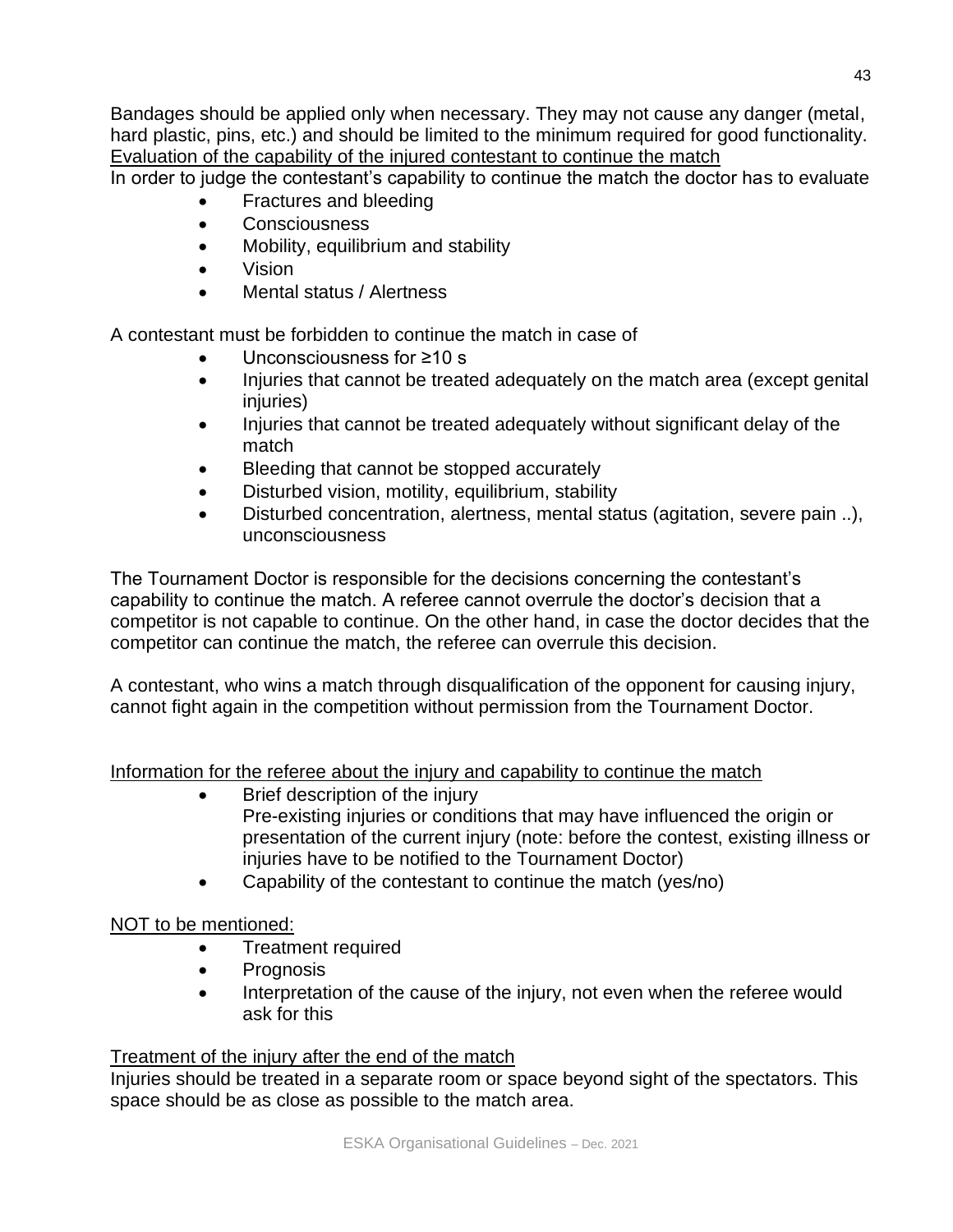Important issues to be taken into account for contestants who are still in competition:

The time available for the treatment. (On request, the competitor has to be present for the next match)

Applied bandages may not cause any danger (metals, hard plastic, pins, etc.) and should be limited to the minimum required for good function.

Bandages may not be applied - in the absence of an acute injury

- for the prevention of pain only

(-ESKA Tournament Doctor) or other doctor appointed by the ESKA board of directors.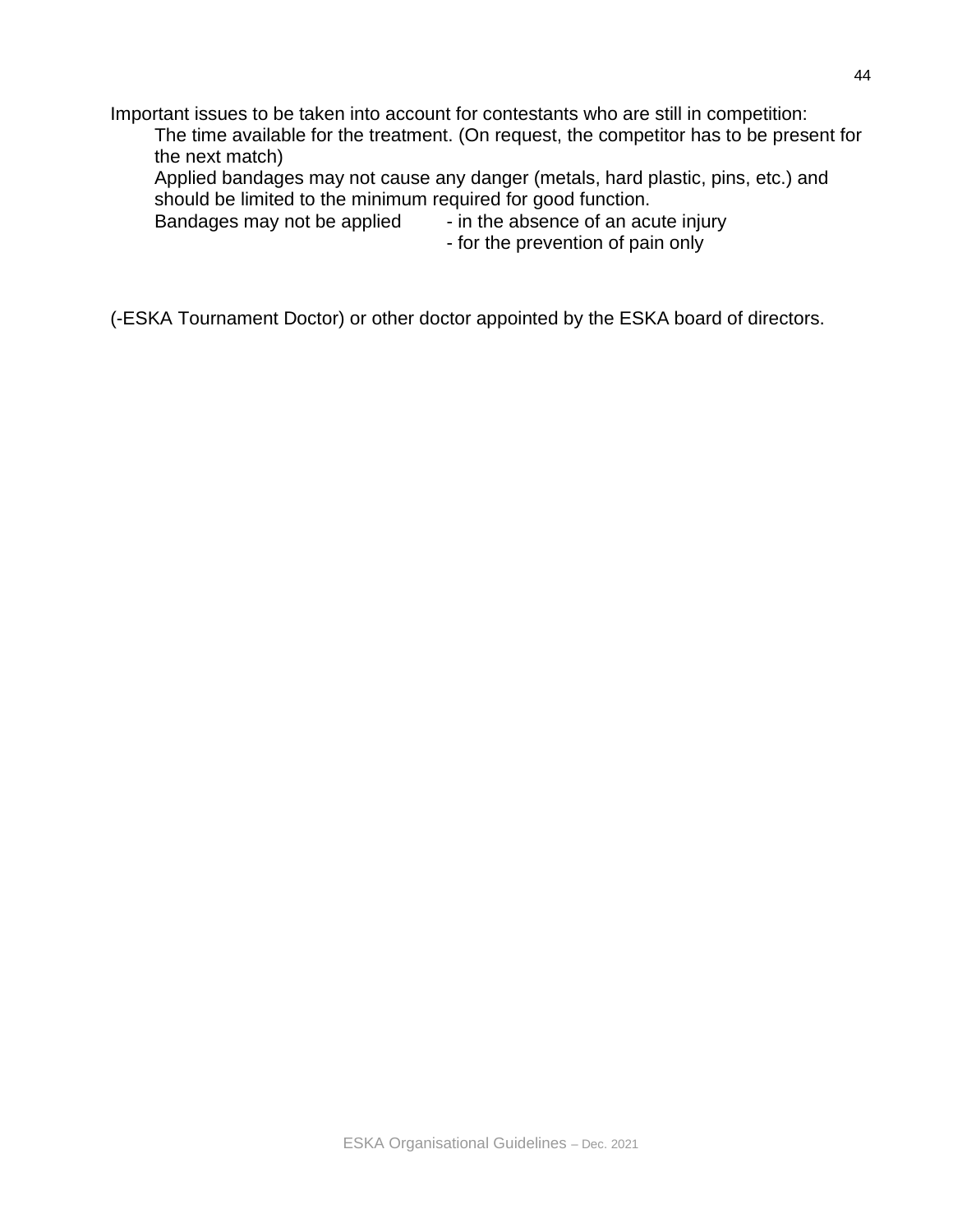# **18 APPENDIX XI : CHECKKLIST WHO IS CHARGED WITH?**

| <b>ITEMS</b>                                                                                        | <b>ESKA</b> | Host<br><b>Nation</b> | <b>Countries</b> |
|-----------------------------------------------------------------------------------------------------|-------------|-----------------------|------------------|
| <b>TRANSPORT</b>                                                                                    |             |                       |                  |
| from/to airport from/to hotel (for all delegations)                                                 |             |                       | X                |
| • from/to hotel from/to competition hall (for all delegations !!!<br>about 450 persons all at once) |             | X                     |                  |
| • special transport for ESKA officers during the whole<br>championship                              |             | X                     |                  |
| <b>ACCOMMODATION</b>                                                                                |             |                       |                  |
| hotel: country delegations                                                                          |             |                       | X                |
| hotel: ESKA officers + Techn. Director + ESKA doctor<br>(8 people)                                  |             | X                     |                  |
| Meeting rooms:                                                                                      |             | X                     |                  |
| Executive Committee (10 people)                                                                     |             |                       |                  |
| Referee course / meeting (60 people)                                                                |             |                       |                  |
| Referee Commission (5 people)                                                                       |             |                       |                  |
| Technical Committee (5 people)                                                                      |             |                       |                  |
| Medical Committee (10 people)                                                                       |             |                       |                  |
| Congress (60 people)                                                                                |             |                       |                  |
| Kata standardization course (60 people training)                                                    |             |                       |                  |
|                                                                                                     |             |                       |                  |
| <b>SPORTCENTER</b>                                                                                  |             | X                     |                  |
| training facilities                                                                                 |             | X                     |                  |
| competition                                                                                         |             | X                     |                  |
| entrance                                                                                            |             |                       |                  |
|                                                                                                     |             |                       |                  |
| <b>COMPETITION</b>                                                                                  |             |                       |                  |
| • entrance: free admission to the Championship: official<br>delegations + competitors (see annex)   |             | X                     |                  |
| technical aspect (rules, direction, referees, officials)                                            | X           |                       |                  |
| equipment (flags, Kata score boards, etc.)                                                          |             | X                     |                  |
| doctors, nurses + medical equipment                                                                 |             | X                     |                  |
| ambulance                                                                                           |             | X                     |                  |
| Opening ceremony                                                                                    |             | $\overline{X}$        |                  |
| Closing ceremony                                                                                    |             | $\times$              |                  |
| trophies and medals (see annex)                                                                     |             | X                     |                  |
| <b>ADVERTISING</b>                                                                                  |             |                       |                  |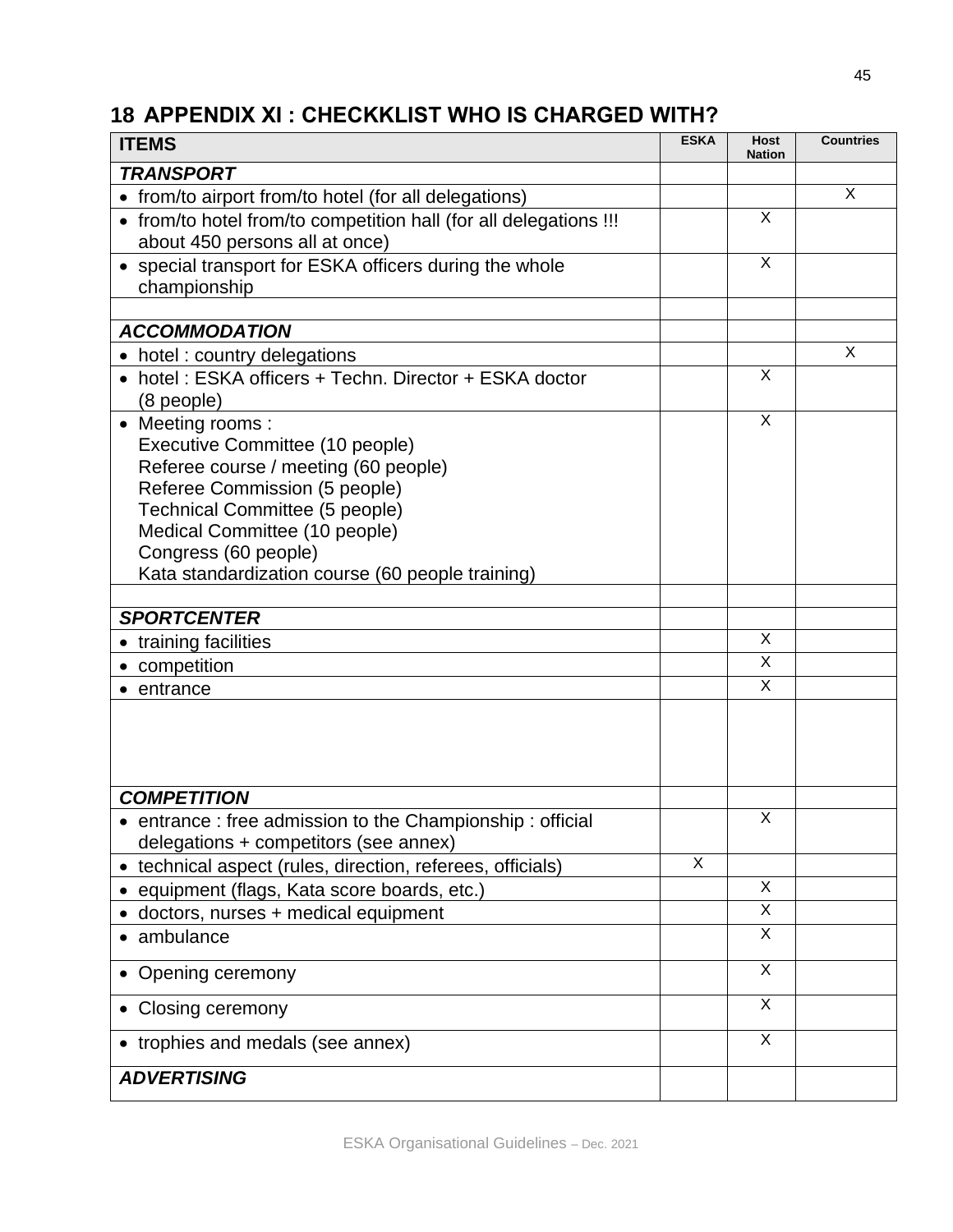| <b>ITEMS</b>                                                                                                   | <b>ESKA</b> | <b>Host</b><br><b>Nation</b> | <b>Countries</b> |
|----------------------------------------------------------------------------------------------------------------|-------------|------------------------------|------------------|
| • Specifically but not exclusively advertising space on the<br>accreditation lanyard and the competitor number | X           |                              |                  |
|                                                                                                                |             |                              |                  |
| <b>PRINTING</b>                                                                                                |             |                              |                  |
| Publicity                                                                                                      |             | X                            |                  |
| program                                                                                                        |             | $\overline{X}$               |                  |
| entry forms                                                                                                    | X           |                              |                  |
| officials badges                                                                                               |             | X                            |                  |
| invitations                                                                                                    |             | $\overline{\mathsf{x}}$      |                  |
| printing competition numbers                                                                                   | X           |                              |                  |
| cost of printing competition accreditation cards including<br>sponsors icon                                    |             | X                            |                  |
| <b>MEALS</b>                                                                                                   |             |                              |                  |
| before Championship                                                                                            |             |                              | X                |
| after Championship                                                                                             |             |                              | X                |
| • during Championship for ESKA Officers and working<br>Referees + supplement of hot or cold drinks             |             | X                            |                  |
| during Championship for competitors and official delegations                                                   |             |                              | X                |
| <b>Closing party</b>                                                                                           |             | X                            |                  |
| <b>OTHERS</b>                                                                                                  |             |                              |                  |
| • sponsorship                                                                                                  |             | X                            |                  |
| • television / broadcasting                                                                                    |             | X                            |                  |
| • Provision of stand space for ESKA sponsor at no cost                                                         |             | X                            |                  |
| • others : gifts, etc.                                                                                         |             | X                            |                  |
| • mailing : information + invitation                                                                           |             | X                            |                  |
| • Provision of Advertising space in stadium for ESKA sponsor<br>at no cost                                     |             | X                            |                  |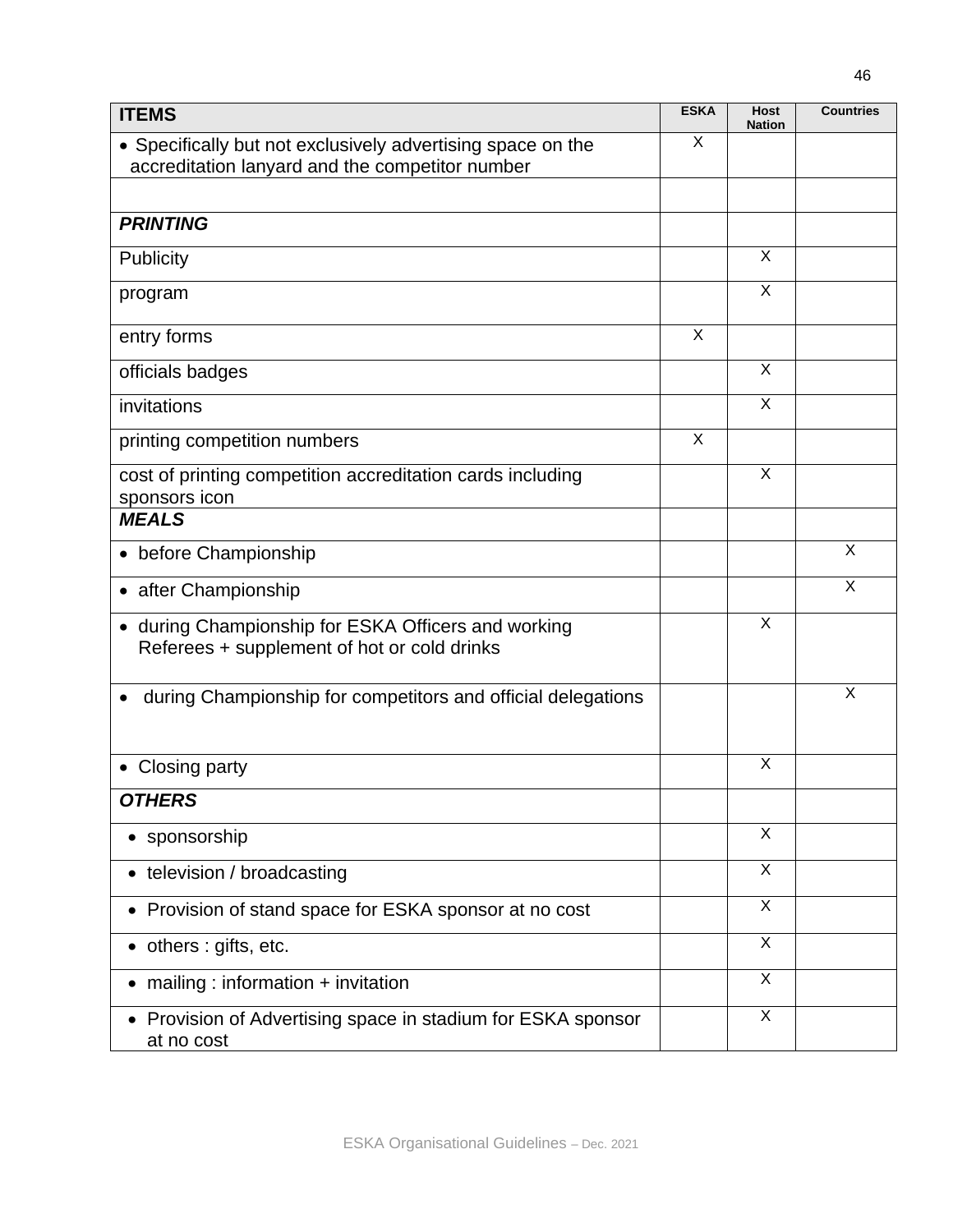# **18 APPENDIX XII ADVERTISING**

Official sponsors of ESKA will have certain rights and privileges concerning both the ability to advertise and free access to the stadium. These may also include the ability to advertise their company or products at the championship and set up a trade stand under the conditions described elsewhere in this document. All queries on this matter should be referred to the Director of Administration for ESKA.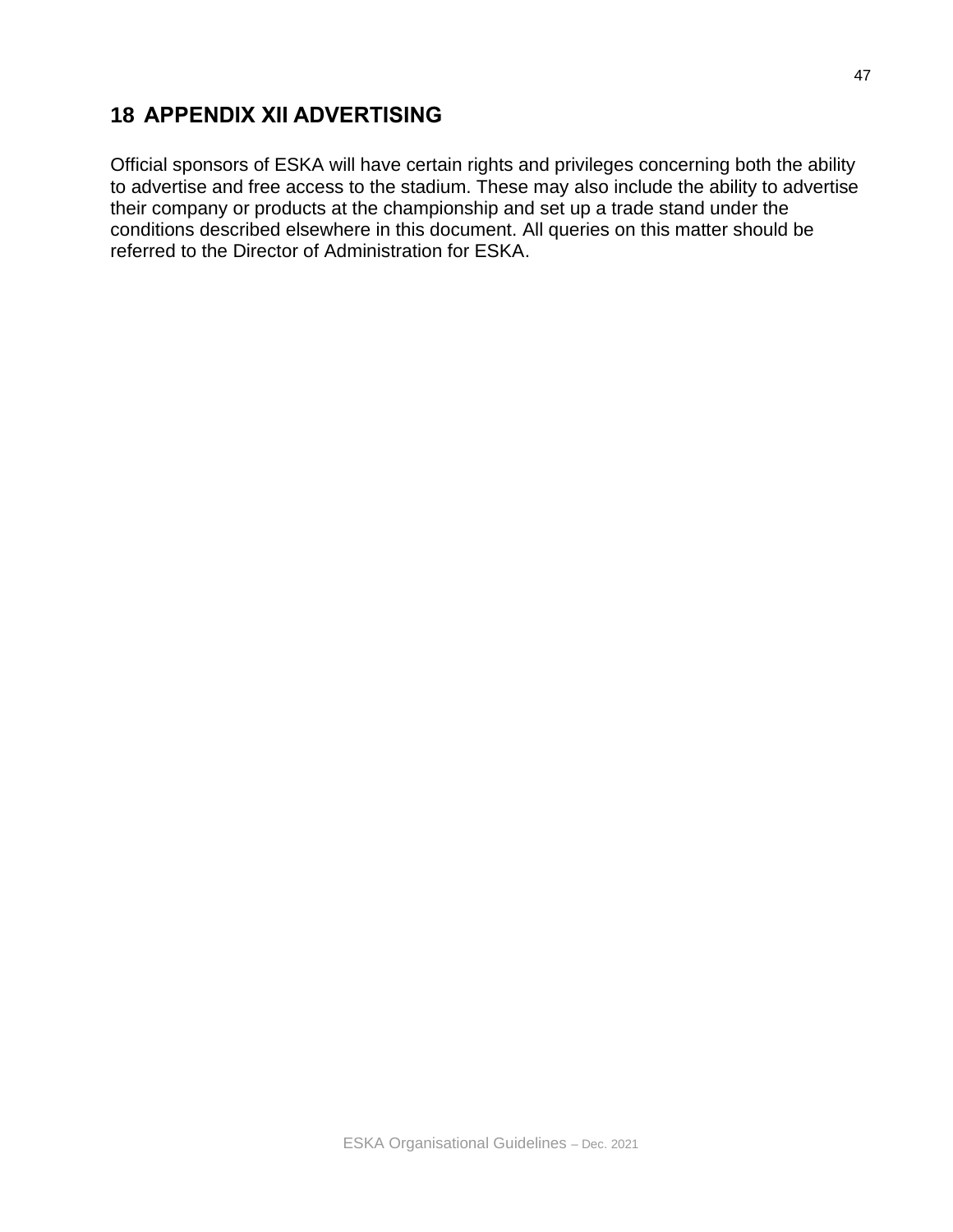# **19 Appendix XIII: Evaluation form**

# **Evaluation of ESKA Championships**

| Year                  |  |
|-----------------------|--|
| <b>Host Nation</b>    |  |
| <b>Date</b>           |  |
| <b>ESKA EB-Member</b> |  |

|              | <b>ITEMS FOR EVALUATION</b>                                                                                                     | Score each<br>category from<br>1 (poor) -<br>10 (Excellent) |
|--------------|---------------------------------------------------------------------------------------------------------------------------------|-------------------------------------------------------------|
|              | <b>Visa Support/ Website and Pre-Championship Information/</b><br><b>Advertisement</b>                                          |                                                             |
| $\mathbf{2}$ | <b>Transport</b>                                                                                                                |                                                             |
| 3            | <b>Hotels</b>                                                                                                                   |                                                             |
| 4            | <b>Meeting, Reception and Registration of Teams/ for ESKA officials/</b><br>for member country presidents by host organization. |                                                             |
| 5            | <b>Meeting Rooms/ Referee Course</b>                                                                                            |                                                             |
| 6            | <b>Pre-Championship Training/ Meals</b>                                                                                         |                                                             |
| 7            | <b>Awarding and Opening - Closing Ceremonies/ Trophies and Gifts</b>                                                            |                                                             |
| 8            | <b>Competition Arena</b>                                                                                                        |                                                             |
| 9            | <b>Medical Care</b>                                                                                                             |                                                             |
| 10           | <b>Sayonara Party for All</b>                                                                                                   |                                                             |
|              | <b>TOTAL SCORE OUT OF 100</b>                                                                                                   |                                                             |

| Any other comments: |  |
|---------------------|--|
|                     |  |

# **Signature**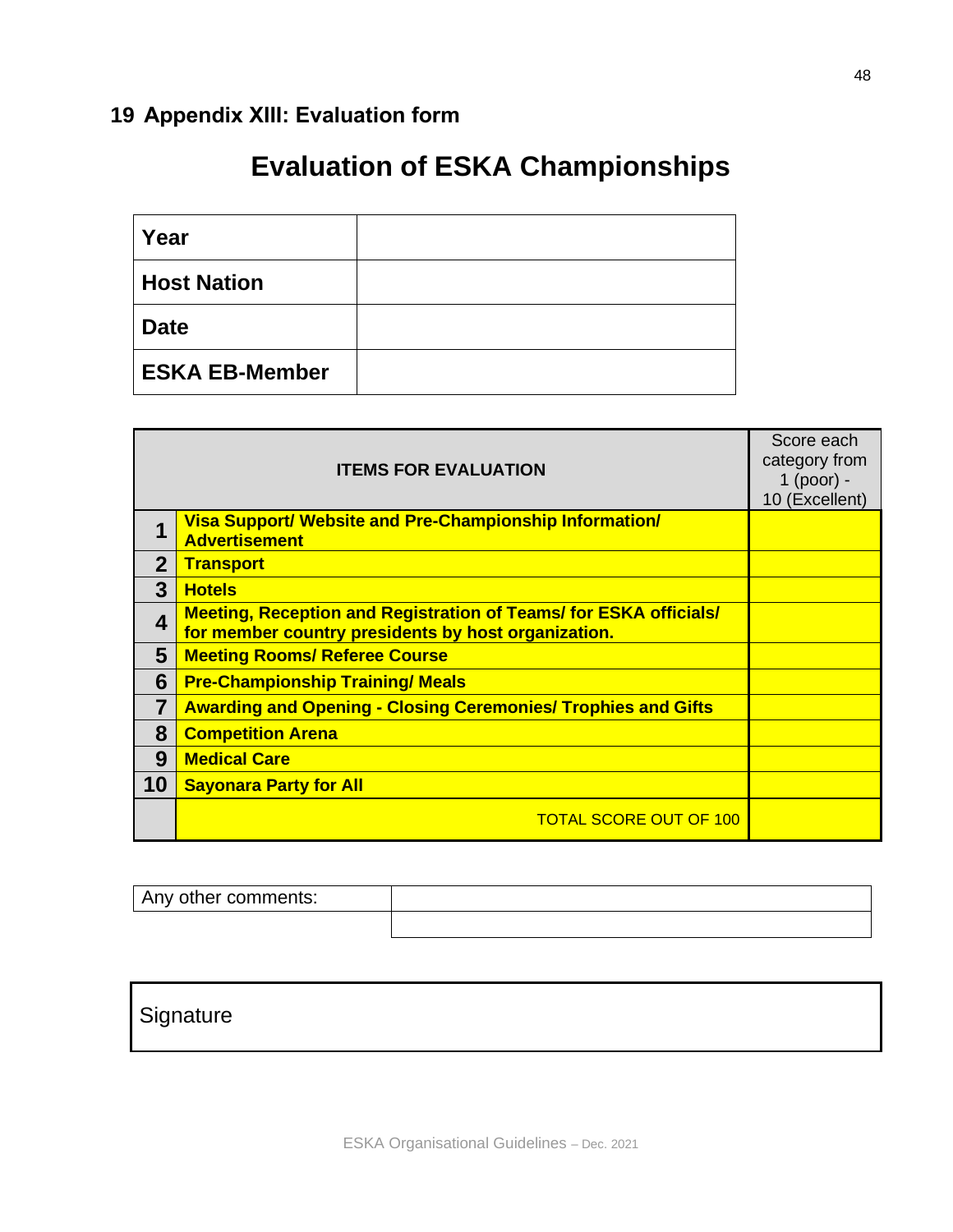|                |                | <b>DETAILED BREAKDOWN OF ITEMS FOR EVALUATION</b>                                                | $1$ (poor) -<br>10 (Excellent) |
|----------------|----------------|--------------------------------------------------------------------------------------------------|--------------------------------|
| 1              | 1.1            | <b>Visa Support</b>                                                                              |                                |
|                |                | <b>Guiding Points (Reminders) for Remarks</b>                                                    |                                |
|                | 1              | full information on Visa on the website or sending it to all ESKA<br>member countries            |                                |
|                | $\overline{2}$ | Invitation letters for Visa by e-mail or quick mail, if originals are<br>required                |                                |
|                | 3              | Assistance with Visa on official level (Foreign Office, Embassies,<br>$etc.$ )                   |                                |
|                | 1.2            | <b>Website and Pre-Championship Information</b>                                                  |                                |
|                |                | <b>Guiding Points (Reminders) for Remarks</b>                                                    |                                |
|                | 1              | webpage and its quality                                                                          |                                |
|                | $\overline{2}$ | sending of full information to all ESKA member countries in good<br>time                         |                                |
|                | 3              | Speed of responses                                                                               |                                |
|                | 1.3            | <b>Advertisement</b>                                                                             |                                |
|                |                | <b>Guiding Points (Reminders) for Remarks</b>                                                    |                                |
|                | 1              | posters, booklets, programs etc.                                                                 |                                |
|                | $\overline{2}$ | Advertisement in the city (posters in the city, by local TV, radio,<br>$etc.$ )                  |                                |
|                | 3              | approximate number of spectators and sport atmosphere during the<br>competition                  |                                |
|                | 4              | press-release, press-conference, coverage in local press                                         |                                |
|                | 5              | TV coverage (local news, other)                                                                  |                                |
|                |                |                                                                                                  |                                |
| $\overline{2}$ |                | <b>Transport</b>                                                                                 |                                |
|                |                | <b>Guiding Points (Reminders) for Remarks</b>                                                    |                                |
|                | 1              | for teams – to and from the airport/station (free or cost) +<br>responsible persons              |                                |
|                | $\overline{2}$ | for Exec.Com. members and officers - special transport to and from<br>the airport/station (free) |                                |
|                | 3              | for teams $-$ to and from training facilities (if needed) (free) $+$<br>responsible persons      |                                |
|                | $\overline{4}$ | for referees - to and from the referee course (if needed) (free) +<br>responsible persons        |                                |
|                | 5              | for teams – to and from the sport arena (if needed, at one time!)<br>(free or cost)              |                                |
|                | 6              | for injured – to and from the hospital (by ambulance or by the<br>organisers) (free)             |                                |
|                | $\overline{7}$ | for Exec.Com. members - special transport to and from the sport<br>arena (if needed) (free)      |                                |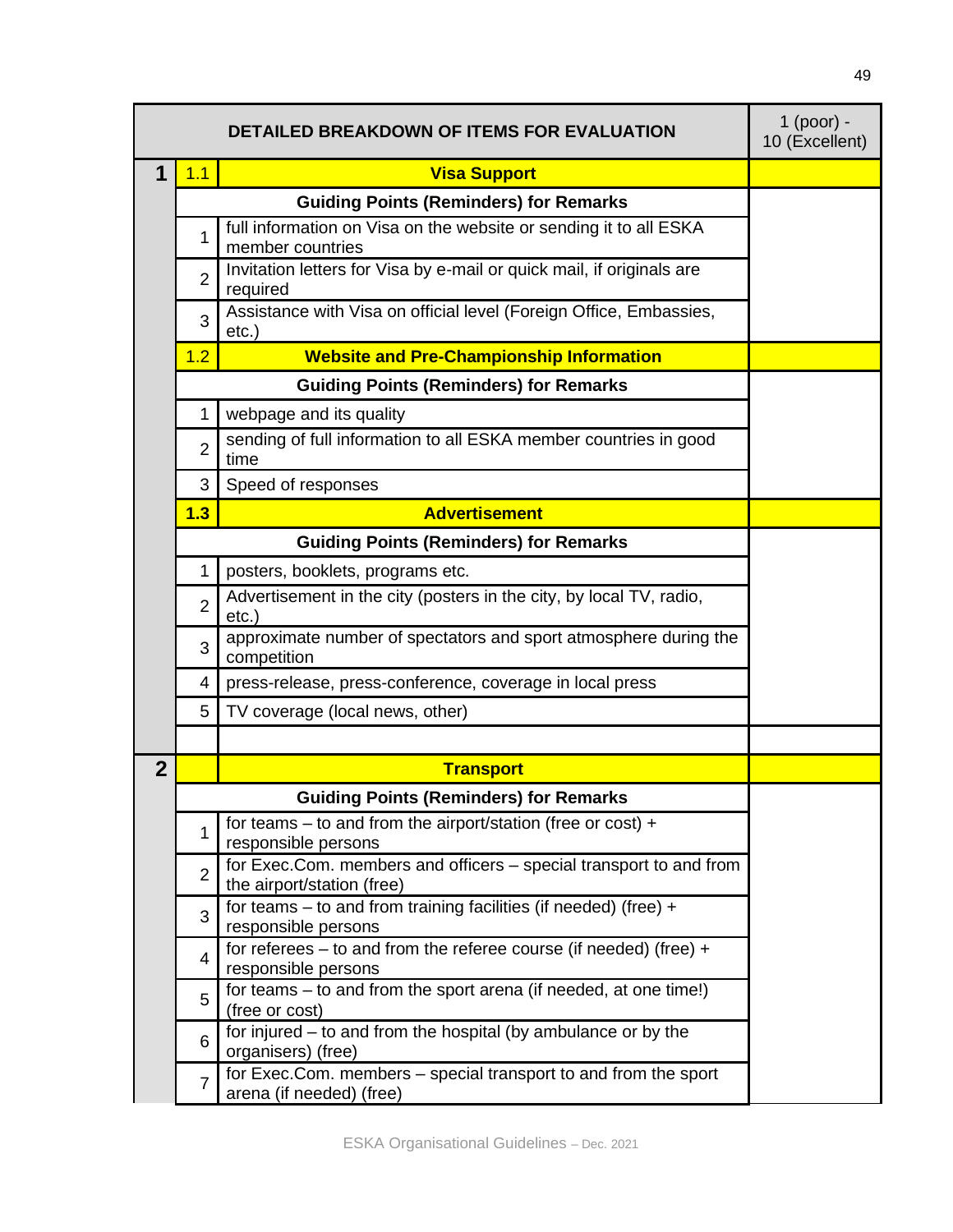|   |                | DETAILED BREAKDOWN OF ITEMS FOR EVALUATION                                                            | $1$ (poor) -<br>10 (Excellent) |
|---|----------------|-------------------------------------------------------------------------------------------------------|--------------------------------|
|   | 8              | for Exec.Com. members - a spare car during the Championship<br>(free) + responsible person            |                                |
|   | 9              | for Officials – to and from the Reception/Sayonara Party (free) +<br>responsible persons              |                                |
|   | 10             | for teams - to and from the Sayonara Party (if needed) (free or<br>cost)                              |                                |
| 3 |                | <b>Hotels</b>                                                                                         |                                |
|   |                | <b>Guiding Points (Reminders) for Remarks</b>                                                         |                                |
|   | 1              | information on hotels on the website or timely sending to all<br>member countries                     |                                |
|   | $\overline{2}$ | fairness of proposed hotels' rates (price/quality), favorable rates<br>secured by the organizers      |                                |
|   | 3              | proposed hotels' distances from international airport/station,<br>convenience of public transport     |                                |
|   | $\overline{4}$ | proposed hotels' distances from the sport arena, convenience of<br>public transport (if needed)       |                                |
|   | 5              | proposed hotels' location in the city, distance and access to city<br>center                          |                                |
|   | 6              | HQ hotel: stars, lobby, quality of rooms, Officers' rooms,<br>restaurants/snack-bars, Wi-Fi, etc.     |                                |
|   | $\overline{7}$ | other proposed hotels: quality of rooms, restaurants/snack-bars,<br>Wi-Fi, etc.                       |                                |
|   | 8              | parking (cars, buses) at hotels (free or costs)                                                       |                                |
|   | 9              | possibilities of booking proposed hotels directly (not through the<br>Organizers)                     |                                |
|   | 10             | possibilities of booking other (non-proposed by the Organizers)<br>hotels directly                    |                                |
|   |                |                                                                                                       |                                |
| 4 | 4.1            | <b>Meeting, Reception and Registration of Teams</b>                                                   |                                |
|   |                | <b>Guiding Points (Reminders) for Remarks</b>                                                         |                                |
|   | 1              | meeting of teams and Officers at airports/stations (signs, info<br>desks?), staff, interpreters       |                                |
|   | $\overline{2}$ | welcome desks at hotels, convenience of reception of teams, staff,<br>interpreters                    |                                |
|   | 3              | accuracy of information (time-table of transport and all events) at<br>hotels' Receptions             |                                |
|   | 4              | Championship's room at HQ hotel, convenience of registration of<br>teams, staff, interpreters         |                                |
|   | 5              | full informational packets (booklets, time-table, badges, passes,<br>etc.) duly handed to teams       |                                |
| 4 | 4.2            | <b>Reception for All Officials and Presidents of National Federation</b><br>by the Local Organization |                                |
|   |                | <b>Guidance Points (Reminders) for Remarks</b>                                                        |                                |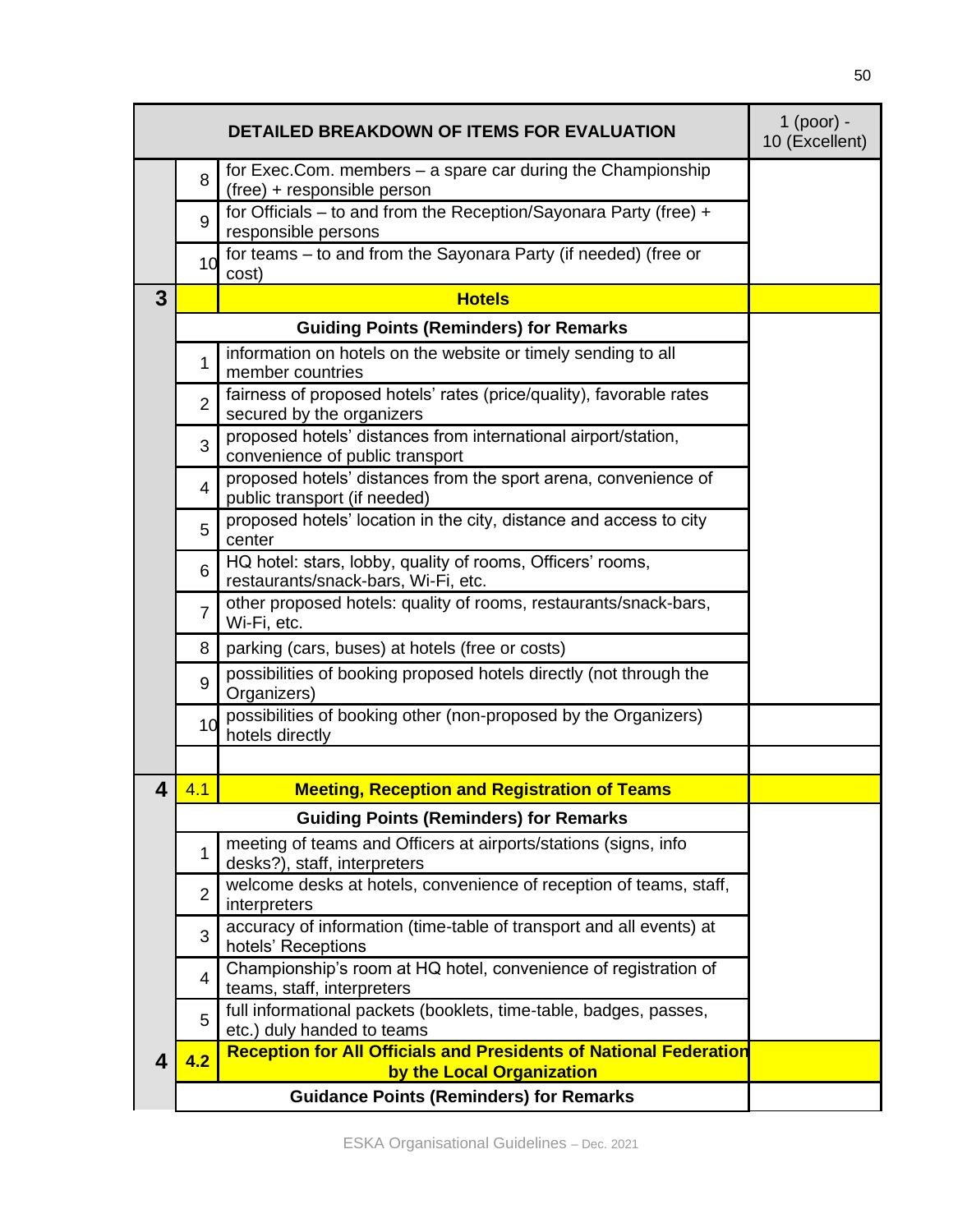|                |                | <b>DETAILED BREAKDOWN OF ITEMS FOR EVALUATION</b>                                               | $1$ (poor) -<br>10 (Excellent) |
|----------------|----------------|-------------------------------------------------------------------------------------------------|--------------------------------|
|                | 1              | level of the local authority (Governor, Mayor, Minister, etc.),<br>invitations for Officials    |                                |
|                | $\overline{2}$ | level of venue (City Hall, office, castle, restaurant, etc.) and dress<br>code                  |                                |
|                | 3              | location of venue (distance from the HQ hotel, transport) and schedu                            |                                |
|                | 4              | beverages, snacks, service                                                                      |                                |
|                | 5              | speeches (interpreter), gifts, hospitality and overall atmosphere                               |                                |
|                | 4.3            | <b>Reception Dinner for ESKA Officers by the Local Organization</b>                             |                                |
|                |                | <b>Guidance Points (Reminders) for Remarks</b>                                                  |                                |
|                | 1              | level and location of venue (City Hall, castle, restaurant, etc.)                               |                                |
|                | $\overline{2}$ | level of venue (City Hall, office, castle, restaurant, etc.) and dress<br>code                  |                                |
|                | 3              | speeches (interpreter), gifts, food and drinks, service, hospitality and<br>overall atmosphere  |                                |
|                |                |                                                                                                 |                                |
| $5\phantom{1}$ | 5.1            | <b>Meeting Rooms</b>                                                                            |                                |
|                |                | <b>Guiding Points (Reminders) for Remarks</b>                                                   |                                |
|                | 1              | location and quality/equipment of Exec. Com. meeting room and<br>service (snacks/lunch)         |                                |
|                | $\overline{2}$ | location and quality/equipment of ESKA Committees' meeting<br>room(s) and service               |                                |
|                | 3              | location and quality/equipment of ESKA Congress meeting room<br>and service (refreshment)       |                                |
|                | $\overline{4}$ | location and quality/equipment of Referees/Coaches meeting room<br>(and service)                |                                |
|                | 5              | small meeting room during whole event (in the HQ hotel, in the<br>competition hall)             |                                |
|                | 5.2            | <b>Referee Course</b>                                                                           |                                |
|                |                | <b>Guiding Points (Reminders) for Remarks</b>                                                   |                                |
|                | 1              | accuracy of information to all countries (dates, time-table, location<br>and any changes, etc.) |                                |
|                | $\overline{2}$ | location and quality/equipment of room for theoretical part and<br>examination                  |                                |
|                | 3              | place (sport hall, hall, room) for practical part, distance from hotels<br>(if not at HQ hotel) |                                |
|                |                |                                                                                                 |                                |
| 6              | 6.1            | <b>Pre-Championship Training</b>                                                                |                                |
|                |                | <b>Guiding Points (Reminders) for Remarks</b>                                                   |                                |
|                | 1              | Available booking of training hours.                                                            |                                |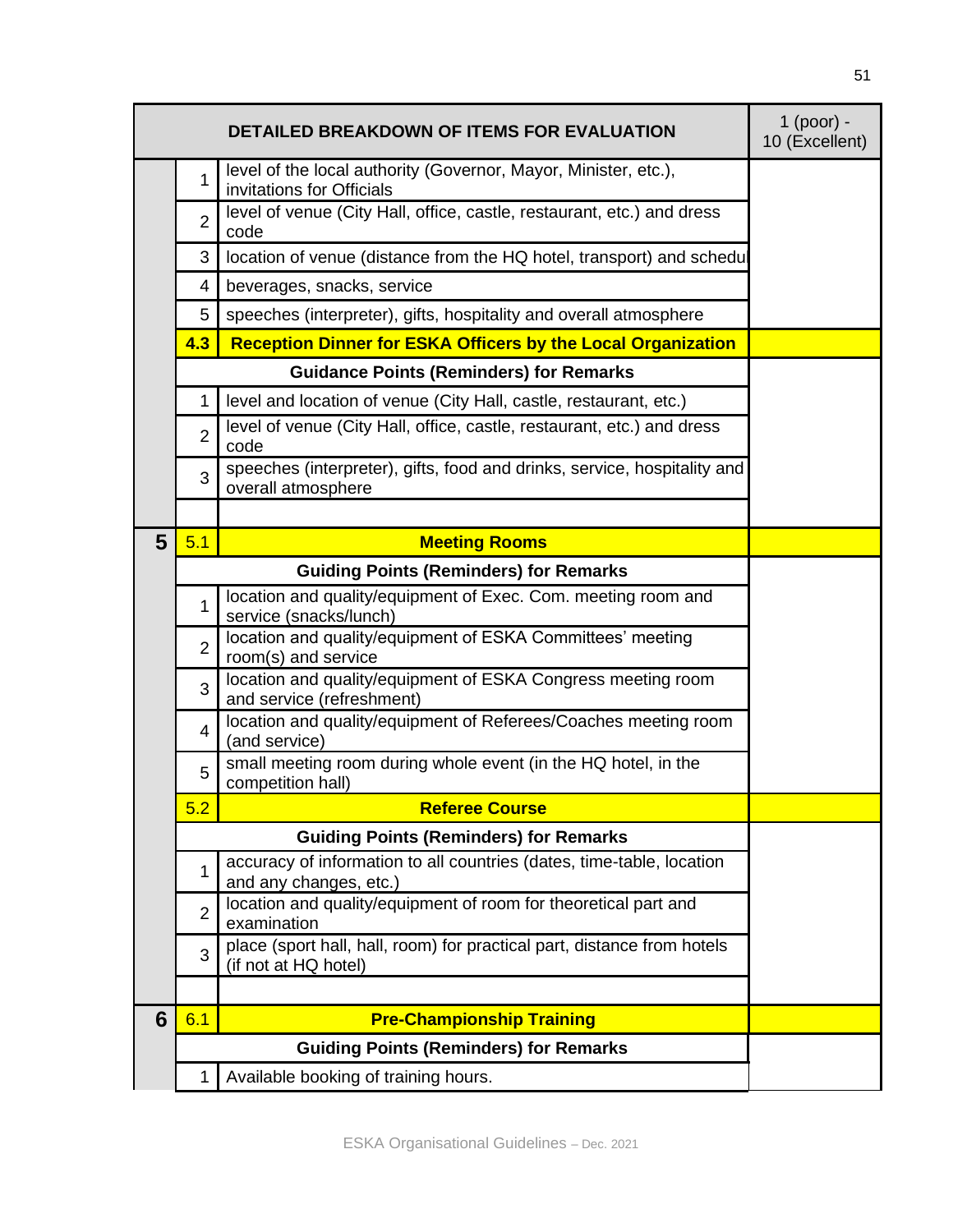|   |                | DETAILED BREAKDOWN OF ITEMS FOR EVALUATION                                                          | $1$ (poor) -<br>10 (Excellent) |
|---|----------------|-----------------------------------------------------------------------------------------------------|--------------------------------|
|   | $\overline{2}$ | accuracy of information, precise time-table for each team (at hotels<br>and in info. packets)       |                                |
|   | 3              | distance from training hall/halls to proposed hotels, access,<br>transport + responsible persons    |                                |
|   | 4              | Possibility for each team to train alone (separate hall/place/space)                                |                                |
|   | 5              | quality of training hall/halls (space, tatami, light, air, space, dressing<br>rooms, showers, etc.) |                                |
|   | 6.2            | <b>Meals</b>                                                                                        |                                |
|   |                | <b>Guiding Points (Reminders) for Remarks</b>                                                       |                                |
|   | 1              | possibility to book half-board at the advised hotels (breakfast,<br>supper), quality                |                                |
|   | $\overline{2}$ | meals at proposed hotels, convenience to have early breakfasts<br>and late suppers, quality         |                                |
|   | 3              | bars and cafes at the HQ hotel and other proposed hotels (working<br>hours), quality                |                                |
|   | $\overline{4}$ | possibility to have meals near the proposed hotels (cafés and<br>restaurants nearby)                |                                |
|   | 5              | lunch-room for referees (or café near the arena) during the<br>Championship, quality                |                                |
|   | 6              | possibility for competitors to have snacks/warm meals during the<br>Championship                    |                                |
|   | $\overline{7}$ | possibility for audience to have snacks/warm meals during the<br>Championship                       |                                |
|   | 8              | refreshment and snacks for officials and referees during the<br>Championship                        |                                |
|   | 9              | VIP room for officials and special guests during the Championship,<br>quality, service              |                                |
|   | 10             | stewards assisting Officials and Referees having lunch, snacks<br>during the Championship           |                                |
|   |                |                                                                                                     |                                |
| 7 | 7.1            | <b>Opening Ceremony</b>                                                                             |                                |
|   |                | <b>Main Guiding Points (Reminders) for Remarks</b>                                                  |                                |
|   | 1              | main Honorary Guest(s): Sovereign, Head of State, Governor,<br>Mayor, Minister, etc.                |                                |
|   | 2              | list of special guests, seats for VIPs, special guests, press, etc.                                 |                                |
|   | 3              | TV/video facilities and coverage                                                                    |                                |
|   | 4              | light, projectors (optional)                                                                        |                                |
|   | 5              | music during the parade of competitors and referees, quality of<br>sound                            |                                |
|   | 6              | National Flags carried by all participating countries                                               |                                |
|   | 7              | tables with the names of the countries carried by local<br>children/persons in Karate-Gis           |                                |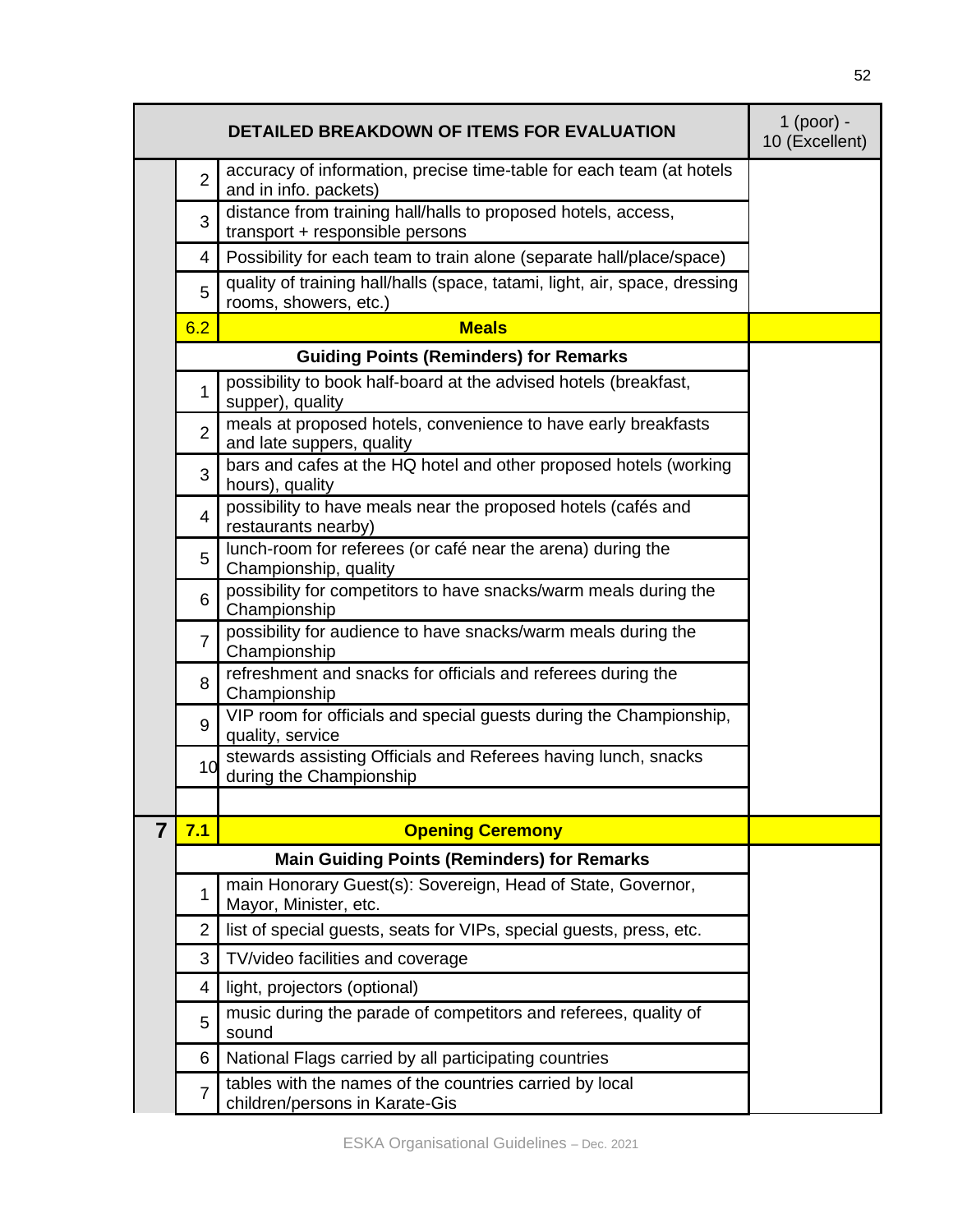|                | <b>DETAILED BREAKDOWN OF ITEMS FOR EVALUATION</b>                                                                                   | $1$ (poor) -<br>10 (Excellent) |
|----------------|-------------------------------------------------------------------------------------------------------------------------------------|--------------------------------|
| 8              | National Anthem of the hosting country (and Anthem of the EU?),<br>quality of sound                                                 |                                |
| 9              | short speeches (microphones, quality of sound), gifts, introduction<br>of sponsors, etc.                                            |                                |
|                | 10 demonstration (artistic) program (quality, adhering to specification)                                                            |                                |
|                | Additional Guiding Points (Reminders) for Remarks - Work of<br><b>Opening Ceremony Staff</b>                                        |                                |
| 11             | local person responsible for the whole Opening Ceremony (works<br>with the Director of Competition)                                 |                                |
| 12             | helpers preparing the main sport hall for the Opening Ceremony<br>during the break                                                  |                                |
| 13             | security people/helpers checking access to the main sport hall<br>Areas/zones of seats                                              |                                |
| 14             | helpers forming (ABC) teams'/referees' columns, checking dress-<br>code, flags, children/tables                                     |                                |
| 15             | "Chief of Parade" responsible for proper march-in/march-out of<br>teams'/referees' columns                                          |                                |
| 16             | responsible for music, microphones, quality of sound                                                                                |                                |
| 17             | responsible for light, projectors (optional)                                                                                        |                                |
| 18             | official interpreter of the Opening Ceremony (if needed) with texts of<br>speeches (optional)                                       |                                |
| 19             | local speakers (Honorary Guest(s), President of Federation), their<br>speeches (for interpreter)                                    |                                |
| 20             | responsible for demonstration (artistic) program (including music on                                                                |                                |
| 7.2            | <b>Awarding and Closing Ceremonies</b>                                                                                              |                                |
|                | <b>Main Guiding Points (Reminders) for Remarks</b>                                                                                  |                                |
| 1              | podium for the Awarding Ceremony (size/quality, location/view,<br>decoration/banner)                                                |                                |
| 2              | National Flags and flag rising system for each awarding                                                                             |                                |
| 3              | separation of the Awarding Ceremony zone from photographers and<br>supporters                                                       |                                |
| 4              | one-by-one list of medal winners for each awarding (+ for interpreter)                                                              |                                |
| 4              | one-by-one list of Officials and Special Guests doing each awarding<br>(+ for interpreter) by agreement with the president of ESKA. |                                |
| 5              | TV/video facilities and coverage                                                                                                    |                                |
| 6              | light, projectors (optional)                                                                                                        |                                |
| $\overline{7}$ | music during march-in of medal winners and presentation of<br>trophies, quality of sound                                            |                                |
| 8              | rising of National Flags (appearing of slides) during awarding<br>ceremonies                                                        |                                |
| $9\,$          | playing of National Anthem of the winner in each category, quality<br>of sound                                                      |                                |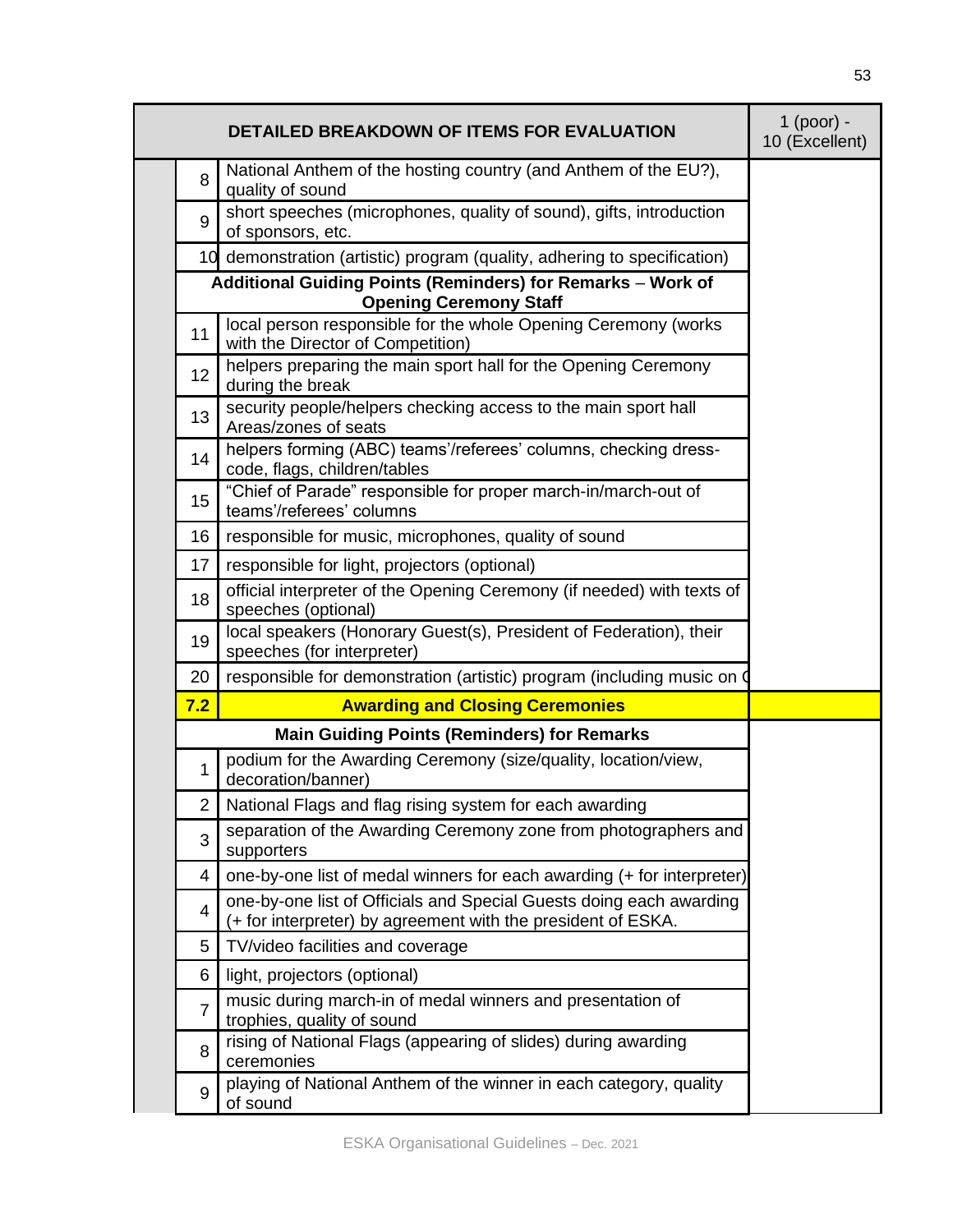|   |                | <b>DETAILED BREAKDOWN OF ITEMS FOR EVALUATION</b>                                                                                                                                        | $1$ (poor) -<br>10 (Excellent) |
|---|----------------|------------------------------------------------------------------------------------------------------------------------------------------------------------------------------------------|--------------------------------|
|   | 10             | Closing Ceremony: parade, music, projectors, ceremony of ESKA<br>Flag handing to the next hosting country, National Anthems,<br>speaker (announcer), interpreter, quality of sound, etc. |                                |
|   |                | Additional Guiding Points (Reminders) for Remarks - Work of<br><b>Awarding and Closing</b>                                                                                               |                                |
|   |                | <b>Ceremonies Staff</b>                                                                                                                                                                  |                                |
|   |                | 1 local Responsible for Awarding/Closing Ceremony (works with the                                                                                                                        |                                |
|   | 11             | Director of Competition)                                                                                                                                                                 |                                |
|   | 12             | 2 helpers controlling access to the podium zone including of<br>photographers and supporters                                                                                             |                                |
|   | 13             | 1 official interpreter of the Awarding/Closing Ceremony (+ with lists                                                                                                                    |                                |
|   |                | of names)                                                                                                                                                                                |                                |
|   | 14             | 4 trained assistants (girls in national dress, other) carrying trophies<br>for each awarding                                                                                             |                                |
|   | 15             | 2 helpers forming groups of medal winners for each awarding and<br>checking their dress code                                                                                             |                                |
|   | 16             | 1 responsible for music and National Anthems (+ quality of sound)<br>during each awarding                                                                                                |                                |
|   | 17             | 1 responsible for light, projectors (optional)                                                                                                                                           |                                |
|   | 18             | 1 responsible + 2-3 helpers for National Flags rising or 1<br>responsible for Flag slide show                                                                                            |                                |
| 7 | 7.3            | <b>Trophies and Gifts</b>                                                                                                                                                                |                                |
|   |                | <b>Guidance Points (Reminders) for Remarks</b>                                                                                                                                           |                                |
|   | 1              | quantity and quality of medals                                                                                                                                                           |                                |
|   | 2              | quantity and quality of Cups                                                                                                                                                             |                                |
|   | 3              | quantity and quality of Diplomas for medal winners                                                                                                                                       |                                |
|   | 4              | souvenir medals (1 gold souvenir medal as a gift to each country)                                                                                                                        |                                |
|   | 5              | gifts to VIPs, sponsors, press, referees (souvenir medals, souvenirs,<br>booklets, posters, etc.)                                                                                        |                                |
|   |                |                                                                                                                                                                                          |                                |
| 8 |                | <b>Competition Sport Arena</b>                                                                                                                                                           |                                |
|   |                | <b>Guiding Points (Reminders) for Remarks</b>                                                                                                                                            |                                |
|   | 1              | accuracy of information to all countries: address, map, dates, time-<br>table, sport hall plan, etc.                                                                                     |                                |
|   | $\overline{2}$ | distance from Sport Arena to proposed hotels, access by public<br>transport (if needed)                                                                                                  |                                |
|   | 3              | quality and infrastructure of the Sport Arena (modern/old)                                                                                                                               |                                |
|   | $\overline{4}$ | Competition Area: space of the main competition area (5 tatami +<br>sufficient free space)                                                                                               |                                |
|   | 5              | quality of tatami (5+) and markings on tatami                                                                                                                                            |                                |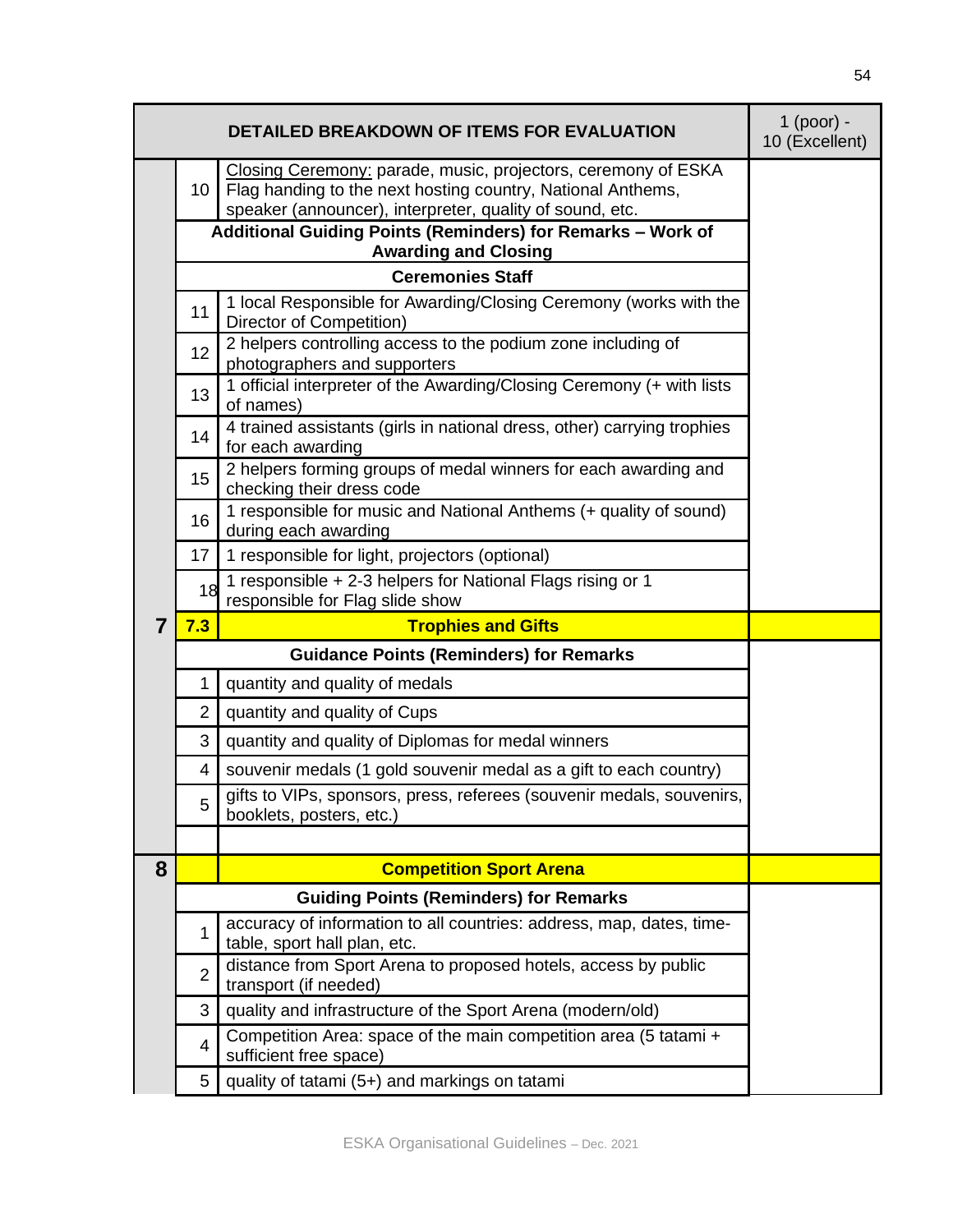|                 | DETAILED BREAKDOWN OF ITEMS FOR EVALUATION                                                      | $1$ (poor) -<br>10 (Excellent) |
|-----------------|-------------------------------------------------------------------------------------------------|--------------------------------|
| $6\phantom{1}6$ | number/quality of male and female dressing rooms (showers, toilets<br>and cleaning)             |                                |
| $\overline{7}$  | separated warm up area, announcements or radio transmission (if<br>needed)                      |                                |
| 8               | special place for collecting/checking competitors for each pool<br>(access, convenience)        |                                |
| 9               | ESKA Area: podium for Officials, tables, chairs, 2 wireless<br>microphones, quick printer, etc. |                                |
| 10              | Competition Director Area: table, chairs, 1 microphone, extension<br>cords copying machine      |                                |
| 11              | Medical Area: table, chairs, coach, first aid kit, barrows, wheel-chair,<br>heart defibrillator |                                |
| 12              | decoration of sport hall: ESKA flag, Nations' flags, trophies' display,<br>flowers, signs, etc. |                                |
| 13              | podium for central Shiai-Jo (optional, if 5/6 Shiai-Jo are used)                                |                                |
| 14              | chairs, flags, clocks, bells, point books, red/white belts, notebooks, et<br>for each Shiai-Jo  |                                |
| 15              | electric equipment for each Shiai-Jo: wires for Sportdata, TV<br>screen, microphone, etc.       |                                |
| 16              | equipment for video team (sockets, outlets, extension cords, etc.)                              |                                |
| 17              | public messaging/announcements (quality of sound, interpreters),<br>music                       |                                |
| 18              | light intensity at the competition area, projectors for the finals<br>(optional)                |                                |
| 19              | temperature in the competition area (air-conditioning or heating if<br>needed)                  |                                |
| 20              | zone of seats for competitors (Sport Zone)                                                      |                                |
| 21              | seats for referees (Referee Zone)                                                               |                                |
| 22              | zone of seats for VIPs and Special Guests (VIP Zone)                                            |                                |
| 23              | zone of seats for Press (Press Zone with Wi-Fi and other necessary<br>electric equipment)       |                                |
| 24              | zone of seats for audience (Public Zone)                                                        |                                |
| 25              | security and ticket control (if tickets are sold) at Public Entrance to<br>the Sport Arena      |                                |
| 26              | security and passes (invitations) control at Service Entrance to the<br>Sport Arena             |                                |
| 27              | security inside the Sport Arena, access to separated Competition<br>Area: passes checking       |                                |
| 28              | organization of shops (posters, souvenirs, t-shirts, gear, protectors,<br>books, DVDs, etc.)    |                                |
| 29              | public toilets and their cleaning at the duration of the competition<br>days                    |                                |
| 30              | full readiness of Sport Arena by Friday morning (to be checked by<br>the Competition Director)  |                                |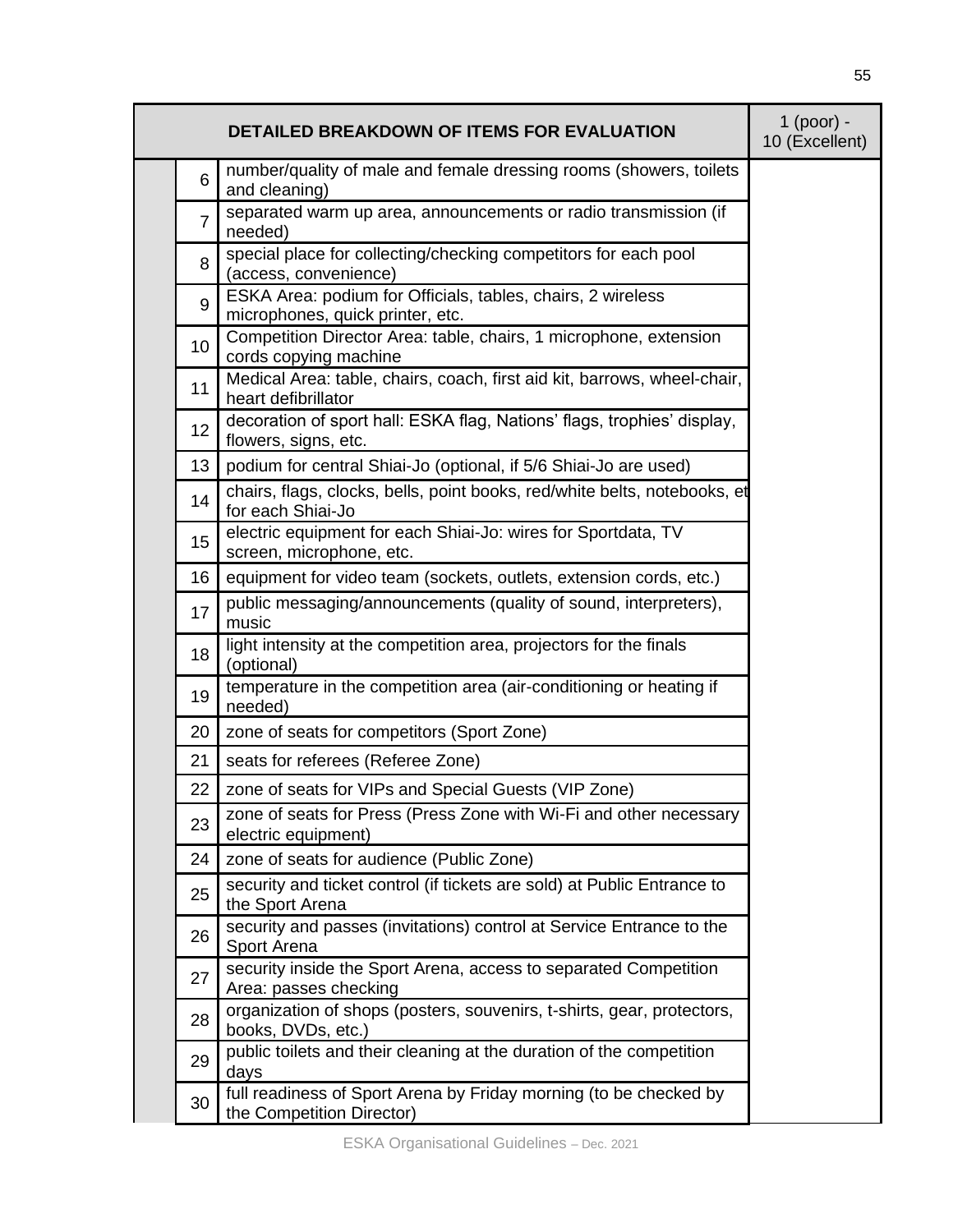|   | $1$ (poor) -<br>10 (Excellent) |                                                                                                                                                                                            |  |
|---|--------------------------------|--------------------------------------------------------------------------------------------------------------------------------------------------------------------------------------------|--|
|   |                                | Additional Guiding Points (Reminders) for Remarks - Work of Sport<br><b>Arena Staff</b>                                                                                                    |  |
|   | 31                             | 1 local Chief Responsible (local Director) - supervisor of all<br>security, stewards and helpers                                                                                           |  |
|   | 32                             | 1 local Deputy Chief Responsible in charge of Opening, Awarding<br>and Closing Ceremonies                                                                                                  |  |
|   | 33                             | 1 local responsible for all transport to/from the Sport Arena                                                                                                                              |  |
|   | 34                             | 1 local responsible engineer (electric, sound, light, video, TV, air-<br>conditioning)                                                                                                     |  |
|   | 35                             | 5 timekeepers, 5 scorekeepers, 1 announcer per each Shiai-Jo                                                                                                                               |  |
|   | 36                             | 1 main announcer (speaker) and 1-2 official interpreters (if needed)                                                                                                                       |  |
|   | 37                             | 1 local medic experienced in working at Karate competitions for each<br>Shiai-Jo                                                                                                           |  |
|   | 38                             | 1 experienced nurse with a valid first-aid certificate for each Shiai-<br>Jo                                                                                                               |  |
|   | 39                             | stewards/helpers checking access to Areas and rooms, checking<br>competitors' dress-code/belts, cleaning tatami during the fights,<br>arranging lunches, serving coffee to Officials, etc. |  |
|   | 40                             | assistants of local the Chief Responsible and the Director of<br>Competition                                                                                                               |  |
|   |                                |                                                                                                                                                                                            |  |
| 9 |                                | <b>Medical Care</b>                                                                                                                                                                        |  |
|   |                                | <b>Main Guiding Points (Reminders) for Remarks</b>                                                                                                                                         |  |
|   | 1                              | equipped ambulance car(s) during the whole Championship                                                                                                                                    |  |
|   | $\overline{2}$                 | Organizers' making pre-arrangements with the nearest hospital<br>(working hours!)                                                                                                          |  |
|   | 3                              | local medical staff meetings headed by the Tournament Doctor befor<br>each competition day                                                                                                 |  |
|   | 4                              | protection of Medical Area from spectators                                                                                                                                                 |  |
|   | 5                              | medical equipment (tables, chairs, coaches, barrows, wheelchair,<br>first aid kit, etc.)                                                                                                   |  |
|   | 7                              | registration of all injuries at each Shiai-Jo                                                                                                                                              |  |
|   | 8                              | quality of first aid during the Championship                                                                                                                                               |  |
|   |                                | Additional Guiding Points (Reminders) for Remarks - Work of<br><b>Medical Staff</b>                                                                                                        |  |
|   | 9                              | 1 local Chief Doctor                                                                                                                                                                       |  |
|   | 10                             | 1 local medic for 2 Shiai-Jo with experience in working at karate<br>competitions (2 in total if 5 Shaii-Jos)                                                                              |  |
|   | 11                             | 1 trained nurse for each Shiai-Jo with a valid nurse/first aid<br>certificate                                                                                                              |  |
|   | 12 <sup>2</sup>                | ambulance crew                                                                                                                                                                             |  |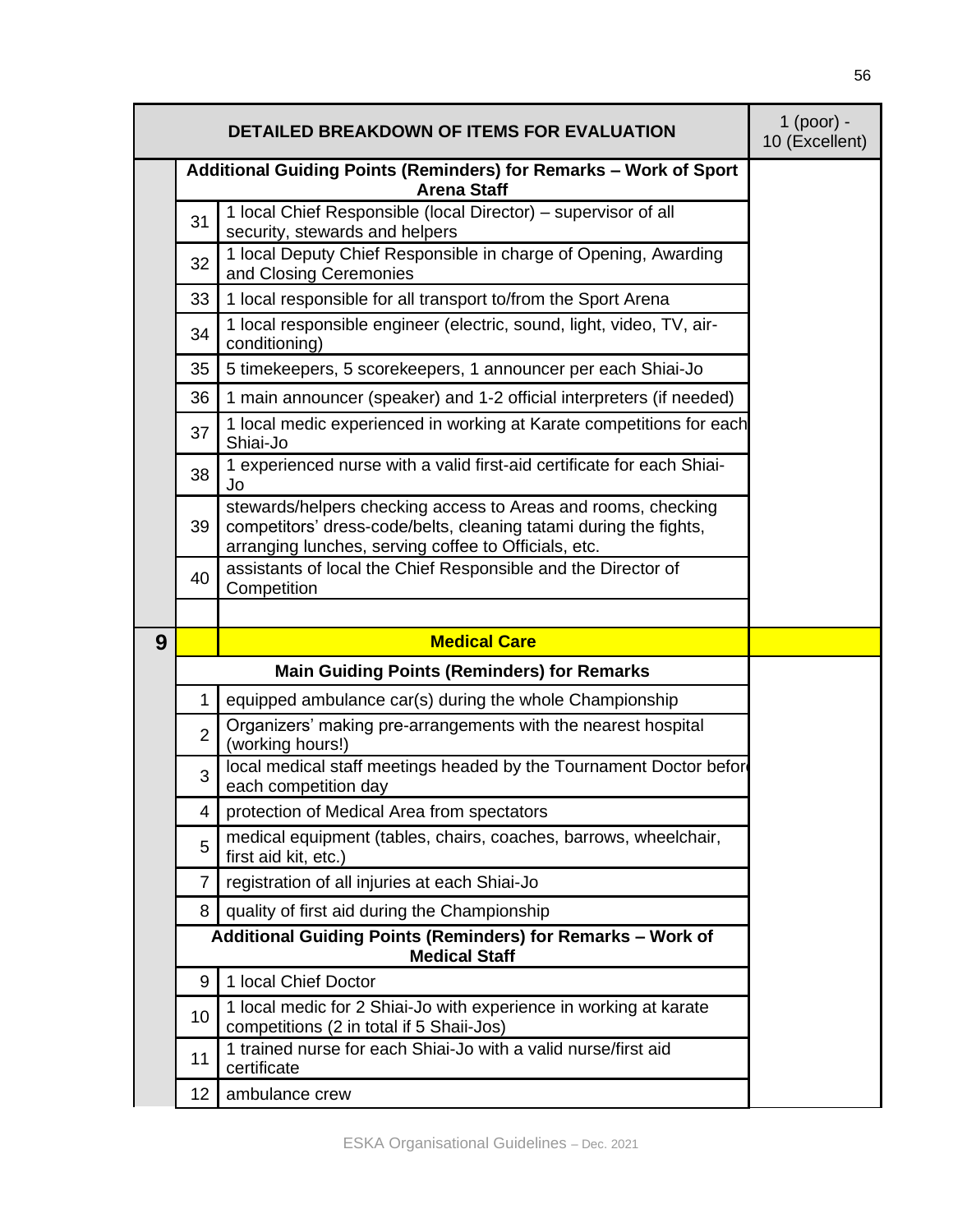|    |                | <b>DETAILED BREAKDOWN OF ITEMS FOR EVALUATION</b>                                            | 1 (poor) -<br>10 (Excellent) |
|----|----------------|----------------------------------------------------------------------------------------------|------------------------------|
|    | 13             | 1-2 interpreters to help the medical staff and to go to the hospital<br>with injured persons |                              |
|    |                |                                                                                              |                              |
| 10 |                | <b>Sayonara Party for All</b>                                                                |                              |
|    |                | <b>Guidance Points (Reminders) for Remarks</b>                                               |                              |
|    | 1              | level of venue (sport hall, hotel restaurant, city restaurant, bar, disco,<br>$etc.$ )       |                              |
|    | 2              | location of venue (distance from the HQ hotel, transport) and schedul                        |                              |
|    | 3              | cost of ticket (if any), invitation of ESKA Officers, VIPs and<br>Sportdata personnel        |                              |
|    | 4              | passes/tickets checking and security at the Party                                            |                              |
|    | 5              | arrangement tables for countries                                                             |                              |
|    | 6              | special table (room) for ESKA officers and VIPs                                              |                              |
|    | $\overline{7}$ | variety and quality of food                                                                  |                              |
|    | 8              | free drinks, bar/prices and bar service (queues)                                             |                              |
|    | 9              | music (discotheque or other)                                                                 |                              |
|    | 10             | speeches, service, hospitality and overall atmosphere                                        |                              |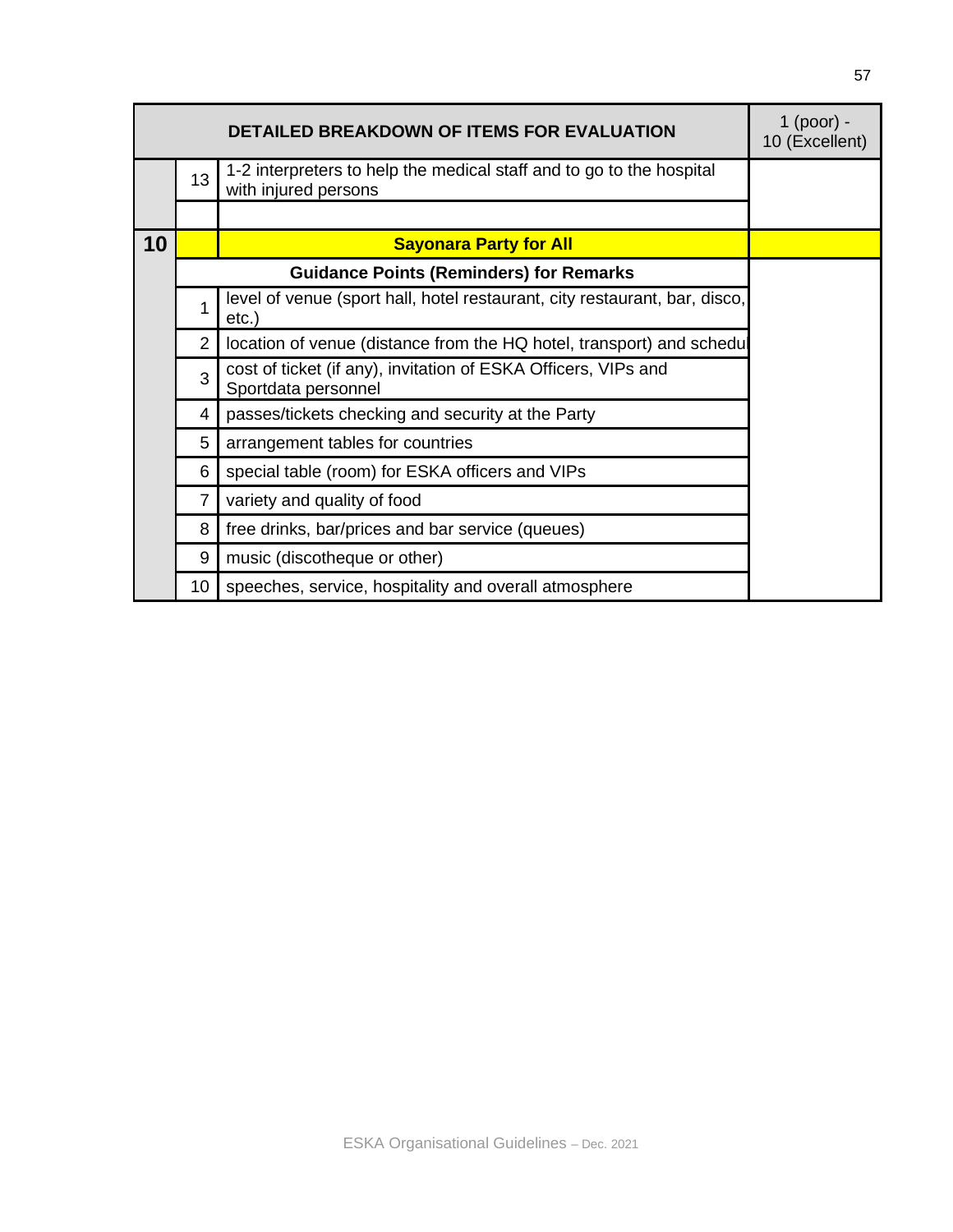# **20 APPENDIX XIV: ESKA Contact CONTRACT FOR THE ORGANISATION OF THE XXth ESKA EUROPEAN CHAMPIONSHIP**

## **SHOTOKAN KARATE-DO**

#### **XXXXXXXX, XXXXXland, XXXXX NOVEMBER 20XX**

Between the European Shotokan Karate-do Association, named "ESKA", whose head office is in Mendig, Germany, represented by its President Mr. Richard Poole, who has the full authority to act on behalf of ESKA, and the Karate Federation of named within the document as "Organising Federation", whose head office is in place, Country, represented by its President Mr. name who has the full authority to act on behalf of the aforementioned Organising Federation.

In a general manner, notwithstanding the provisions mentioned below, the signatories agree to comply with the provisions of the following regulations in particular:

- ESKA Specification for the Organisation of an ESKA European Championship,
- Financial Support Package Available for the Organising Federation of the ESKA European Championship,
- ESKA Constitution,
- ESKA Competition Rules & Appendices,
- ESKA Matters of Importance for Coaches.

These Regulations are an integral part of the contract. Details of the Financial Support Package are attached to this contract. The ESKA Specification for the Organisation of an ESKA European Championship, ESKA Constitution, ESKA Competition Rules, ESKA Matters of Importance for Coaches can be consulted on the ESKA website at the following address: <https://eska-karate.org/downloads>

#### **I. ESKA's OBLIGATIONS**

1. ESKA agrees to assign the aforementioned competition to the Organising Federation.

#### **I. OBLIGATIONS OF THE ORGANISING FEDERATION**

1. The Organising Federation will organize the aforementioned competition on  $26<sup>th</sup>$  -  $28<sup>th</sup>$  November 20XX in place, Country, and will fulfil the provisions appearing in the different Regulations listed above (on page 1 of the present contract). This includes the requirement to undertake any necessary insurances in order to comply with the host country's laws and legal requirements.

2. In case of unjustified cancellation of the competition by the Organising Federation, it will pay ESKA a fee of 1000 Euros and in addition reimburse all the ESKA's expenses incurred in repect of the championships (i.e. costs of ESKA Competition Director's visits to the host country, etc.), upon presentation of copies of invoices/receipts for costs claimed.

3. In the case of cancellation of the competition, owing to unforeseen circumstances beyond the control of the parties concerned, such as natural disasters, epidemics, infectious diseases or war, the Organising Federation shall be exempt from any payment of both the fee and additional costs.